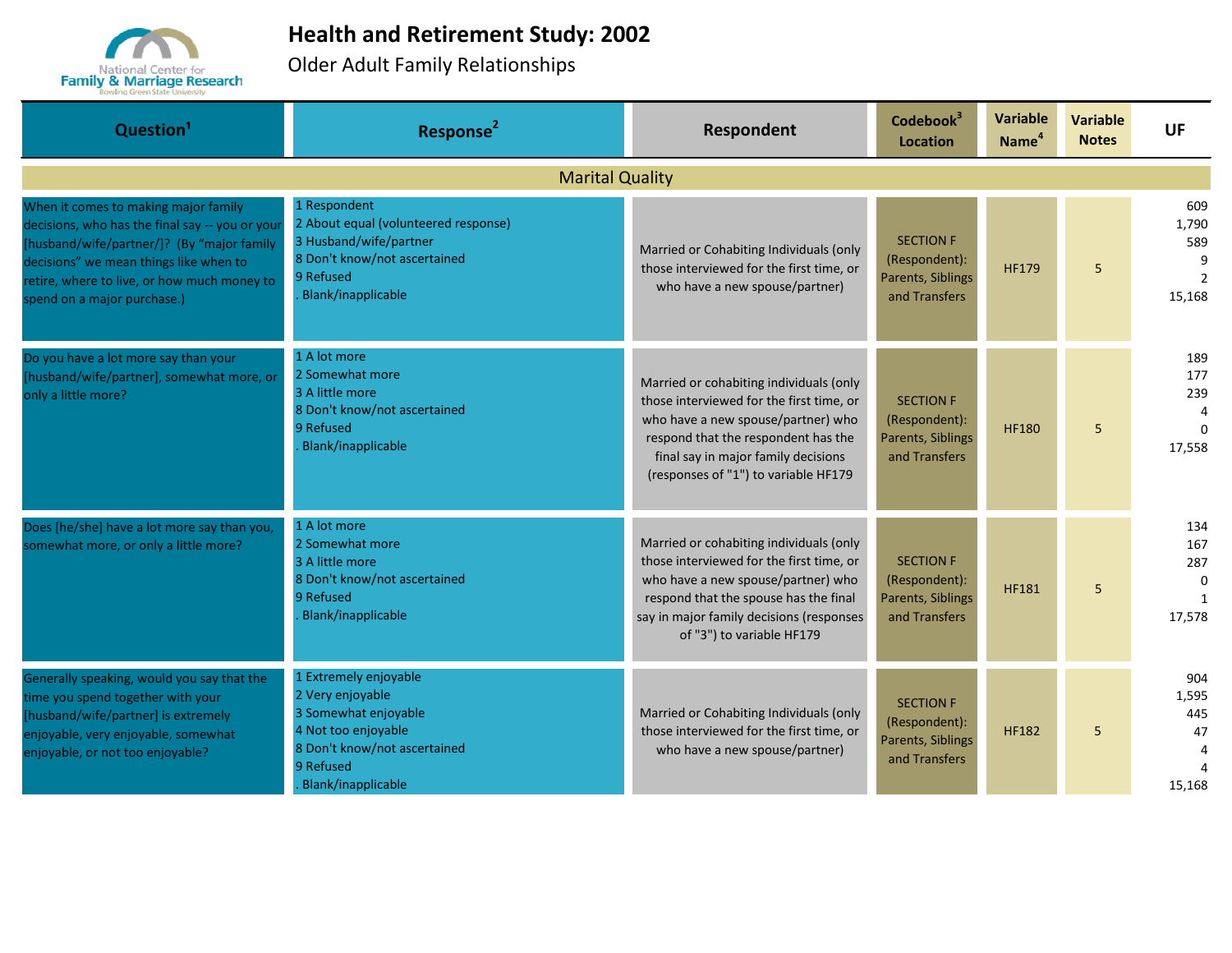| Question <sup>1</sup>                                                                                                                                                                                                                                                             | Response <sup>2</sup>                                                                                                                                                              | Respondent                                                                                                            | Codebook <sup>3</sup><br><b>Location</b>                                | <b>Variable</b><br>Name <sup>4</sup> | <b>Variable</b><br><b>Notes</b> | <b>UF</b>                                            |
|-----------------------------------------------------------------------------------------------------------------------------------------------------------------------------------------------------------------------------------------------------------------------------------|------------------------------------------------------------------------------------------------------------------------------------------------------------------------------------|-----------------------------------------------------------------------------------------------------------------------|-------------------------------------------------------------------------|--------------------------------------|---------------------------------|------------------------------------------------------|
| Some couples like to spend their free time<br>doing things together, while others like to do<br>different things in their free time. What<br>about you and your [husband/wife/partner]?<br>(Do you like to spend free time doing things<br>together, or doing things separately?) | 1 Together<br>2 Some together, some different (volunteered)<br>3 Different/separate things<br>8 Don't know/not ascertained<br>9 Refused<br>Blank/inapplicable                      | Married or Cohabiting Individuals (only<br>those interviewed for the first time, or<br>who have a new spouse/partner) | <b>SECTION F</b><br>(Respondent):<br>Parents, Siblings<br>and Transfers | <b>HF183</b>                         | 5                               | 1,543<br>940<br>503<br>8<br>15,168                   |
| If you need to talk about your worries, how<br>often can you open up to your<br>[husband/wife/partner]: would you say<br>hardly ever, some of the time, or often?                                                                                                                 | 1 Hardly ever (or never)<br>2 Some of the time<br>3 Often<br>8 Don't know<br>9 Refused<br>Blank/inapplicable                                                                       | Married or cohabiting individuals who<br>are selected to be part of a subsample<br>for the 2002 wave modules          | <b>SECTION V</b><br>(Respondent):<br><b>Modules</b>                     | <b>HV260</b>                         | 6                               | 162<br>370<br>1,198<br>$\Omega$<br>6<br>16,431       |
| If you have a problem, how often can you<br>rely on your [husband/wife/partner] for<br>help? (Would you say hardly ever, some of<br>the time, or often?)                                                                                                                          | 1 Hardly ever (or never)<br>2 Some of the time<br>3 Often<br>8 Don't know<br>9 Refused<br>Blank/inapplicable                                                                       | Married or cohabiting individuals who<br>are selected to be part of a subsample<br>for the 2002 wave modules          | <b>SECTION V</b><br>(Respondent):<br><b>Modules</b>                     | <b>HV263</b>                         | 6                               | 93<br>216<br>1,420<br>-1<br>6<br>16,431              |
| How often does your [husband/wife/partner<br>make too many demands on you? (Would<br>you say hardly ever, some of the time, or<br>often?)                                                                                                                                         | 1 Hardly ever (or never)<br>2 Some of the time<br>3 Often<br>8 Don't know<br>9 Refused<br>Blank/inapplicable                                                                       | Married or cohabiting individuals who<br>are selected to be part of a subsample<br>for the 2002 wave modules          | <b>SECTION V</b><br>(Respondent):<br><b>Modules</b>                     | <b>HV266</b>                         | 6                               | 1,229<br>358<br>138<br>4<br>$\overline{7}$<br>16,431 |
| How often does your [husband/wife/partner<br>criticize you? (Would you say hardly ever,<br>some of the time, or often?)                                                                                                                                                           | 1 Hardly ever (or never)<br>2 Some of the time<br>3 Often<br>8 Don't know<br>9 Refused<br>Blank/inapplicable                                                                       | Married or cohabiting individuals who<br>are selected to be part of a subsample<br>for the 2002 wave modules          | <b>SECTION V</b><br>(Respondent):<br><b>Modules</b>                     | <b>HV269</b>                         | 6                               | 1,053<br>498<br>172<br>.5<br>8<br>16,431             |
|                                                                                                                                                                                                                                                                                   | <b>Marital Status</b>                                                                                                                                                              |                                                                                                                       |                                                                         |                                      |                                 |                                                      |
| We need to update our records. As of [R's]<br>LAST INTERVIEW MONTH, YEAR] they show<br>that you [R's FIRST NAME], [were<br>married/were living with a partner as if<br>married]. Is [R's (SPOUSE'S/PARTNER'S)<br>FIRST NAME] still your<br>[husband/wife/partner]?                | 1 Yes, and sp/partner is living<br>3 That partner is now R's spouse<br>4 That spouse is now R's partner<br>5 No<br>8 Don't know/not ascertained<br>9 Refused<br>Blank/inapplicable | HRS family respondents who were<br>married at the time of their last<br>interview (previous wave of HRS)              | <b>SECTION A</b><br>(Household):<br>Coverscreen                         | <b>HA020</b>                         | $\bf 8$                         | 5,855<br>34<br>3<br>742<br>0<br>5,716                |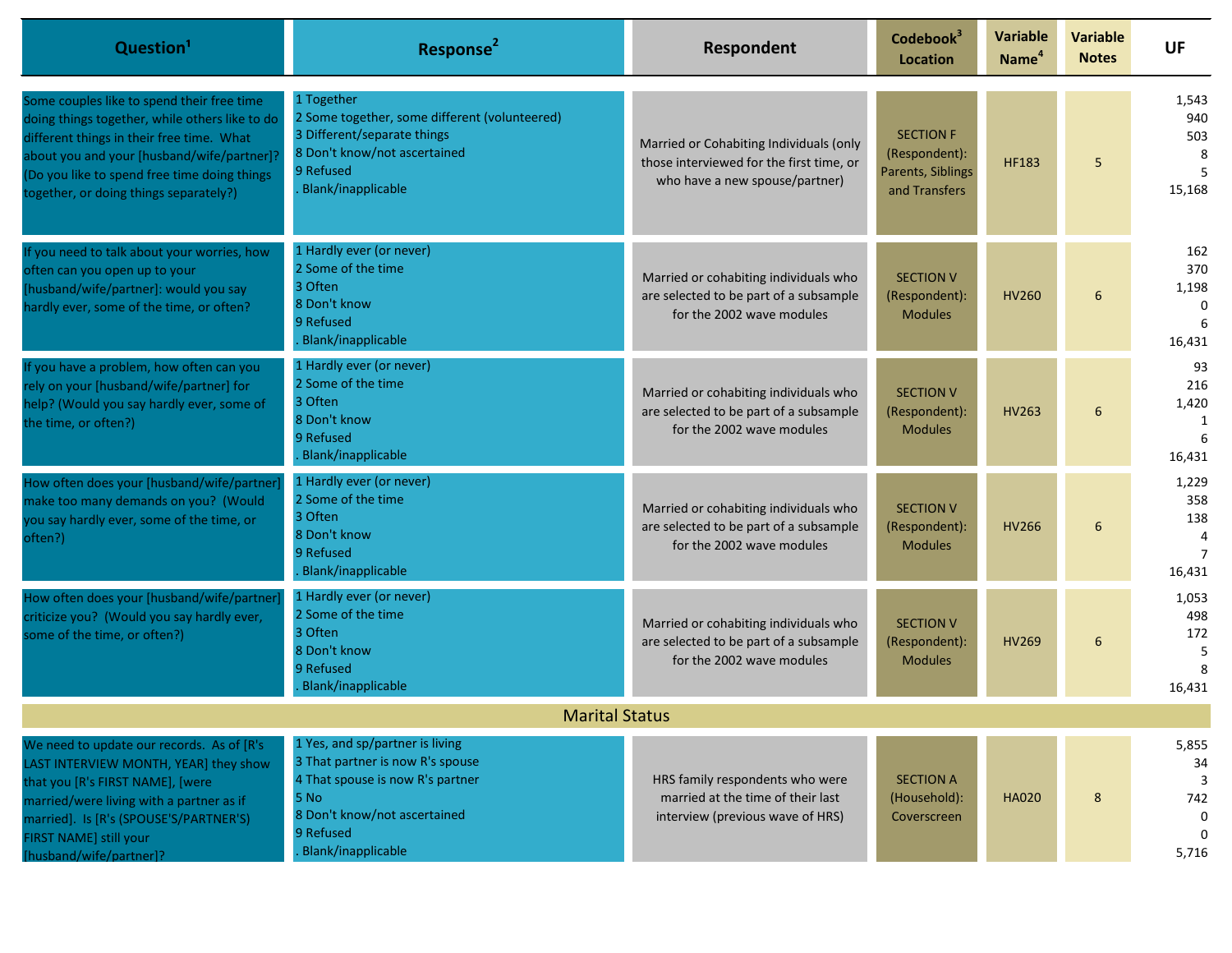| Question <sup>1</sup>                                                                                                                                                                                                                                                                                                                                                                                                      | Response <sup>2</sup>                                                                                           | Respondent                                                                                                                                 | Codebook <sup>3</sup><br><b>Location</b>        | <b>Variable</b><br>Name <sup>4</sup> | <b>Variable</b><br><b>Notes</b> | UF                                                   |
|----------------------------------------------------------------------------------------------------------------------------------------------------------------------------------------------------------------------------------------------------------------------------------------------------------------------------------------------------------------------------------------------------------------------------|-----------------------------------------------------------------------------------------------------------------|--------------------------------------------------------------------------------------------------------------------------------------------|-------------------------------------------------|--------------------------------------|---------------------------------|------------------------------------------------------|
| Do you really mean that R and spouse are no<br>longer married but they still live together as<br>partners?                                                                                                                                                                                                                                                                                                                 | 1 Accept code as entered<br>5 Code not correct - return to correct<br>Blank/inapplicable                        | HRS family respondents who indicated<br>that their previous spouse is now their<br>partner in variable HA020                               | <b>SECTION A</b><br>(Household):<br>Coverscreen | <b>HA022</b>                         | 8                               | 12,347                                               |
| Is [R's (SPOUSE/PARTNER) FIRST NAME] still<br>alive?                                                                                                                                                                                                                                                                                                                                                                       | 1 Yes<br>3 Yes - assigned from HA020<br>5 No<br>8 Don't know/not ascertained<br>9 Refused<br>Blank/inapplicable | HRS family respondents who were<br>married at the time of their last<br>interview (previous wave of HRS)                                   | <b>SECTION A</b><br>(Household):<br>Coverscreen | <b>HA023</b>                         | 8                               | 139<br>5,892<br>603<br>$\Omega$<br>$\Omega$<br>5,716 |
| [IF SPOUSE/PARTNER STILL ALIVE]: In what<br>month did you and [RESPONDENT'S<br>(SPOUSE'S/PARTNER'S) FIRST NAME] stop<br>living together? OTHERWISE: In what month<br>did [he/she] die?                                                                                                                                                                                                                                     | 1 January<br>2 February<br>12 December<br>98 Don't know/not ascertained<br>99 Refused<br>Blank/inapplicable     | HRS family respondents who indicate<br>that their previous spouse/partner is no<br>longer their spouse/partner                             | <b>SECTION A</b><br>(Household):<br>Coverscreen | <b>HA024</b>                         | 8                               | 63<br>59<br>65<br>18<br>3<br>11,608                  |
| [IF SPOUSE/PARTNER STILL ALIVE]: In what<br>year did you and [RESPONDENT'S<br>(SPOUSE'S/PARTNER'S) FIRST NAME] stop<br>living together? OTHERWISE: In what year<br>did [he/she] die?                                                                                                                                                                                                                                       | 1988<br>1989<br>2002<br>9998 Don't know/not ascertained<br>9999 Refused<br>Blank/inapplicable                   | HRS family respondents who indicate<br>that their previous spouse/partner is no<br>longer their spouse/partner                             | <b>SECTION A</b><br>(Household):<br>Coverscreen | <b>HA025</b>                         | 8                               | $\Omega$<br>172<br>9<br>11,608                       |
| [IF R IS NOT PART OF A COUPLE]: First we<br>need to update our records. As of [R's LAST<br>INTERVIEW MONTH, YEAR] [They] show that<br>you [R's FIRST NAME] were not married or<br>living with a partner. Are you now married?<br><b>[IF R REPORTED IN THIS INTERVIEW THAT</b><br>DOES NOT HAVE SAME SPOUSE/PARTNER AS<br>LAST WAVE or WAS NOT ASKED]: Are you<br>married to someone else? [OTHERWISE]:<br>Are you married? | 1 Yes<br>5 No<br>8 Don't know/not ascertained<br>9 Refused<br>Blank/inapplicable                                | HRS family respondents who have not<br>indicated that they are still<br>married/partnered to the same<br>individual from the previous wave | <b>SECTION A</b><br>(Household):<br>Coverscreen | <b>HA026</b>                         | 8                               | 163<br>6,294<br>$\Omega$<br>5,893                    |
| Are you living with (a/another) partner as if<br>married?                                                                                                                                                                                                                                                                                                                                                                  | 1 Yes<br>5 No<br>8 Don't know/not ascertained<br>9 Refused<br>Blank/inapplicable                                | HRS family respondents who are not<br>currently married and who are not<br>cohabiting with the same partner from<br>the previous wave      | <b>SECTION A</b><br>(Household):<br>Coverscreen | <b>HA027</b>                         | 8                               | 74<br>6,220<br>0<br>6,056                            |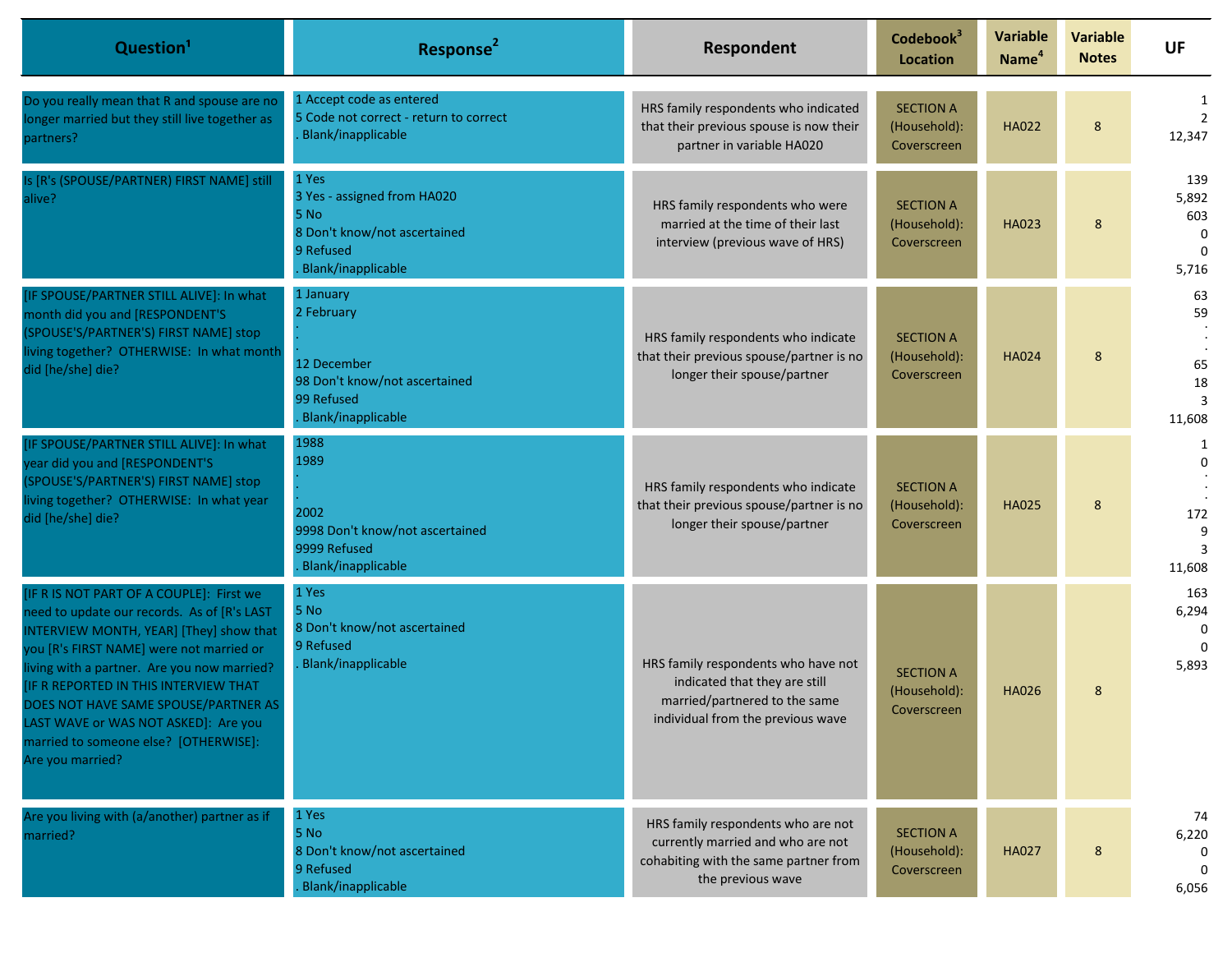| Question <sup>1</sup>                                                                                                                                                                                                                                                                                                                                           | Response <sup>2</sup>                                                                                         | Respondent                                                                                                     | Codebook <sup>3</sup><br><b>Location</b>        | <b>Variable</b><br>Name <sup>4</sup> | <b>Variable</b><br><b>Notes</b> | <b>UF</b>                                             |
|-----------------------------------------------------------------------------------------------------------------------------------------------------------------------------------------------------------------------------------------------------------------------------------------------------------------------------------------------------------------|---------------------------------------------------------------------------------------------------------------|----------------------------------------------------------------------------------------------------------------|-------------------------------------------------|--------------------------------------|---------------------------------|-------------------------------------------------------|
| [IF R LIVES IN A NURSING HOME]: Are you<br>and your (new) [husband/wife/partner] living<br>in the same [nursing home/health care<br>facility]? [OTHERWISE]: Are you and your<br>(new) [husband/wife/partner] living<br>together? [THIS QUESTION IS TO TELL<br>WHETHER R'S SPOUSE/PARTNER IS ALSO<br>LIVING IN THE DWELLING OR FACILITY<br><b>WHERE R LIVES]</b> | 1 Yes<br>5 No<br>8 Don't know/not ascertained<br>9 Refused<br><b>Blank/inapplicable</b>                       | HRS family respondents who are<br>currently married/cohabiting                                                 | <b>SECTION A</b><br>(Household):<br>Coverscreen | <b>HA030</b>                         | 8                               | 5,868<br>187<br>$\mathbf 0$<br>$\Omega$<br>6,295      |
| In what month did you stop living together?                                                                                                                                                                                                                                                                                                                     | 1 January<br>2 February<br>12 December<br>98 Don't know/not ascertained<br>99 Refused<br>. Blank/inapplicable | HRS family respondents who indicate<br>that they are not living with their<br>spouse/partner to variable HA030 | <b>SECTION A</b><br>(Household):<br>Coverscreen | HA031                                | 8                               | 23<br>14<br>10<br>22<br>1<br>12,163                   |
| In what year did you stop living together?                                                                                                                                                                                                                                                                                                                      | 1963<br>1964<br>2002<br>9998 Don't know/not ascertained<br>9999 Refused<br>. Blank/inapplicable               | HRS family respondents who indicate<br>that they are not living with their<br>spouse/partner to variable HA030 | <b>SECTION A</b><br>(Household):<br>Coverscreen | <b>HA032</b>                         | 8                               | 1<br>$\mathbf 0$<br>37<br>3<br>$\mathbf{1}$<br>12,163 |
| Would you say you are married, or are you<br>separated?                                                                                                                                                                                                                                                                                                         | 1 Married<br>2 Separated<br>8 Don't know/not ascertained<br>9 Refused<br><b>Blank/inapplicable</b>            | HRS family respondents who indicated<br>that they are not living with current<br>spouse/partner                | <b>SECTION A</b><br>(Household):<br>Coverscreen | <b>HA034</b>                         | 8                               | 89<br>89<br>3<br>$\mathbf{1}$<br>12,168               |
| Are you living with a partner as if married?                                                                                                                                                                                                                                                                                                                    | 1 Yes<br>5 No<br>8 Don't know/not ascertained<br>9 Refused<br>Blank/inapplicable                              | HRS family respondents who are<br>separated                                                                    | <b>SECTION A</b><br>(Household):<br>Coverscreen | <b>HA035</b>                         | 8                               | 4<br>85<br>$\mathbf 0$<br>$\Omega$<br>12,261          |
| In what month did you and your (new)<br>(husband/wife/partner) start living together?                                                                                                                                                                                                                                                                           | 1 January<br>2 February<br>12 December<br>98 Don't know/not ascertained<br>99 Refused<br>Blank/inapplicable   | HRS family respondents with a new<br>spouse/partner                                                            | <b>SECTION A</b><br>(Household):<br>Coverscreen | <b>HA036</b>                         | 8                               | 19<br>17<br>15<br>23<br>3<br>12,111                   |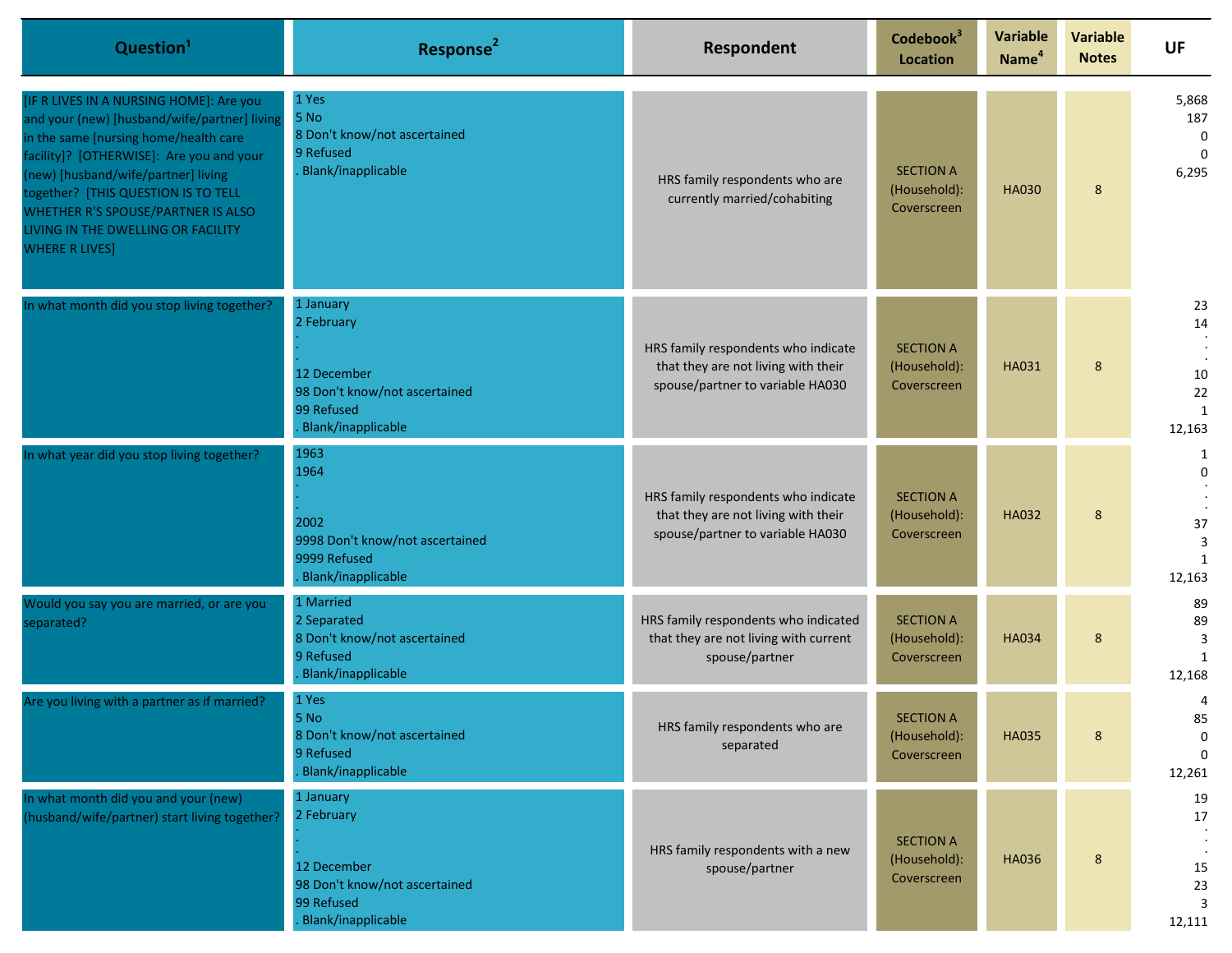| Question <sup>1</sup>                                                                                                                                                                                                                 | Response <sup>2</sup>                                                                                                 | Respondent                                                                                                                                        | Codebook <sup>3</sup><br>Location                 | <b>Variable</b><br>Name <sup>4</sup> | <b>Variable</b><br><b>Notes</b> | UF                                                 |
|---------------------------------------------------------------------------------------------------------------------------------------------------------------------------------------------------------------------------------------|-----------------------------------------------------------------------------------------------------------------------|---------------------------------------------------------------------------------------------------------------------------------------------------|---------------------------------------------------|--------------------------------------|---------------------------------|----------------------------------------------------|
| In what year did you and your (new)<br>(husband/wife/partner) start living together?                                                                                                                                                  | 1953<br>1954<br>2002<br>9998 Don't know/not ascertained<br>9999 Refused<br><b>Blank/inapplicable</b>                  | HRS family respondents with a new<br>spouse/partner                                                                                               | <b>SECTION A</b><br>(Household):<br>Coverscreen   | <b>HA037</b>                         | 8                               | 1<br>$\overline{2}$<br>52<br>9<br>3<br>12,111      |
| <b>CONSTRUCTED - Respondent has new spouse</b><br>or partner                                                                                                                                                                          | 1 Yes<br>5 No<br>Blank/inapplicable                                                                                   | All HRS Respondents                                                                                                                               | <b>SECTION A</b><br>(Household):<br>Coverscreen   | <b>HA045</b>                         | 8                               | 202<br>12,148<br>$\Omega$                          |
| Sometimes marital situations are not entirely<br>clear from what we've asked so far. Please<br>bear with me for a few more questions on<br>this. Did you have a marriage start after<br>[RESPONDENT'S LAST INTERVIEW MONTH,<br>YEAR]? | 1 Yes<br>5 No<br>8 Don't know/not ascertained<br>9 Refused<br><b>Blank/inapplicable</b>                               | HRS Respondents who have been<br>previously interviewed and who have<br>not indicated they are married to the<br>same spouse as the previous wave | <b>SECTION B</b><br>(Respondent):<br>Demographics | <b>HB055</b>                         |                                 | 136<br>5,772<br>$\Omega$<br>$\Omega$<br>12,259     |
| In what month were you married?                                                                                                                                                                                                       | 1 January<br>2 February<br>12 December<br>98 Don't know/not ascertained<br>99 Refused<br>Blank/inapplicable           | HRS respondents who indicate having a<br>marriage start since the date of their<br>previous interview in variable HB055                           | <b>SECTION B</b><br>(Respondent):<br>Demographics | <b>HB056</b>                         |                                 | 9<br>15<br>$\overline{7}$<br>1<br>0<br>18,031      |
| In what year were you married?                                                                                                                                                                                                        | 1992<br>1993<br>2002<br>9998 Don't know/not ascertained<br>9999 Refused<br>Blank/inapplicable                         | HRS respondents who indicate having a<br>marriage start since the date of their<br>previous interview in variable HB055                           | <b>SECTION B</b><br>(Respondent):<br>Demographics | <b>HB057</b>                         |                                 | 3<br>$\Omega$<br>37<br>$\mathbf{1}$<br>U<br>18,031 |
| Did you divorce or become widowed since<br>RESPONDENT'S LAST INTERVIEW MONTH,<br>YEAR]?                                                                                                                                               | 1 Yes, divorced/annulled<br>2 Yes, widowed<br>5 No<br>8 Don't know/not ascertained<br>9 Refused<br>Blank/inapplicable | HRS Respondents who have been<br>previously interviewed and who have<br>not indicated they are married to the<br>same spouse as the previous wave | <b>SECTION B</b><br>(Respondent):<br>Demographics | <b>HB058</b>                         |                                 | 138<br>177<br>5,591<br>1<br>$\mathbf{1}$<br>12,259 |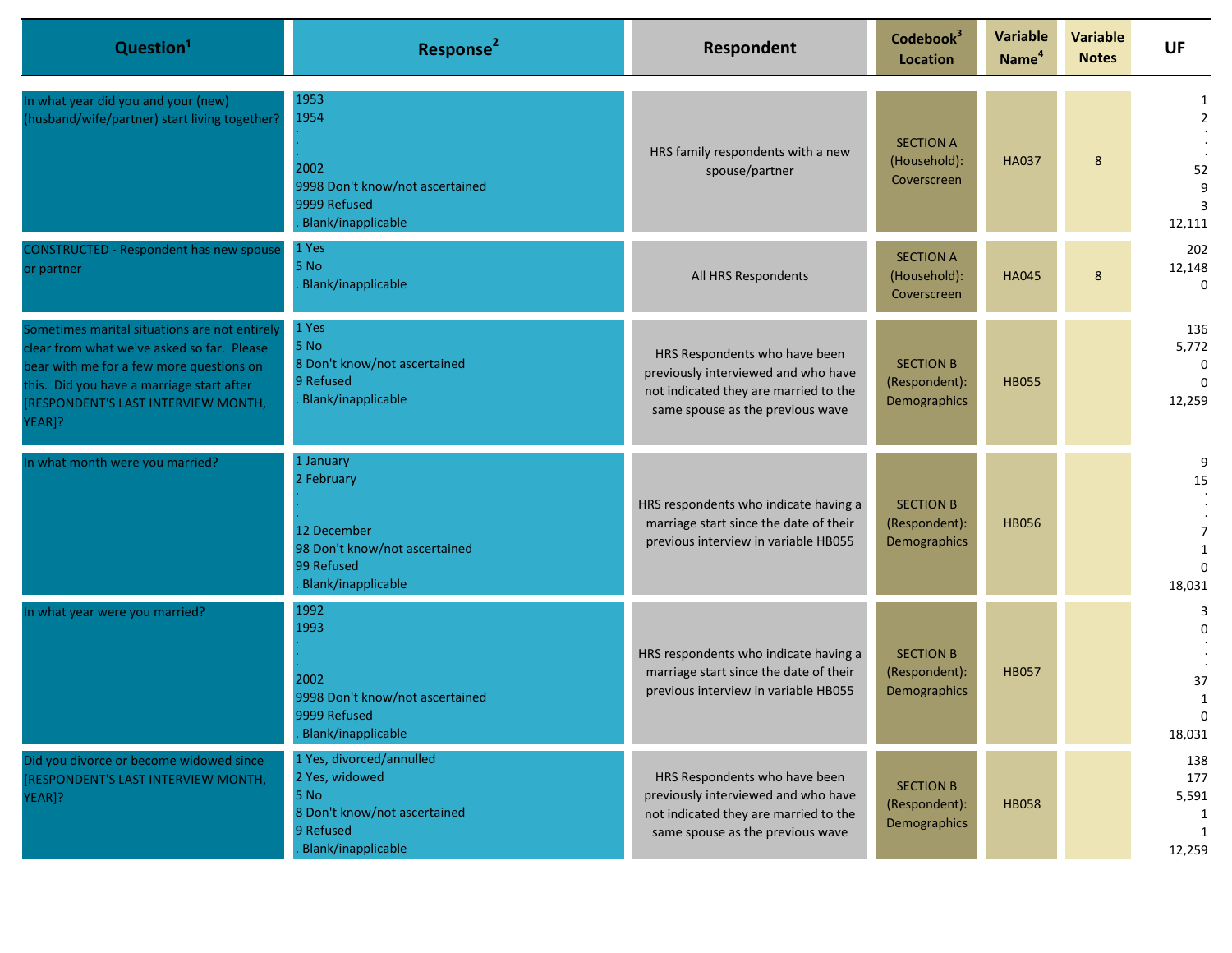| Question <sup>1</sup>                                                                                  | Response <sup>2</sup>                                                                                                                                                 | Respondent                                                                                                                         | Codebook <sup>3</sup><br>Location                 | <b>Variable</b><br>Name <sup>4</sup> | <b>Variable</b><br><b>Notes</b> | UF                                                                       |
|--------------------------------------------------------------------------------------------------------|-----------------------------------------------------------------------------------------------------------------------------------------------------------------------|------------------------------------------------------------------------------------------------------------------------------------|---------------------------------------------------|--------------------------------------|---------------------------------|--------------------------------------------------------------------------|
| In what month did you [divorce/become<br>widowed]?                                                     | 1 January<br>2 February<br>12 December<br>98 Don't know/not ascertained<br>99 Refused<br><b>Blank/inapplicable</b>                                                    | HRS respondents who indicate<br>becoming divorced/widowed after the<br>date of their previous interview in<br>variable HB058       | <b>SECTION B</b><br>(Respondent):<br>Demographics | <b>HB059</b>                         |                                 | 28<br>22<br>10<br>42<br>$\overline{2}$<br>17,852                         |
| In what year did you [divorce/become<br>widowed]?                                                      | 1992<br>1993<br>2002<br>9998 Don't know/not ascertained<br>9999 Refused<br>Blank/inapplicable                                                                         | HRS respondents who indicate<br>becoming divorced/widowed after the<br>date of their previous interview in<br>variable HB058       | <b>SECTION B</b><br>(Respondent):<br>Demographics | <b>HB060</b>                         |                                 | 36<br>9<br>27<br>38<br>5<br>17,852                                       |
| Just to clarify, are you currently separated,<br>divorced, widowed, or have you never been<br>married? | 3 Separated<br>4 Divorced<br>5 Widowed<br><b>6 Never married</b><br>7 Other (specify)<br>8 Don't know/not ascertained<br>9 Refused<br>Blank/inapplicable              | HRS respondents not currently married<br>and who have not been widowed and<br>remained unmarried since their<br>previous interview | <b>SECTION B</b><br>(Respondent):<br>Demographics | <b>HB061</b>                         |                                 | 208<br>1,752<br>4,145<br>528<br>79<br>1<br>$\overline{7}$<br>11,447      |
| <b>CONSTRUCTED - Marital status</b>                                                                    | 1 Married<br>3 Separated<br>4 Divorced<br>5 Widowed<br><b>6 Never married</b><br>7 Other (specify)<br>8 Don't know/not ascertained<br>9 Refused<br>Blank/inapplicable | All HRS respondents                                                                                                                | <b>SECTION B</b><br>(Respondent):<br>Demographics | <b>HMARITAL</b>                      |                                 | 11,415<br>293<br>1,752<br>4,145<br>528<br>25<br>1<br>$\overline{7}$<br>1 |
| Altogether, now many times have you been<br>married (including your current marriage)?                 | 1 Once<br>2 Twice<br>3 Three times<br>4 Four or more<br>8 Don't know/not ascertained<br>9 Refused<br>Blank/inapplicable                                               | Respondents being interviewed for the<br>first time who are not never married                                                      | <b>SECTION B</b><br>(Respondent):<br>Demographics | <b>HB065</b>                         |                                 | 86<br>87<br>33<br>14<br>1<br>5<br>17,941                                 |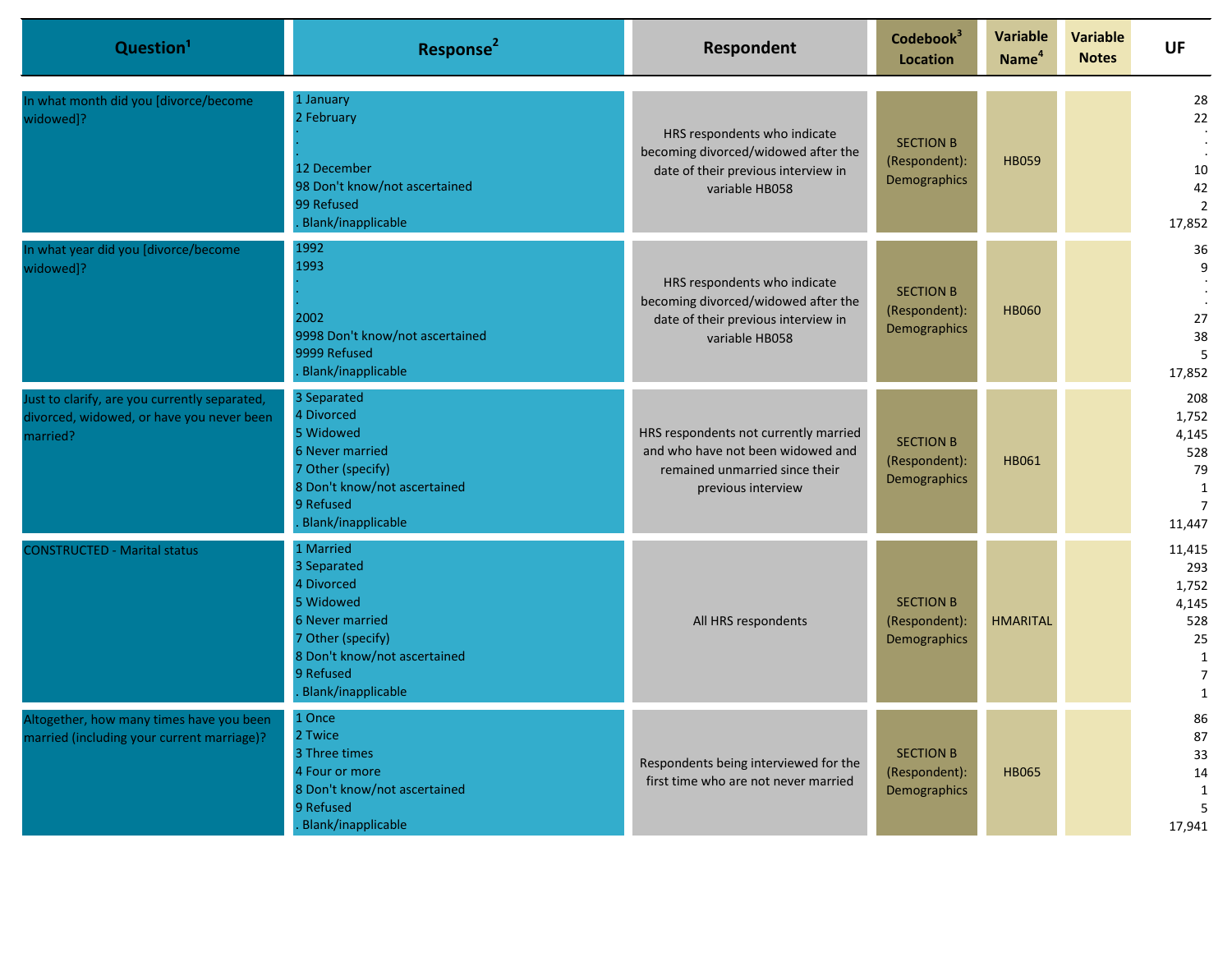| Question <sup>1</sup>                                                 | Response <sup>2</sup>                                                                                       | <b>Respondent</b>                                                                                                  | Codebook <sup>3</sup><br><b>Location</b>          | <b>Variable</b><br>Name <sup>4</sup> | <b>Variable</b><br><b>Notes</b> | <b>UF</b>                                                        |
|-----------------------------------------------------------------------|-------------------------------------------------------------------------------------------------------------|--------------------------------------------------------------------------------------------------------------------|---------------------------------------------------|--------------------------------------|---------------------------------|------------------------------------------------------------------|
| In what year did your<br>(first/second/third/current) marriage begin? | 1919<br>1920<br>2002<br>9998 Don't know/not ascertained<br>9999 Refused<br>Blank/inapplicable               | Respondents being interviewed for the<br>first time who do not previously<br>indicate that they have never married | <b>SECTION B</b><br>(Respondent):<br>Demographics | HB066_1                              | 15                              | 1<br>$\mathbf 0$<br>$\mathbf{1}$<br>13<br>$\mathbf{1}$<br>17,990 |
| In what month was that?                                               | 1 January<br>2 February<br>12 December<br>98 Don't know/not ascertained<br>99 Refused<br>Blank/inapplicable | Respondents being interviewed for the<br>first time who do not previously<br>indicate that they have never married | <b>SECTION B</b><br>(Respondent):<br>Demographics | HB067 1                              | 15                              | 7<br>15<br>10<br>36<br>$\mathbf{1}$<br>17,991                    |
| <b>CONSTRUCTED - Coupleness Status -</b><br>Updated                   | 1 Married<br>3 Partnered (Volunteered)<br>6 Other<br>Blank/inapplicable                                     | All HRS Respondents                                                                                                | <b>SECTION PR</b><br>(Respondent):<br>Preload     | HX065_R                              |                                 | 11,358<br>492<br>6,311<br>6                                      |
|                                                                       | <b>Intergenerational Relationships</b>                                                                      |                                                                                                                    |                                                   |                                      |                                 |                                                                  |
| <b>CONSTRUCTED - Number of resident children</b>                      | Blank/inapplicable                                                                                          | All coverscreen respondents                                                                                        | <b>SECTION A</b><br>(Household):<br>Coverscreen   | <b>HA099</b>                         | 8                               | 9,591<br>2,181<br>$\ensuremath{\mathsf{3}}$<br>$\mathbf 0$       |
| <b>CONSTRUCTED - Number of non-resident</b><br>children               | O<br>20<br>Blank/inapplicable                                                                               | All coverscreen respondents                                                                                        | <b>SECTION A</b><br>(Household):<br>Coverscreen   | <b>HA100</b>                         | 8                               | 1,425<br>1,730<br>$\overline{2}$<br>$\Omega$                     |
| <b>CONSTRUCTED - Number of children</b>                               | 20<br>Blank/inapplicable                                                                                    | All coverscreen respondents                                                                                        | <b>SECTION A</b><br>(Household):<br>Coverscreen   | <b>HA101</b>                         | 8                               | 992<br>1,296<br>$\mathsf 3$<br>0                                 |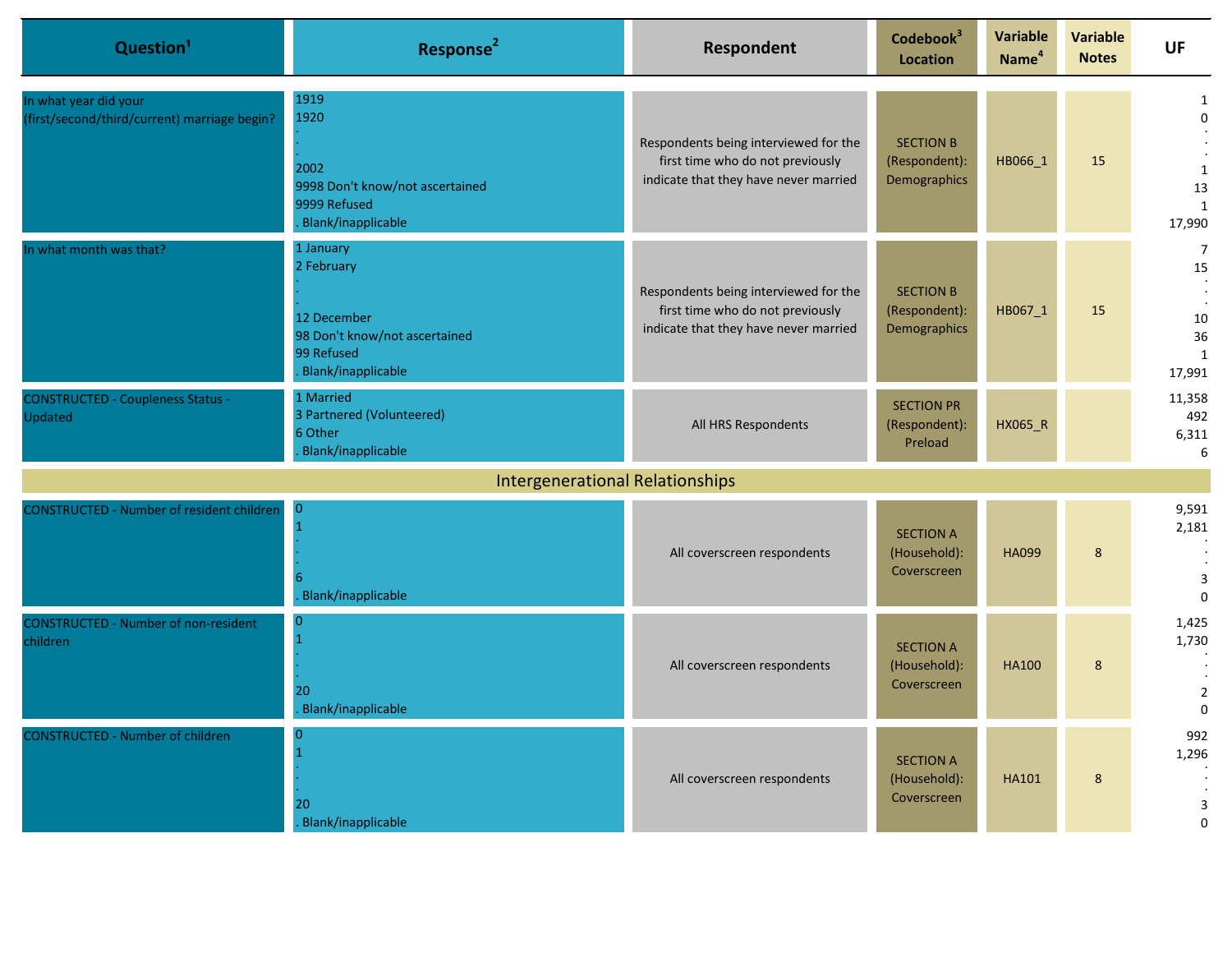| Question <sup>1</sup>                                                                                                                                                                                                                                                                                                                                                                                                                                                                                                                        | Response <sup>2</sup>                                                     | Respondent                                                                                          | Codebook <sup>3</sup><br>Location                           | <b>Variable</b><br>Name <sup>4</sup> | <b>Variable</b><br><b>Notes</b> | <b>UF</b>                                             |
|----------------------------------------------------------------------------------------------------------------------------------------------------------------------------------------------------------------------------------------------------------------------------------------------------------------------------------------------------------------------------------------------------------------------------------------------------------------------------------------------------------------------------------------------|---------------------------------------------------------------------------|-----------------------------------------------------------------------------------------------------|-------------------------------------------------------------|--------------------------------------|---------------------------------|-------------------------------------------------------|
| <b>CONSTRUCTED - Count of contact kids</b>                                                                                                                                                                                                                                                                                                                                                                                                                                                                                                   | 0<br>20<br>Blank/inapplicable                                             | All coverscreen respondents                                                                         | <b>SECTION A</b><br>(Household):<br>Coverscreen             | <b>HA106</b>                         | 8                               | 1,375<br>3,033<br>3<br>1,055                          |
| CONSTRUCTED - Count of child, child-in-law<br>and grandchild                                                                                                                                                                                                                                                                                                                                                                                                                                                                                 | $\overline{0}$<br>36<br>Blank/inapplicable                                | All coverscreen respondents                                                                         | <b>SECTION A</b><br>(Household):<br>Coverscreen             | <b>HA113</b>                         | 8                               | 974<br>504<br>$\mathbf 0$                             |
| How many children have [you fathered / you<br>given birth to]? Please don't count<br>miscarriages or still-births, or adopted or<br>step-children for this question.                                                                                                                                                                                                                                                                                                                                                                         | $\overline{0}$<br>14<br>98 Don't know<br>99 Refused<br>Blank/inapplicable | HRS respondents who have not been<br>previously interviewed                                         | <b>SECTION B</b><br>(Respondent):<br>Demographics           | <b>HB033</b>                         |                                 | 31<br>32<br>1<br>$\Omega$<br>$\overline{2}$<br>17,934 |
| [IF ONE CHILD]: Is that child alive today? [IF<br>MORE THAN ONE CHILD]: How many of them<br>are still living?                                                                                                                                                                                                                                                                                                                                                                                                                                | $\Omega$<br>13<br>98 Don't know<br>99 Refused<br>Blank/inapplicable       | HRS respondents who have not been<br>previously interviewed                                         | <b>SECTION B</b><br>(Respondent):<br>Demographics           | <b>HB034</b>                         |                                 | 1<br>31<br>17,967                                     |
| IF {R DOES NOT HAVE SPOUSE/PARTNER and<br>DOES NOT STILL HAVE HOME OUTSIDE<br>NURSING HOME {(CS11/A028=1) and<br>(CS26/A070 NOT 1)}} or {R &<br>SPOUSE/PARTNER} LIVE IN SAME NURSING<br>HOME (CS11/A028=1 and CS12/A030=1): [Do]<br>any of your children who do not live with you<br>/ Does CHILD NAME] live within 10 miles of<br>you (in R's NURSING HOME CITY, STATE)?<br>OTHERWISE: [Do any of your children (who<br>do not live with you) / Does CHILD NAME]<br>live within 10 miles of you (in MAIN<br>RESIDENCE [CITY/CITY & STATE])? | 1 Yes<br>5 No<br>8 Don't know<br>9 Refused<br><b>Blank/inapplicable</b>   | Family respondents who have at least<br>one living child with a resident status of<br>"nonresident" | <b>SECTION E</b><br>(Household):<br><b>Family Structure</b> | <b>HE012</b>                         | $\overline{9}$                  | 6,452<br>4,350<br>25<br>10<br>1,513                   |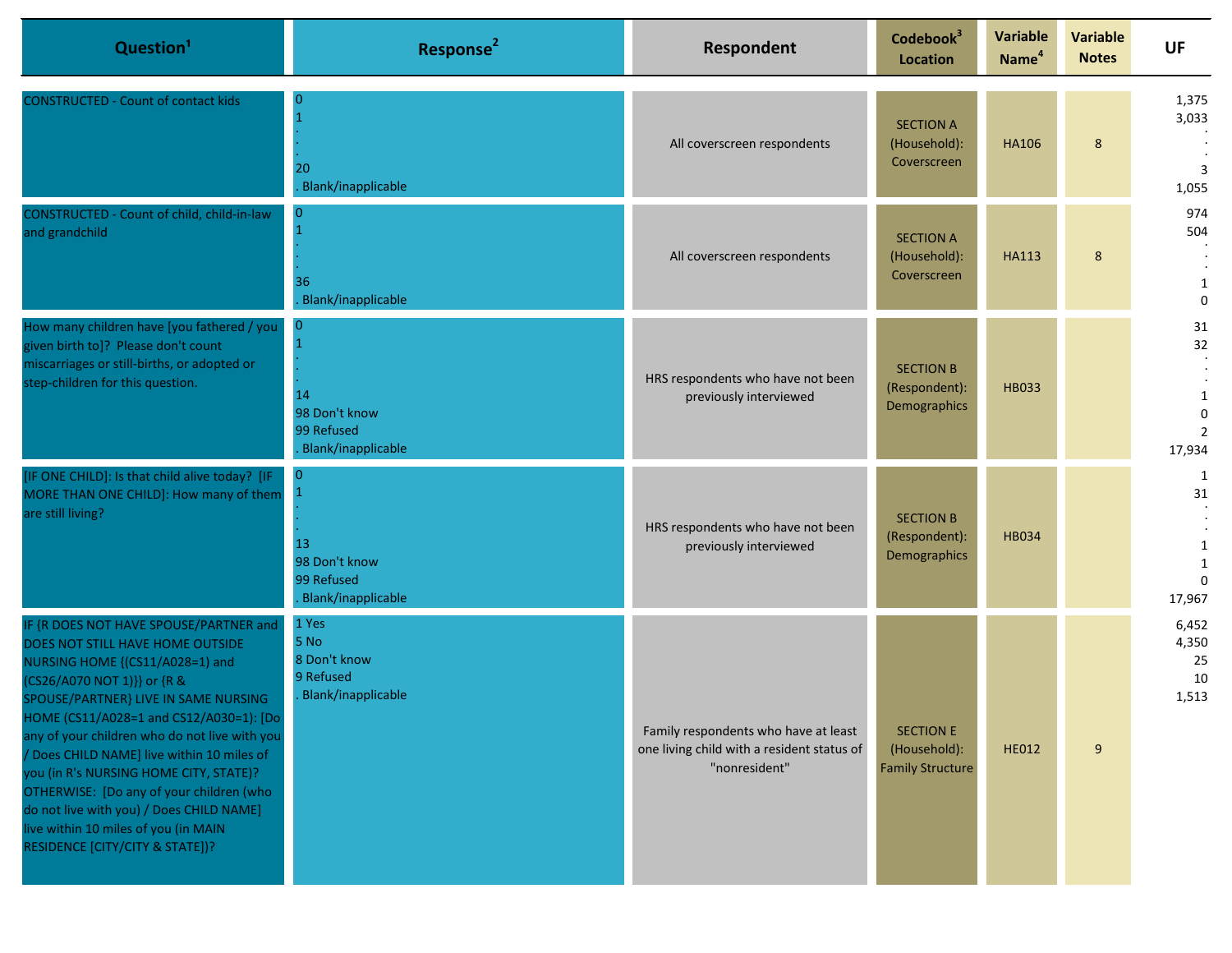| Question <sup>1</sup>                                                                                                                                                                                                                                                                                     | Response <sup>2</sup>                                                                                                                                                                                 | Respondent                                                                                                                                                                                           | Codebook <sup>3</sup><br><b>Location</b>                    | <b>Variable</b><br>Name <sup>4</sup> | <b>Variable</b><br><b>Notes</b> | <b>UF</b>                                                             |
|-----------------------------------------------------------------------------------------------------------------------------------------------------------------------------------------------------------------------------------------------------------------------------------------------------------|-------------------------------------------------------------------------------------------------------------------------------------------------------------------------------------------------------|------------------------------------------------------------------------------------------------------------------------------------------------------------------------------------------------------|-------------------------------------------------------------|--------------------------------------|---------------------------------|-----------------------------------------------------------------------|
| Which children? [CHOOSE ALL THAT APPLY]                                                                                                                                                                                                                                                                   | 041 Other person number<br>042 Other person number<br>990 Other person number<br>993 All children<br>998 Don't know/not ascertained<br>999 Refused<br>Blank/inapplicable                              | Family respondents who have at least<br>one child living within ten miles of them                                                                                                                    | <b>SECTION E</b><br>(Household):<br><b>Family Structure</b> | HE013M01<br>HE013M11                 | 9                               | 54<br>$\Omega$<br>775<br>13<br>8<br>5,933                             |
| [ASK IF NECESSARY:] Which child lives<br>nearest you in [R's NURSING HOME CITY,<br>STATE / MAIN RESIDENCE [CITY / CITY &<br>STATE]]?                                                                                                                                                                      | 041 Other person number<br>042 Other person number<br>990 Other person number<br>993 All children<br>998 Don't know/not ascertained<br>999 Refused<br>Blank/inapplicable                              | Family respondents who have more<br>than one child living within ten miles of<br>them                                                                                                                | <b>SECTION E</b><br>(Household):<br><b>Family Structure</b> | <b>HE014</b>                         | 9                               | 40<br>$\overline{2}$<br>$\mathbf 0$<br>$\Omega$<br>180<br>56<br>7,426 |
| Do you have any new grandchildren<br>(excluding great-grandchildren) -- new, that<br>is [since FAMILY R's LAST INTERVIEW<br>MONTH, YEAR / in the last two years]?<br>[DEFINITION: NEW GRANDCHILDREN<br>INCLUDE CHILDREN'S STEP-CHILDREN BY<br>NEW MARRIAGES AS WELL AS BIRTHS OF<br><b>GRANDCHILDREN1</b> | 1 Yes<br>5 No<br>8 Don't know<br>9 Refused<br>Blank/inapplicable                                                                                                                                      | Family respondents who have at least<br>one living child                                                                                                                                             | <b>SECTION E</b><br>(Household):<br><b>Family Structure</b> | <b>HE022</b>                         | 9                               | 2,289<br>8,851<br>43<br>14<br>1,153                                   |
| Which of your children are parents of the<br>new grandchildren? [CHOOSE ALL THAT<br>APPLY]                                                                                                                                                                                                                | 041 Other person number<br>042 Other person number<br>990 Other person number<br>992 Deceased child<br>993 All children<br>998 Don't know/not ascertained<br>999 Refused<br><b>Blank/inapplicable</b> | Family respondents who indicate having<br>a new grandchild in variable HE022 and<br>who have more than one living child                                                                              | <b>SECTION E</b><br>(Household):<br><b>Family Structure</b> | HE023M01<br>HE023M06                 | 9                               | 9<br>1<br>$\Omega$<br>1<br>19<br>6<br>1<br>10,061                     |
| (Please remind me) Altogether, how many<br>grandchildren do you (and your (late)<br>[husband/wife/partner]) have? [ENTER 80 IF<br>R HAS 80 OR MORE GRANDCHILDREN]                                                                                                                                         | 0 No grandchildren<br>77<br>95 Not asked because assumed to be zero<br>98 Don't know<br>99 Refused<br>Blank/inapplicable                                                                              | Family respondents who report having<br>at least one grandchild (This question is<br>not asked of those who reported no<br>grandchildren, but these individuals are<br>coded "95" for this variable) | <b>SECTION E</b><br>(Household):<br><b>Family Structure</b> | <b>HE046</b>                         | 9                               | 60<br>679<br>1<br>1,598<br>87<br>27<br>1,073                          |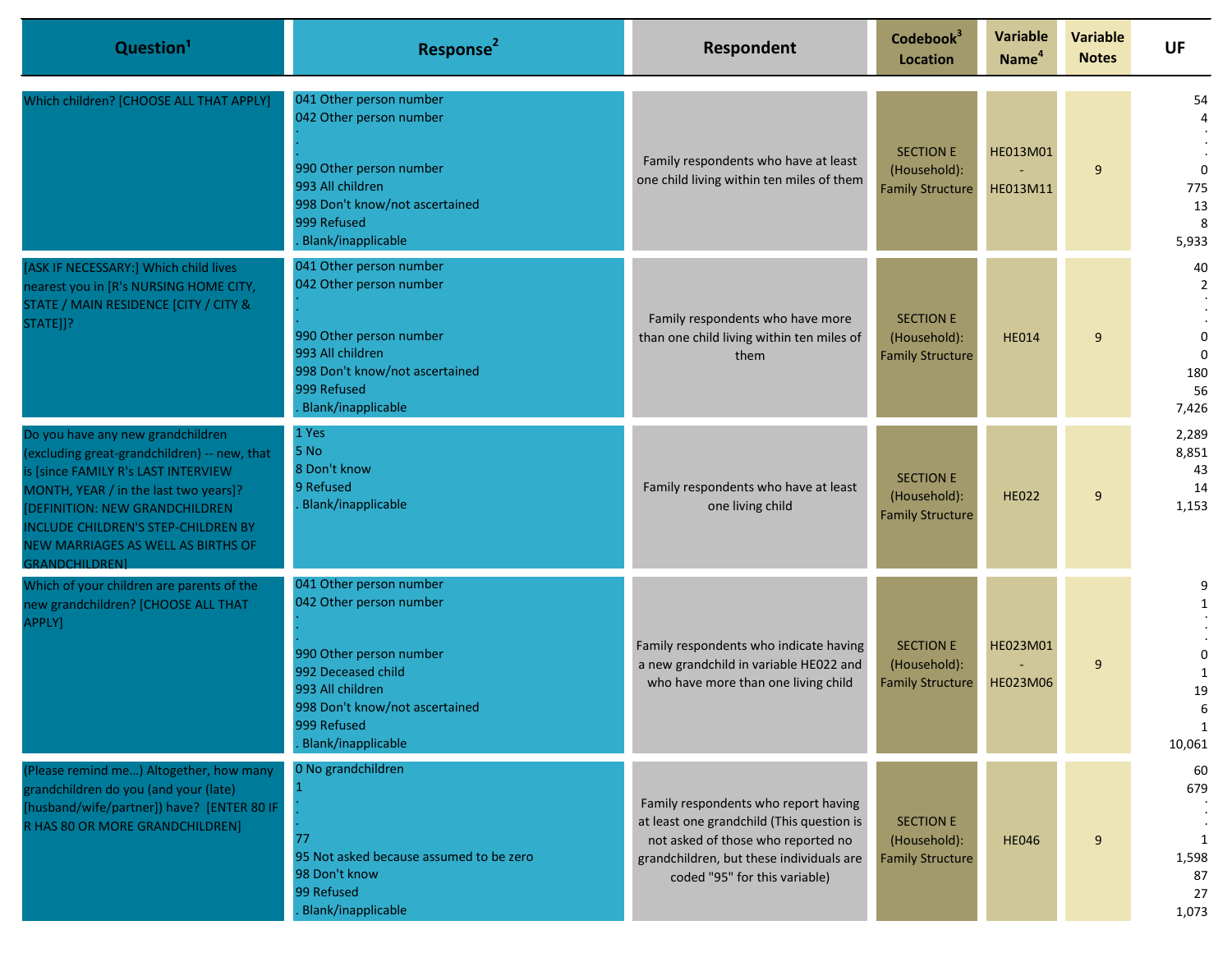| Question <sup>1</sup>                                                                                                                                                                                                                                                                                                                                                                           | Response <sup>2</sup>                                                                                                                | Respondent                                                                                                                                       | Codebook <sup>3</sup><br>Location                           | <b>Variable</b><br>Name <sup>4</sup> | <b>Variable</b><br><b>Notes</b> | <b>UF</b>                                                                  |
|-------------------------------------------------------------------------------------------------------------------------------------------------------------------------------------------------------------------------------------------------------------------------------------------------------------------------------------------------------------------------------------------------|--------------------------------------------------------------------------------------------------------------------------------------|--------------------------------------------------------------------------------------------------------------------------------------------------|-------------------------------------------------------------|--------------------------------------|---------------------------------|----------------------------------------------------------------------------|
| Do you (or your [husband/wife/partner])<br>have any great-grandchildren?                                                                                                                                                                                                                                                                                                                        | 1 Yes<br>5 No<br>6 Assigned no<br>8 Don't know<br>9 Refused<br>Blank/inapplicable                                                    | Family respondents who have at least<br>one grandchild (HE046)                                                                                   | <b>SECTION E</b><br>(Household):<br><b>Family Structure</b> | <b>HE047</b>                         | 9                               | 3,702<br>5,776<br>1,603<br>20<br>$\overline{2}$<br>1,247                   |
| Altogether, how many great-grandchildren<br>do you (or your (late)<br>[husband/wife/partner]) have? (ENTER 80 IF<br>R HAS 80 OR MORE GREAT-<br><b>GRANDCHILDREN)</b>                                                                                                                                                                                                                            | $\Omega$<br>80 (80 or more great-grandchildren)<br>98 Don't know<br>99 Refused<br>Blank/inapplicable                                 | Family respondents who report having<br>at least one great-grandchild in variable<br><b>HE047</b>                                                | <b>SECTION E</b><br>(Household):<br><b>Family Structure</b> | <b>HE048</b>                         | 9                               | 3<br>788<br>$\mathbf{1}$<br>70<br>1<br>8,648                               |
| Families sometimes help one another in a<br>variety of ways, and each type of help can be<br>mportant. Are you (or your<br>[husband/wife/partner]) raising NAME(S) OF<br><b>RESIDENT NON-CHILD HOUSEHOLD</b><br><b>MEMBER(S) UNDER 18 YEARS</b><br>(RELATIONSHIP(S) TO R)?                                                                                                                      | 1 Yes<br>5 No<br>8 Don't know<br>9 Refused<br>Blank/inapplicable                                                                     | Family respondents with at least one<br>resident non-child household member<br>under 18 years of age                                             | <b>SECTION E</b><br>(Household):<br><b>Family Structure</b> | <b>HE051</b>                         | 9                               | 314<br>395<br>3<br>4<br>11.634                                             |
| Which of them are you raising? [CHOOSE ALL<br><b>THAT APPLY]</b>                                                                                                                                                                                                                                                                                                                                | 041 Other Person Number<br>042 Other Person Number<br>990 Other Person Number<br>998 Don't know<br>999 Refused<br>Blank/inapplicable | Family respondents who indicate raising<br>non-child household member in variable<br>HE051 and have more than one non-<br>child household member | <b>SECTION E</b><br>(Household):<br><b>Family Structure</b> | HE052M01<br><b>HE052M07</b>          | 9                               | 2<br>$\overline{\mathbf{3}}$<br>$\Omega$<br>$\Omega$<br>$\Omega$<br>11,803 |
| The next questions are about help you (or<br>your [husband/wife/partner]) gave or<br>received [since FAMILY R's LAST INTERVIEW<br>MONTH, YEAR / in the past two years]. Did<br>you (or your [husband/wife/partner]) spend<br>100 or more hours in total [since R's LAST<br>INTERVIEW MONTH, YEAR / in the last two<br>years] taking care of [grand or great-<br>grandchildren / grandchildren]? | 1 Yes<br>5 No<br>8 Don't know<br>9 Refused<br>Blank/inapplicable                                                                     | Family respondents with at least one<br>grandchild                                                                                               | <b>SECTION E</b><br>(Household):<br><b>Family Structure</b> | <b>HE060</b>                         | $\overline{9}$                  | 2,794<br>6,695<br>11<br>2,846                                              |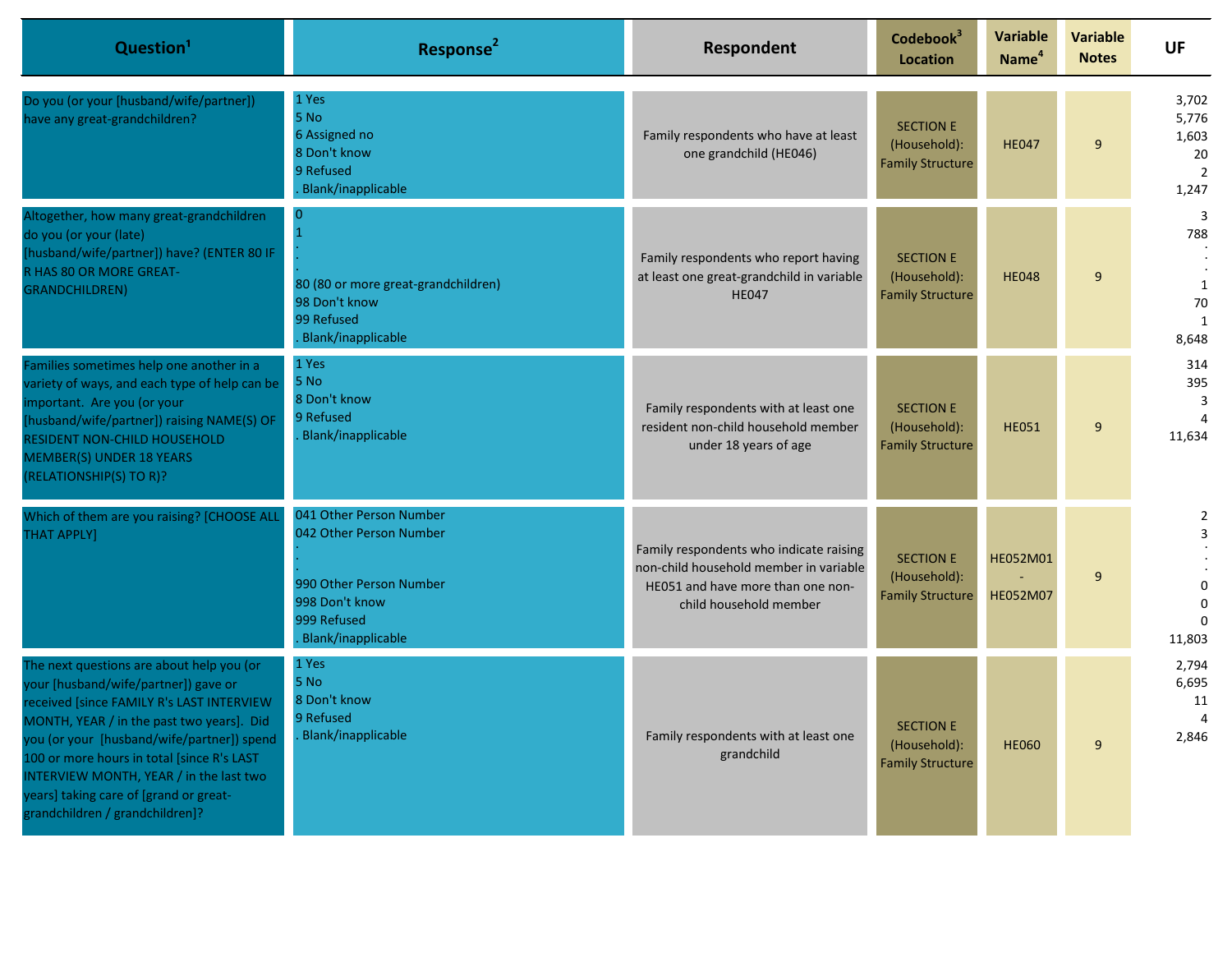| Question <sup>1</sup>                                                                                                                                  | Response <sup>2</sup>                                                                                                                                                                                                   | Respondent                                                                                                                                                                 | Codebook <sup>3</sup><br><b>Location</b>                    | <b>Variable</b><br>Name <sup>4</sup> | <b>Variable</b><br><b>Notes</b> | <b>UF</b>                                                              |
|--------------------------------------------------------------------------------------------------------------------------------------------------------|-------------------------------------------------------------------------------------------------------------------------------------------------------------------------------------------------------------------------|----------------------------------------------------------------------------------------------------------------------------------------------------------------------------|-------------------------------------------------------------|--------------------------------------|---------------------------------|------------------------------------------------------------------------|
| Which of your children is the parent of those<br>grandchildren (or great-grandchildren)?<br>[CHOOSE ALL THAT APPLY.]                                   | 041 Other Person Number<br>042 Other Person Number<br>990 Other Person Number<br>992 Deceased child<br>993 All children<br>994 All grandchildren<br>998 Don't know/not ascertained<br>999 Refused<br>Blank/inapplicable | Family respondents who respond "yes"<br>(1) to variable HE060                                                                                                              | <b>SECTION E</b><br>(Household):<br><b>Family Structure</b> | HE061M01<br>HE061M08                 | 9                               | 20<br>$\mathbf 0$<br>$\mathbf 0$<br>32<br>176<br>82<br>6<br>1<br>9,556 |
| Roughly how many hours altogether did you,<br>yourself, spend?                                                                                         | $\bf{0}$<br>90000<br>99995 Grandchild lives in household and<br>no specific number of hours given<br>99998 Don't know/not ascertained<br>99999 Refused<br>Blank/inapplicable                                            | Family respondents who respond "yes"<br>(1) to variable HE060                                                                                                              | <b>SECTION E</b><br>(Household):<br><b>Family Structure</b> | <b>HE063</b>                         | 9                               | 25<br>$\Omega$<br>$\mathbf{1}$<br>36<br>1,505<br>9,556                 |
| (Unfolding sequence - minimum hours) Does<br>it amount to a total of less than<br>hours,<br>more than _____ hours, or what?<br>[BREAKPOINTS: 200, 500] | Value of breakpoint<br>$\overline{0}$<br>200 Value of breakpoint<br>201 Value of breakpoint<br>500 Value of breakpoint<br>501 Value of breakpoint<br>Blank/inapplicable                                                 | Family respondents who respond "don't<br>know" (99998) or "refused" (99999) in<br>variable HE063                                                                           | <b>SECTION E</b><br>(Household):                            | <b>HE065</b>                         | 9                               | 400<br>120<br>334<br>100<br>554<br>10,842                              |
| (Unfolding sequence - maximum hours) Does<br>it amount to a total of less than<br>hours,<br>more than _____ hours, or what?<br>[BREAKPOINTS: 200, 500] | 199 Value of breakpoint<br>200 Value of breakpoint<br>499 Value of breakpoint<br>500 Value of breakpoint<br>5000 Value of breakpoint<br>Blank/inapplicable                                                              |                                                                                                                                                                            | <b>Family Structure</b>                                     | <b>HE066</b>                         | 9                               | 333<br>120<br>306<br>100<br>649<br>10,842                              |
| Roughly how many hours altogether did your<br>[husband/wife/partner] spend?                                                                            | 0 No hours<br>90000<br>99995 Grandchild lives in household and<br>no specific number of hours given<br>99998 Don't know/not ascertained<br>99999 Refused<br>Blank/inapplicable                                          | Family respondents who respond "yes"<br>(1) to variable HE060 and who are<br>either currently married/partnered or<br>whose spouse/partner has died since<br>previous wave | <b>SECTION E</b><br>(Household):<br><b>Family Structure</b> | <b>HE068</b>                         | 9                               | 245<br>3<br>6<br>10<br>683<br>$\overline{2}$<br>10,571                 |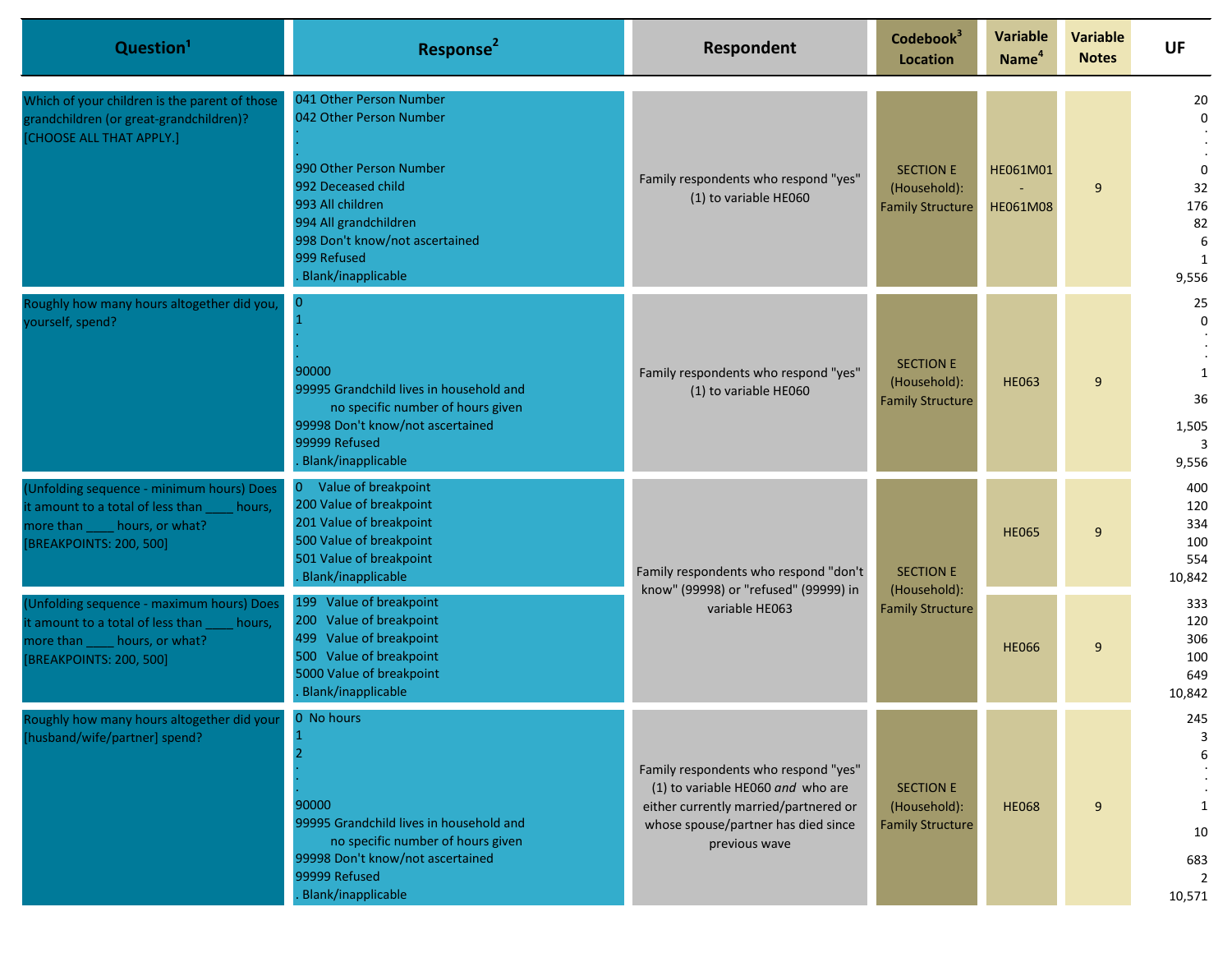| Question <sup>1</sup>                                                                                                                                                                                                                                                                                                                                                                                                                                                                                                                                                                                                          | Response <sup>2</sup>                                                                                                                                                          | Respondent                                                                                                                                                                                                    | Codebook <sup>3</sup><br><b>Location</b>                    | <b>Variable</b><br>Name <sup>4</sup> | <b>Variable</b><br><b>Notes</b> | <b>UF</b>                                                                |                                         |  |  |              |   |                                         |
|--------------------------------------------------------------------------------------------------------------------------------------------------------------------------------------------------------------------------------------------------------------------------------------------------------------------------------------------------------------------------------------------------------------------------------------------------------------------------------------------------------------------------------------------------------------------------------------------------------------------------------|--------------------------------------------------------------------------------------------------------------------------------------------------------------------------------|---------------------------------------------------------------------------------------------------------------------------------------------------------------------------------------------------------------|-------------------------------------------------------------|--------------------------------------|---------------------------------|--------------------------------------------------------------------------|-----------------------------------------|--|--|--------------|---|-----------------------------------------|
| (Unfolding sequence - minimum hours) Does<br>it amount to a total of less than<br>hours,<br>more than _____ hours, or what?<br>[BREAKPOINTS: 200, 500]                                                                                                                                                                                                                                                                                                                                                                                                                                                                         | Value of breakpoint<br>$\overline{0}$<br>200 Value of breakpoint<br>201 Value of breakpoint<br>500 Value of breakpoint<br>501 Value of breakpoint<br>Blank/inapplicable        | Family respondents who respond "don't<br>know" (99998) or "refused" (99999) in<br>variable HE068 and who are either<br>currently married/partnered or whose<br>spouse/partner has died since previous<br>wave |                                                             | <b>SECTION E</b>                     |                                 | (Household):                                                             |                                         |  |  | <b>HE070</b> | 9 | 298<br>49<br>119<br>18<br>201<br>11,665 |
| (Unfolding sequence - maximum hours) Does<br>it amount to a total of less than<br>hours,<br>more than _____ hours, or what?<br>[BREAKPOINTS: 200, 500]                                                                                                                                                                                                                                                                                                                                                                                                                                                                         | 199 Value of breakpoint<br>200 Value of breakpoint<br>499 Value of breakpoint<br>500 Value of breakpoint<br>5000 Value of breakpoint<br>Blank/inapplicable                     |                                                                                                                                                                                                               |                                                             | <b>Family Structure</b>              | <b>HE071</b>                    | 9                                                                        | 253<br>49<br>114<br>18<br>251<br>11,665 |  |  |              |   |                                         |
| [Since R's LAST INTERVIEW MONTH, YEAR /<br>In the last two years], did you (or your<br>[husband/wife/partner]) give any of your<br>children (or grandchildren) a deed to a<br>house?                                                                                                                                                                                                                                                                                                                                                                                                                                           | 1 Yes<br>5 No<br>8 Don't know<br>9 Refused<br>Blank/inapplicable                                                                                                               | Family respondents with at least one<br>child/grandchild                                                                                                                                                      | <b>SECTION E</b><br>(Household):<br><b>Family Structure</b> | <b>HE073</b>                         | 9                               | 176<br>11,874<br>34<br>65<br>201                                         |                                         |  |  |              |   |                                         |
| Which child was that? [CHOOSE ALL THAT<br>APPLY] IF GRANDCHILD: Which of your<br>children is the parent of that grandchild?                                                                                                                                                                                                                                                                                                                                                                                                                                                                                                    | 041 Other Person Number<br>042 Other Person Number<br>990 Other Person Number<br>992 Deceased child<br>993 All children<br>998 Don't know<br>999 Refused<br>Blank/inapplicable | Family respondents who respond "yes"<br>(1) to variable HE073                                                                                                                                                 | <b>SECTION E</b><br>(Household):<br><b>Family Structure</b> | HE074M01<br><b>HE074M05</b>          | 9                               | 5<br>0<br>0<br>$\mathbf 0$<br>19<br>$\overline{2}$<br>$\Omega$<br>12,176 |                                         |  |  |              |   |                                         |
| Including help with education but not shared<br>housing or shared food (or any deed to a<br>house), [since R'S LAST INTERVIEW MONTH,<br>YEAR / in the last two years] did you (or your<br>[husband/wife/partner]) give financial help<br>totaling \$500 or more to [your child / any of<br>your children] (or grandchildren)?<br>(DEFINITION: BY FINANCIAL HELP WE MEAN<br>GIVING MONEY, HELPING PAY BILLS, OR<br>COVERING SPECIFIC TYPES OF COSTS SUCH<br>AS THOSE FOR MEDICAL CARE OR<br>INSURANCE, SCHOOLING, DOWN PAYMENT<br>FOR A HOME, RENT, ETC. THE FINANCIAL<br>HELP CAN BE CONSIDERED SUPPORT, A GIFT<br>OR A LOAN.) | 1 Yes<br>5 No<br>8 Don't know<br>9 Refused<br>Blank/inapplicable                                                                                                               | Family respondents with at least one<br>child/grandchild                                                                                                                                                      | <b>SECTION E</b><br>(Household):<br><b>Family Structure</b> | <b>HE075</b>                         | 9                               | 3,764<br>8,274<br>73<br>96<br>143                                        |                                         |  |  |              |   |                                         |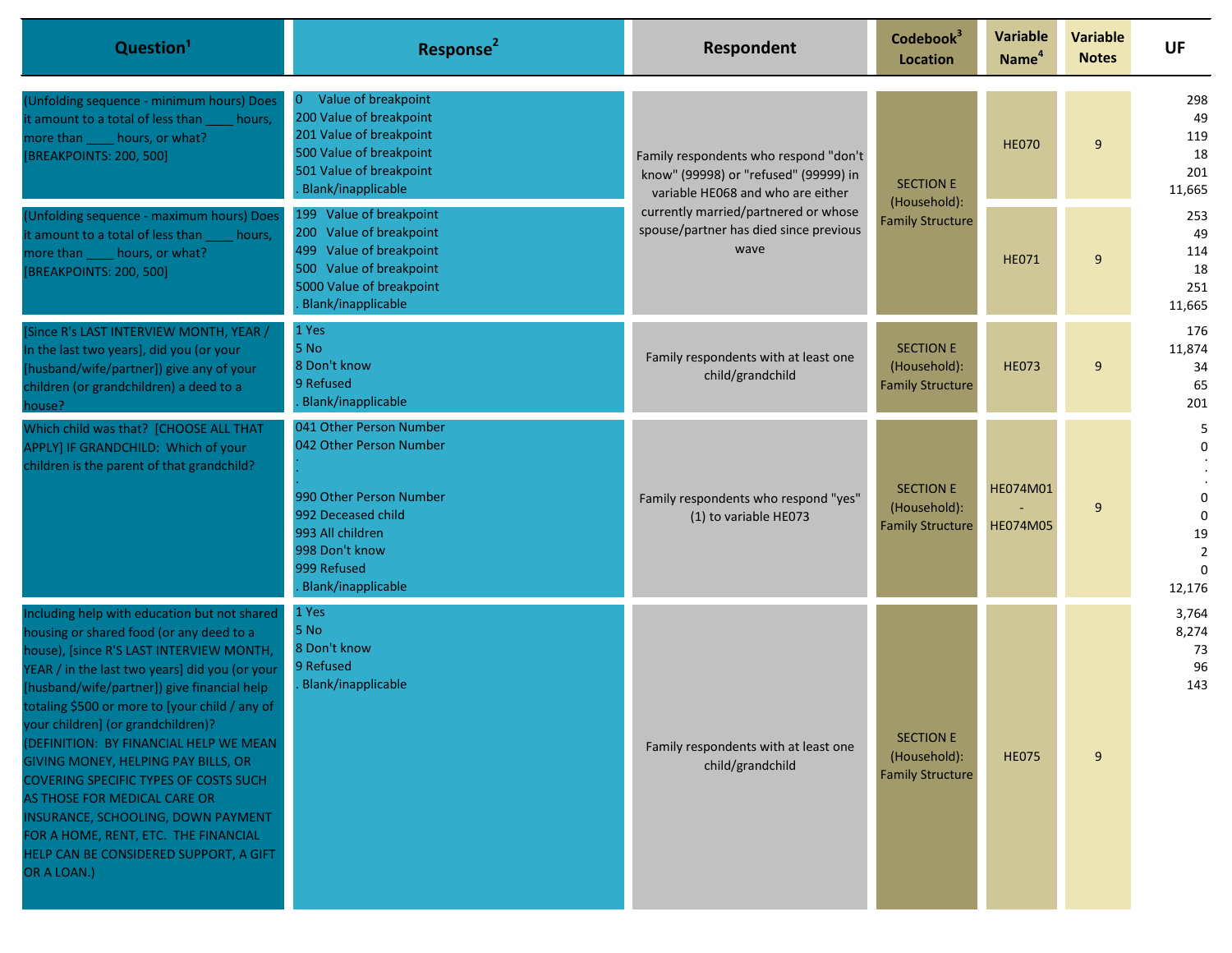| Question <sup>1</sup>                                                                                                                                                 | Response <sup>2</sup>                                                                                                                                                                                                                                                                        | Respondent                                                                                                                                                                                                                          | Codebook <sup>3</sup><br><b>Location</b>                                           | <b>Variable</b><br>Name <sup>4</sup> | <b>Variable</b><br><b>Notes</b> | <b>UF</b>                                                                                                      |
|-----------------------------------------------------------------------------------------------------------------------------------------------------------------------|----------------------------------------------------------------------------------------------------------------------------------------------------------------------------------------------------------------------------------------------------------------------------------------------|-------------------------------------------------------------------------------------------------------------------------------------------------------------------------------------------------------------------------------------|------------------------------------------------------------------------------------|--------------------------------------|---------------------------------|----------------------------------------------------------------------------------------------------------------|
| <b>TRANSFER-TO-CHILD LOOP</b><br><b>CONSTRUCTED - Counter child loop</b>                                                                                              | 1 First mentioned<br>2 Second mentioned<br>3 Third mentioned<br>4 Fourth mentioned<br>5 Fifth mentioned<br>6 Sixth mentioned<br>7 Seventh mentioned<br>Blank/inapplicable                                                                                                                    | Family respondents with at least one<br>child who respond "yes" (1) in variable<br>HE075; Separate record for each of the<br>to-child/to-grandchild transfers                                                                       | <b>SECTION E</b><br>(Transfer-to-<br>Child-Level File):<br><b>Family Structure</b> | HTC_NDX                              | 13                              | 3,726<br>1,096<br>248<br>47<br>13<br>$\overline{2}$<br>$\mathbf{1}$<br>$\Omega$                                |
| <b>TRANSFER-TO-CHILD LOOP</b><br>To which child did you give the (next) largest<br>amount? IF GRANDCHILD: Which of your<br>children is the parent of that grandchild? | 041 Other Person Number<br>042 Other Person Number<br>990 Other Person Number<br>992 Deceased child<br>993 All children equally<br>994 All grandchildren equally<br>995 All children and grandchildren equally<br>997 Other (specify)<br>998 Don't know<br>999 Refused<br>Blank/inapplicable | Family respondents with at least one<br>child who respond "yes" (1) in variable<br>HE075; Separate record for each of the<br>to-child/to-grandchild transfers                                                                       | <b>SECTION E</b><br>(Transfer-to-<br>Child-Level File):<br><b>Family Structure</b> | <b>HE076</b>                         | 13                              | 45<br>3<br>$\mathbf{0}$<br>14<br>412<br>152<br>65<br>252<br>22<br>19<br>$\Omega$                               |
| <b>TRANSFER-TO-CHILD LOOP</b><br>Did you give about the same amount to more<br>than one child (or grandchild)?                                                        | 1 Yes<br>5 No<br>8 Don't know<br>9 Refused<br>Blank/inapplicable                                                                                                                                                                                                                             | Family respondents with at least one<br>child who respond "yes" (1) in variable<br>HE075 and "don't know" in variable<br>HE076; Separate record for each of the<br>to-child/to-grandchild transfers                                 | <b>SECTION E</b><br>(Transfer-to-<br>Child-Level File):<br><b>Family Structure</b> | <b>HE078</b>                         | 13                              | 9<br>$\overline{7}$<br>6<br>$\Omega$<br>5,111                                                                  |
| <b>TRANSFER-TO-CHILD LOOP</b><br>Which children? IF GRANDCHILD: Which of<br>your children is the parent of those<br>grandchildren?                                    | 041 Other Person Number<br>042 Other Person Number<br>990 Other Person Number<br>992 Deceased child<br>993 All children equally<br>994 All grandchildren equally<br>995 All children and grandchildren equally<br>997 Other (specify)<br>998 Don't know<br>999 Refused<br>Blank/inapplicable | Family respondents with at least one<br>child who respond "yes" (1) in variable<br>HE075 and "don't know" in variable<br>HE076 and "yes" in variable HE078;<br>Separate record for each of the to-<br>child/to-grandchild transfers | <b>SECTION E</b><br>(Transfer-to-<br>Child-Level File):<br><b>Family Structure</b> | HE079M1-<br><b>HE079M4</b>           | 13                              | 0<br>$\mathbf 0$<br>$\Omega$<br>$\Omega$<br>$\overline{2}$<br>$\Omega$<br>$\mathbf{1}$<br>$\mathbf 0$<br>5,124 |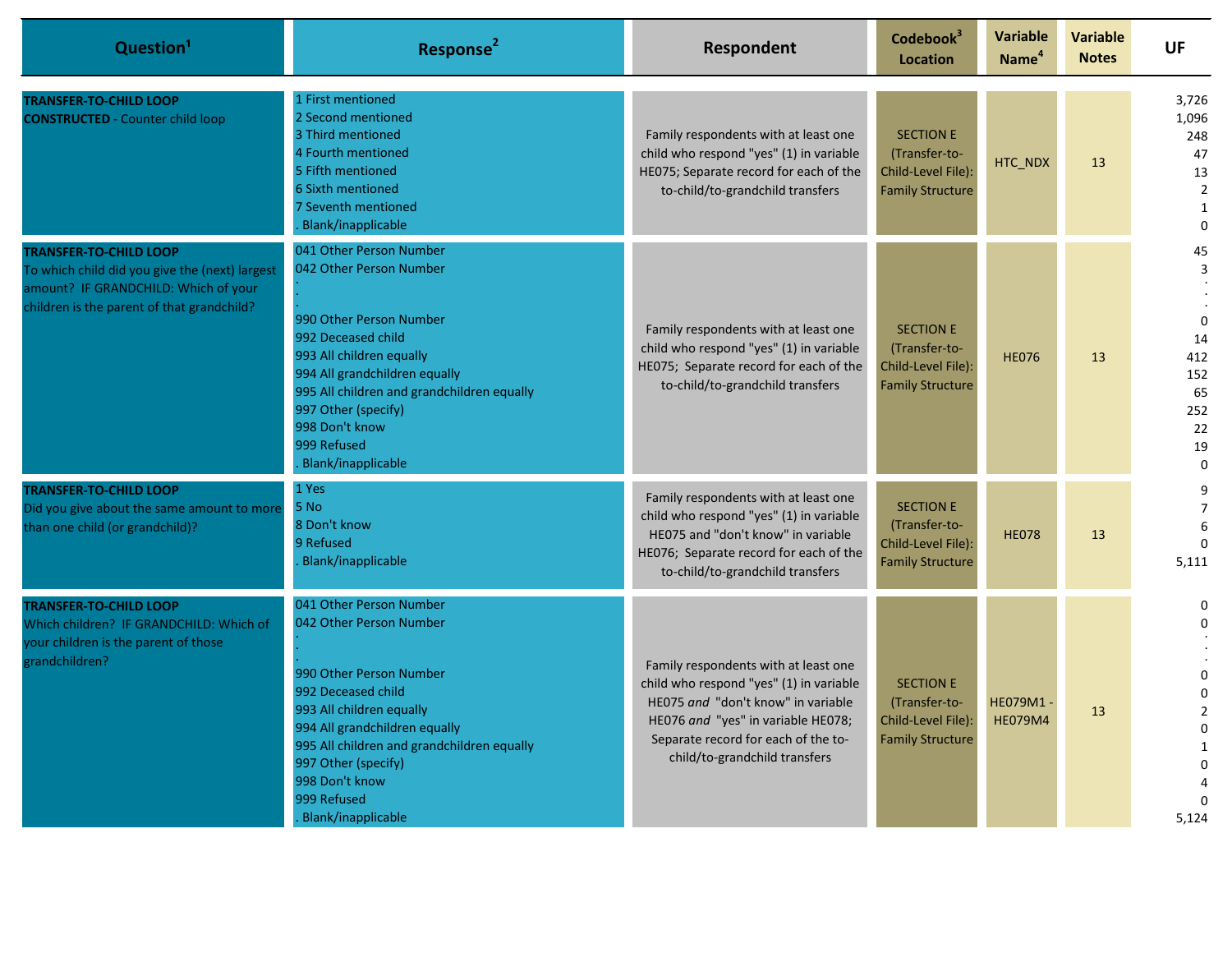| Question <sup>1</sup>                                                                                                                                                                                                                                                                                                                                                                                                                                                                                                             | Response <sup>2</sup>                                                                                                                                                                                                                                                   | Respondent                                                                                                                                                                                                                                                                                                                           | Codebook <sup>3</sup><br>Location                                                  | <b>Variable</b><br>Name <sup>4</sup> | <b>Variable</b><br><b>Notes</b> | UF                                                             |
|-----------------------------------------------------------------------------------------------------------------------------------------------------------------------------------------------------------------------------------------------------------------------------------------------------------------------------------------------------------------------------------------------------------------------------------------------------------------------------------------------------------------------------------|-------------------------------------------------------------------------------------------------------------------------------------------------------------------------------------------------------------------------------------------------------------------------|--------------------------------------------------------------------------------------------------------------------------------------------------------------------------------------------------------------------------------------------------------------------------------------------------------------------------------------|------------------------------------------------------------------------------------|--------------------------------------|---------------------------------|----------------------------------------------------------------|
| <b>TRANSFER-TO-CHILD LOOP</b><br>About how much did that amount to for<br>[your (deceased child / each child / each<br>grandchild / each child and grandchild) /<br>CHILD NAME (RELATIONSHIP TO R) / OTHER<br>(SPECIFY)] [since R'S LAST INTERVIEW<br>MONTH, YEAR / in the last two years]?                                                                                                                                                                                                                                       | 1000000<br>9999998 Don't know; not ascertained<br>9999999 Refused<br>Blank/inapplicable                                                                                                                                                                                 | Family respondents with at least one<br>child who respond "yes" (1) in variable<br>HE075 and do not indicate giving<br>equally to all children/grandchildren;<br>Separate record for each of the to-<br>child/to-grandchild transfers                                                                                                | <b>SECTION E</b><br>(Transfer-to-<br>Child-Level File):<br><b>Family Structure</b> | <b>HE081</b>                         | 13                              | 8<br>$\mathbf 0$<br>$\overline{2}$<br>908<br>151<br>36         |
| <b>TRANSFER-TO-CHILD LOOP</b><br>(Unfolding sequence - minimum amount) Did<br>it amount to a total of less than \$<br>$\blacksquare$ , more<br>than \$_____, or what? [BREAKPOINTS: 1000,<br>5000, 20000]                                                                                                                                                                                                                                                                                                                         | Value of breakpoint<br>1000 Value of breakpoint<br>1001 Value of breakpoint<br>5000 Value of breakpoint<br>5001 Value of breakpoint<br>20000 Value of breakpoint<br>20001 Value of breakpoint<br>Blank/inapplicable                                                     | Family respondents with at least one<br>child who respond "yes" (1) in variable<br>HE075 and do not indicate giving<br>equally to all children/grandchildren<br>and respond "don't know" (9999998) or<br>"refused" (9999999) in variable HE081;<br>Separate record for each of the to-<br>child/to-grandchild transfers              | <b>SECTION E</b><br>(Transfer-to-<br>Child-Level File):<br><b>Family Structure</b> | <b>HE083</b>                         | 13                              | 399<br>82<br>292<br>63<br>177<br>9<br>37<br>4,074              |
| <b>TRANSFER-TO-CHILD LOOP</b><br>(Unfolding sequence - maximum amount)<br>Did it amount to a total of less than \$<br>more than \$, pr what? [BREAKPOINTS:<br>1000, 5000, 20000]                                                                                                                                                                                                                                                                                                                                                  | 999<br>Value of breakpoint<br>Value of breakpoint<br>1000<br>4999<br>Value of breakpoint<br>Value of breakpoint<br>5000<br>Value of breakpoint<br>5001<br>Value of breakpoint<br>19999<br>20000 Value of breakpoint<br>200000 Value of breakpoint<br>Blank/inapplicable |                                                                                                                                                                                                                                                                                                                                      |                                                                                    | <b>HE084</b>                         | 13                              | 125<br>82<br>309<br>63<br>$\Omega$<br>162<br>9<br>309<br>4,074 |
| <b>TRANSFER-TO-CHILD LOOP</b><br>[Since R'S LAST INTERVIEW MONTH, YEAR /<br>in the last two years] did you (or your<br>[husband/wife/partner]) give financial help<br>totaling \$500 or more to any other child (or<br>grandchild)? (DEFINITION: BY FINANCIAL<br>HELP WE MEAN GIVING MONEY, HELPING<br>PAY BILLS, OR COVERING SPECIFIC TYPES OF<br>COSTS SUCH AS THOSE FOR MEDICAL CARE<br>OR INSURANCE, SCHOOLING, DOWN<br>PAYMENT FOR A HOME, RENT, ETC. THE<br>FINANCIAL HELP CAN BE CONSIDERED<br>SUPPORT, A GIFT OR A LOAN.) | 1 Yes<br>5 No<br>8 Don't know/not ascertained<br>9 Refused<br>Blank/inapplicable                                                                                                                                                                                        | Family respondents with at least one<br>child who respond "yes" (1) in variable<br>HE075 and who do not report giving to<br>all children/grandchildren equally and<br>who enter the transfer-to-child loop<br>(this question signifies continuation in<br>loop); Separate record for each of the<br>to-child/to-grandchild transfers | <b>SECTION E</b><br>(Transfer-to-<br>Child-Level File):<br><b>Family Structure</b> | <b>HE086</b>                         | 13                              | 1,407<br>2,725<br>15<br>980                                    |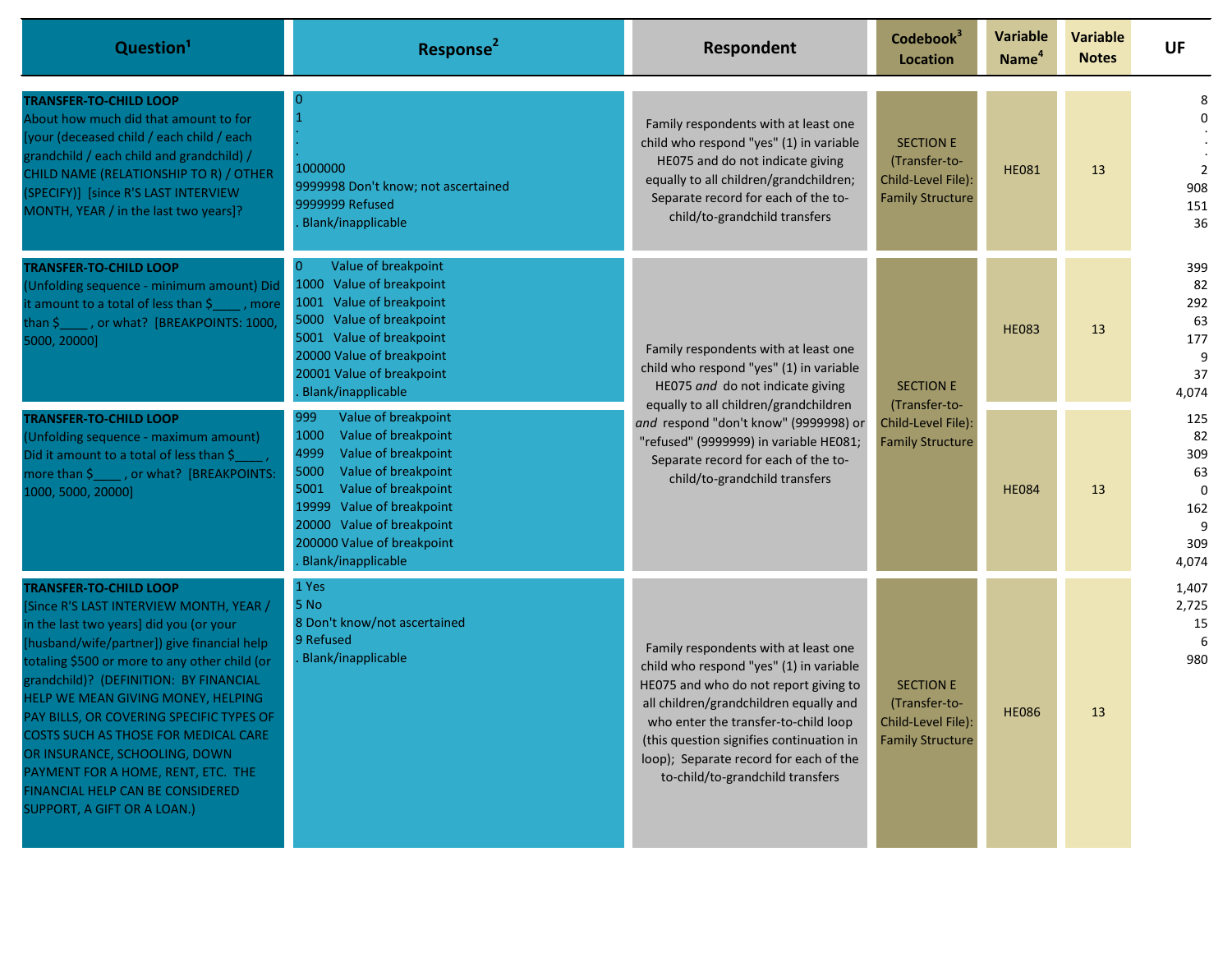| Question <sup>1</sup>                                                                                                                                                                                                                                                                                                                                                                                                                                                                                               | Response <sup>2</sup>                                                                                                                                                                                                                                                  | Respondent                                                                                                                                                                                              | Codebook <sup>3</sup><br><b>Location</b>                                             | Variable<br>Name <sup>4</sup> | <b>Variable</b><br><b>Notes</b> | UF                                                                             |
|---------------------------------------------------------------------------------------------------------------------------------------------------------------------------------------------------------------------------------------------------------------------------------------------------------------------------------------------------------------------------------------------------------------------------------------------------------------------------------------------------------------------|------------------------------------------------------------------------------------------------------------------------------------------------------------------------------------------------------------------------------------------------------------------------|---------------------------------------------------------------------------------------------------------------------------------------------------------------------------------------------------------|--------------------------------------------------------------------------------------|-------------------------------|---------------------------------|--------------------------------------------------------------------------------|
| Since R's LAST INTERVIEW MONTH, YEAR /<br>In the last two years] did you (or your<br>[husband/wife/partner]) receive financial<br>help totaling \$500 or more from any of your<br>children (or grandchildren)? (DEFINITION:<br>BY FINANCIAL HELP WE MEAN GIVING<br>MONEY, HELPING PAY BILLS, OR COVERING<br>SPECIFIC TYPES OF COSTS SUCH AS THOSE<br>FOR MEDICAL CARE OR INSURANCE,<br>SCHOOLING, DOWN PAYMENT FOR A HOME,<br>RENT, ETC. THE FINANCIAL HELP CAN BE<br><b>CONSIDERED SUPPORT, A GIFT OR A LOAN.)</b> | 1 Yes<br>5 No<br>8 Don't know<br>9 Refused<br>Blank/inapplicable                                                                                                                                                                                                       | Family respondents with at least one<br>child/grandchild                                                                                                                                                | <b>SECTION E</b><br>(Household):<br><b>Family Structure</b>                          | <b>HE087</b>                  | 9                               | 751<br>11,298<br>63<br>95<br>143                                               |
| <b>TRANSFER-FROM-CHILD LOOP</b><br><b>CONSTRUCTED - Counter child loop</b>                                                                                                                                                                                                                                                                                                                                                                                                                                          | 1 First transfer mentioned<br>2 Second transfer mentioned<br>3 Third transfer mentioned<br>4 Fourth transfer mentioned<br>5 Fifth transfer mentioned<br>Blank/inapplicable                                                                                             | Family respondents with at least one<br>child who respond "yes" (1) in variable<br>HE087; Separate record for each of the<br>from-child/from-grandchild transfers                                       | <b>SECTION E</b><br>(Transfer-from-<br>Child-Level File):<br><b>Family Structure</b> | HFC_NDX                       | 14                              | 748<br>138<br>26<br>6<br>3                                                     |
| <b>TRANSFER-FROM-CHILD LOOP</b><br>Which child gave you the (next) largest<br>amount? IF GRANDCHILD: Which of your<br>children is the parent of that grandchild?                                                                                                                                                                                                                                                                                                                                                    | 041 Other Person Number<br>042 Other Person Number<br>990 Other Person Number<br>992 Deceased child<br>993 All children equally<br>994 All grandchildren equally<br>995 All children and grandchildren equally<br>997 Other (specify)<br>998 Don't know<br>999 Refused | Family respondents with at least one<br>child who respond "yes" (1) in variable<br>HE087; Separate record for each of the<br>from-child/from-grandchild transfers                                       | <b>SECTION E</b><br>(Transfer-from-<br>Child-Level File):<br><b>Family Structure</b> | <b>HE088</b>                  | 14                              | 20<br>3<br>$\Omega$<br>53<br>$\overline{4}$<br>$\overline{2}$<br>23<br>11<br>5 |
| <b>TRANSFER-FROM-CHILD LOOP</b><br>Did more than one child give you about the<br>same amount?                                                                                                                                                                                                                                                                                                                                                                                                                       | 1 Yes<br>5 No<br>8 Don't know/not ascertained<br>9 Refused<br>Blank/inapplicable                                                                                                                                                                                       | Family respondents with at least one<br>child who respond "yes" (1) in variable<br>HE087 and "don't know" in variable<br>HE088; Separate record for each of the<br>from-child/from-grandchild transfers | <b>SECTION E</b><br>(Transfer-from-<br>Child-Level File):<br><b>Family Structure</b> | <b>HE090</b>                  | 14                              | 6<br>4<br>1<br>$\Omega$<br>910                                                 |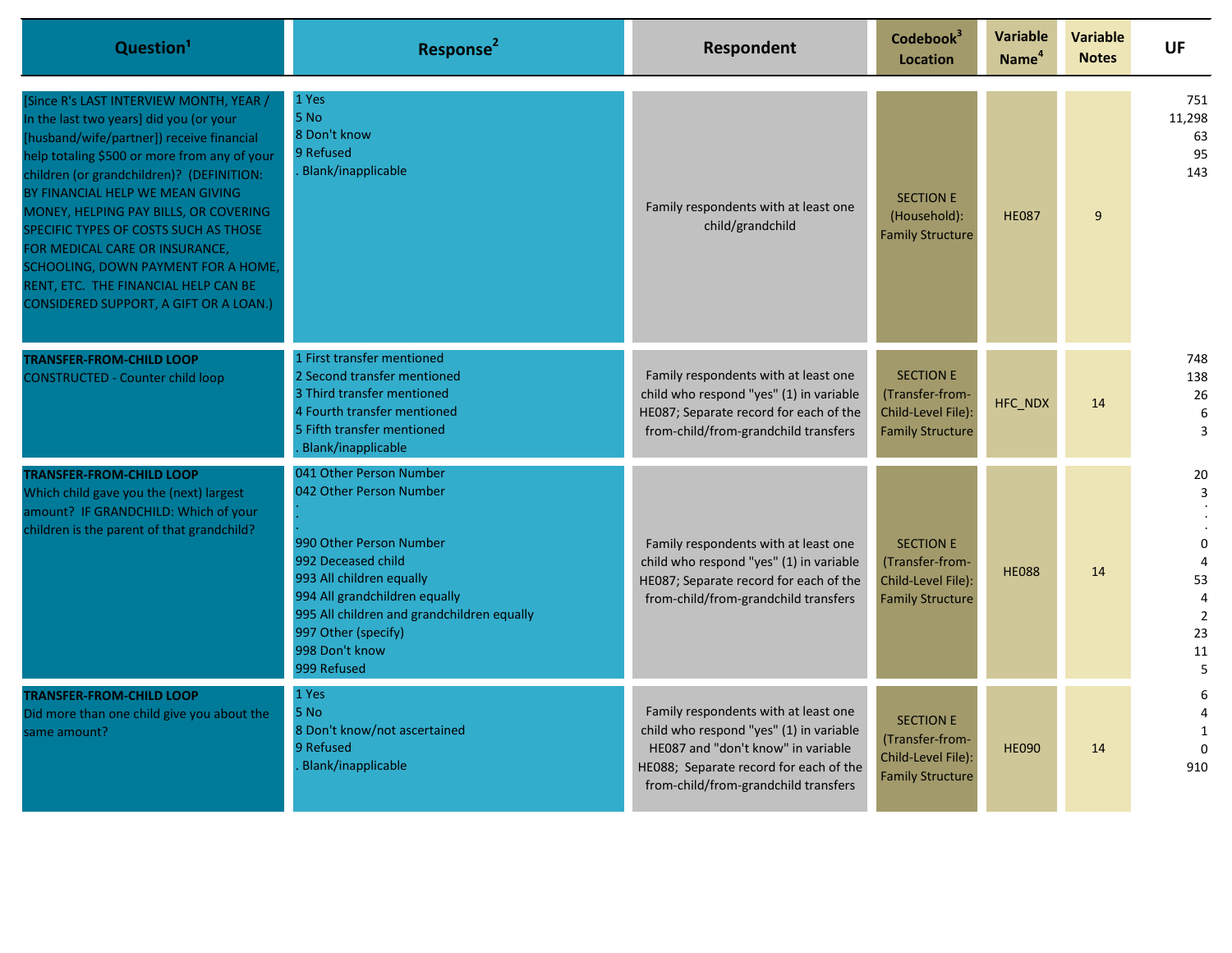| Question <sup>1</sup>                                                                                                                                                                                                                                                                    | Response <sup>2</sup>                                                                                                                                                                                                                                                                               | Respondent                                                                                                                                                                                                                                                                                                          | Codebook <sup>3</sup><br><b>Location</b>                                             | <b>Variable</b><br>Name <sup>4</sup> | <b>Variable</b><br><b>Notes</b> | UF                                                                                               |                                                |
|------------------------------------------------------------------------------------------------------------------------------------------------------------------------------------------------------------------------------------------------------------------------------------------|-----------------------------------------------------------------------------------------------------------------------------------------------------------------------------------------------------------------------------------------------------------------------------------------------------|---------------------------------------------------------------------------------------------------------------------------------------------------------------------------------------------------------------------------------------------------------------------------------------------------------------------|--------------------------------------------------------------------------------------|--------------------------------------|---------------------------------|--------------------------------------------------------------------------------------------------|------------------------------------------------|
| <b>TRANSFER-FROM-CHILD LOOP</b><br>Which children? IF GRANDCHILD: Which of<br>your children is the parent of those<br>grandchildren?                                                                                                                                                     | 041 Other Person Number<br>042 Other Person Number<br>990 Other Person Number<br>992 Deceased child<br>993 All children equally<br>994 All grandchildren equally<br>995 All children and grandchildren equally<br>997 Other (specify)<br>998 Don't know<br>999 Refused<br><b>Blank/inapplicable</b> | Family respondents with at least one<br>child who respond "yes" (1) in variable<br>HE087 and "don't know" in variable<br>HE088 and "yes" in variable HE090;<br>Separate record for each of the from-<br>child/from-grandchild transfers                                                                             | <b>SECTION E</b><br>(Transfer-from-<br>Child-Level File):<br><b>Family Structure</b> | HE091M01<br>HE091M03                 | 14                              | $\Omega$<br>0<br>$\Omega$<br>$\overline{2}$<br>$\Omega$<br>$\Omega$<br>0<br>3<br>$\Omega$<br>915 |                                                |
| <b>TRANSFER-FROM-CHILD LOOP</b><br>About how much did that amount to from<br>[your (deceased child / each child / each<br>grandchild / each child and grandchild) /<br>CHILD NAME (RELATIONSHIP TO R)] (or<br>family) [since R'S LAST INTERVIEW MONTH,<br>YEAR / in the last two years]? | 65000<br>99998 Don't know/not ascertained<br>99999 Refused<br><b>Blank/inapplicable</b>                                                                                                                                                                                                             | Family respondents with at least one<br>child who respond "yes" (1) in variable<br>HE087 and do not indicate giving<br>equally to all children/grandchildren;<br>Separate record for each of the from-<br>child/from-grandchild transfers                                                                           | <b>SECTION E</b><br>(Transfer-from-<br>Child-Level File):<br><b>Family Structure</b> | <b>HE093</b>                         | 14                              | 1<br>1<br>271<br>25<br>36                                                                        |                                                |
| <b>TRANSFER-FROM-CHILD LOOP</b><br>(Unfolding sequence - minimum amount) Did<br>it amount to a total of less than \$ _____, more<br>than \$ _____, or what? [BREAKPOINTS: 1000,<br>2000, 5000]                                                                                           | Value of breakpoint<br>1000 Value of breakpoint<br>1001 Value of breakpoint<br>2000 Value of breakpoint<br>2001 Value of breakpoint<br>5000 Value of breakpoint<br>5001 Value of breakpoint<br><b>Blank/inapplicable</b>                                                                            | Family respondents with at least one<br>child who respond "yes" (1) in variable<br>HE087 and do not indicate giving<br>equally to all children/grandchildren<br>and respond "don't know" (99998) or<br>"refused" (99999) in variable HE093;<br>Separate record for each of the to-<br>child/to-grandchild transfers | <b>SECTION E</b>                                                                     | (Transfer-from-                      | <b>HE095</b>                    | 14                                                                                               | 127<br>32<br>16<br>26<br>45<br>10<br>41<br>624 |
| <b>TRANSFER-FROM-CHILD LOOP</b><br>(Unfolding sequence - maximum amount)<br>Did it amount to a total of less than \$<br>more than \$, pr what? [BREAKPOINTS:<br>1000, 2000, 5000]                                                                                                        | Value of breakpoint<br>999<br>Value of breakpoint<br>1000<br>1999<br>Value of breakpoint<br>Value of breakpoint<br>2000<br>4999 Value of breakpoint<br>5000 Value of breakpoint<br>50000 Value of breakpoint<br><b>Blank/inapplicable</b>                                                           |                                                                                                                                                                                                                                                                                                                     | Child-Level File):<br><b>Family Structure</b>                                        | <b>HE096</b>                         | 14                              | 60<br>32<br>22<br>26<br>40<br>10<br>107<br>624                                                   |                                                |
| <b>TRANSFER-FROM-CHILD LOOP</b><br>Do you think of it as income you can count<br>on in the future?                                                                                                                                                                                       | 1 Yes<br>5 No<br>8 Don't know<br>9 Refused<br>Blank/inapplicable                                                                                                                                                                                                                                    | Family respondents with at least one<br>child who respond "yes" (1) in variable<br>HE087; Separate record for each of the<br>to-child/to-grandchild transfers                                                                                                                                                       | <b>SECTION E</b><br>(Transfer-from-<br>Child-Level File):<br><b>Family Structure</b> | <b>HE098</b>                         | 14                              | 248<br>571<br>21<br>$\mathbf 0$<br>81                                                            |                                                |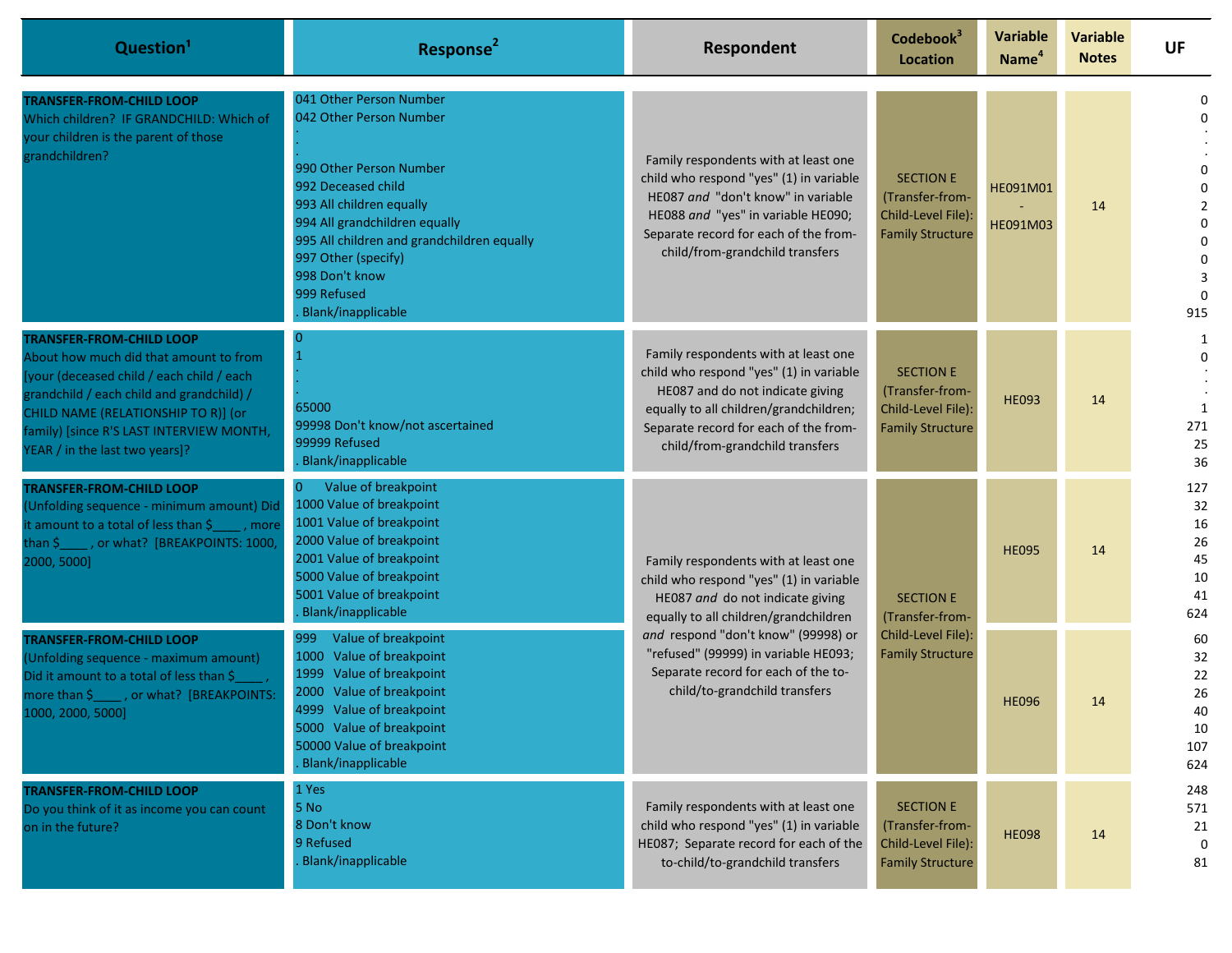| Question <sup>1</sup>                                                                                                                                                                                                                                                                                                                                                                                                                                                                                                                           | Response <sup>2</sup>                                                            | Respondent                                                                                                                                                                                                                                                                                                                                   | Codebook <sup>3</sup><br>Location                                                    | <b>Variable</b><br>Name <sup>4</sup> | <b>Variable</b><br><b>Notes</b> | <b>UF</b>                                |
|-------------------------------------------------------------------------------------------------------------------------------------------------------------------------------------------------------------------------------------------------------------------------------------------------------------------------------------------------------------------------------------------------------------------------------------------------------------------------------------------------------------------------------------------------|----------------------------------------------------------------------------------|----------------------------------------------------------------------------------------------------------------------------------------------------------------------------------------------------------------------------------------------------------------------------------------------------------------------------------------------|--------------------------------------------------------------------------------------|--------------------------------------|---------------------------------|------------------------------------------|
| <b>TRANSFER-FROM-CHILD LOOP</b><br>[Since R's LAST INTERVIEW MONTH, YEAR /<br>In the last two years] did you (or your (late)<br>[husband/wife/partner]) receive financial<br>help totaling \$500 or more from any other<br>child (or grandchild)? (DEFINITION: BY<br>FINANCIAL HELP WE MEAN GIVING MONEY,<br>HELPING PAY BILLS, OR COVERING SPECIFIC<br>TYPES OF COSTS SUCH AS THOSE FOR<br>MEDICAL CARE OR INSURANCE, SCHOOLING,<br>DOWN PAYMENT FOR A HOME, RENT, ETC.<br>THE FINANCIAL HELP CAN BE CONSIDERED<br>SUPPORT, A GIFT OR A LOAN.) | 1 Yes<br>5 No<br>8 Don't know/not ascertained<br>9 Refused<br>Blank/inapplicable | Family respondents with at least one<br>child who respond "yes" (1) in variable<br>HE087 and who did not report receiving<br>from all children/grandchildren equally<br>and enter the transfer-from-child loop<br>(this question signifies continuation in<br>loop); Separate record for each of the<br>from-child/from-grandchild transfers | <b>SECTION E</b><br>(Transfer-from-<br>Child-Level File):<br><b>Family Structure</b> | <b>HE099</b>                         | 14                              | 173<br>578<br>1<br>$\overline{2}$<br>167 |
| In LAST CALENDAR YEAR, were any children,<br>parents, or other relatives dependent on you<br>for more than half of their support?                                                                                                                                                                                                                                                                                                                                                                                                               | 1 Yes<br>5 No<br>8 Don't know<br>9 Refused<br>Blank/inapplicable                 | All family respondents                                                                                                                                                                                                                                                                                                                       | <b>SECTION E</b><br>(Household):<br><b>Family Structure</b>                          | <b>HE118</b>                         | 9                               | 988<br>11,133<br>9<br>19<br>201          |
| How many people was that?                                                                                                                                                                                                                                                                                                                                                                                                                                                                                                                       | <b>11</b><br>98 Don't know/not ascertained<br>99 Refused<br>Blank/inapplicable   | Family respondents who respond "yes"<br>in variable HE118                                                                                                                                                                                                                                                                                    | <b>SECTION E</b><br>(Household):<br><b>Family Structure</b>                          | <b>HE119</b>                         | 9                               | 632<br>-1<br>$\mathbf 0$<br>1<br>11,362  |
| Now I have some questions about your<br>parents. Is your mother still living?                                                                                                                                                                                                                                                                                                                                                                                                                                                                   | 1 Yes<br>5 No<br>8 Don't know<br>9 Refused<br>Blank/inapplicable                 | Respondents interviewed for the first<br>time or reinterviewed respondents who<br>had a living mother at the time of their<br>previous interview                                                                                                                                                                                             | <b>SECTION F</b><br>(Respondent):<br>Parents, Siblings,<br>and Transfers             | <b>HF001</b>                         |                                 | 3,034<br>957<br>12<br>6<br>14,158        |
| About how old is she?                                                                                                                                                                                                                                                                                                                                                                                                                                                                                                                           | 48<br>49<br>100<br>998 Don't know<br>999 Refused<br><b>Blank/inapplicable</b>    | Respondents who did not report a living<br>mother at their last interview (new<br>interview) and who respond "yes" (1) to<br>variable HF001                                                                                                                                                                                                  | <b>SECTION F</b><br>(Respondent):<br>Parents, Siblings,<br>and Transfers             | <b>HF002</b>                         |                                 | 18,081                                   |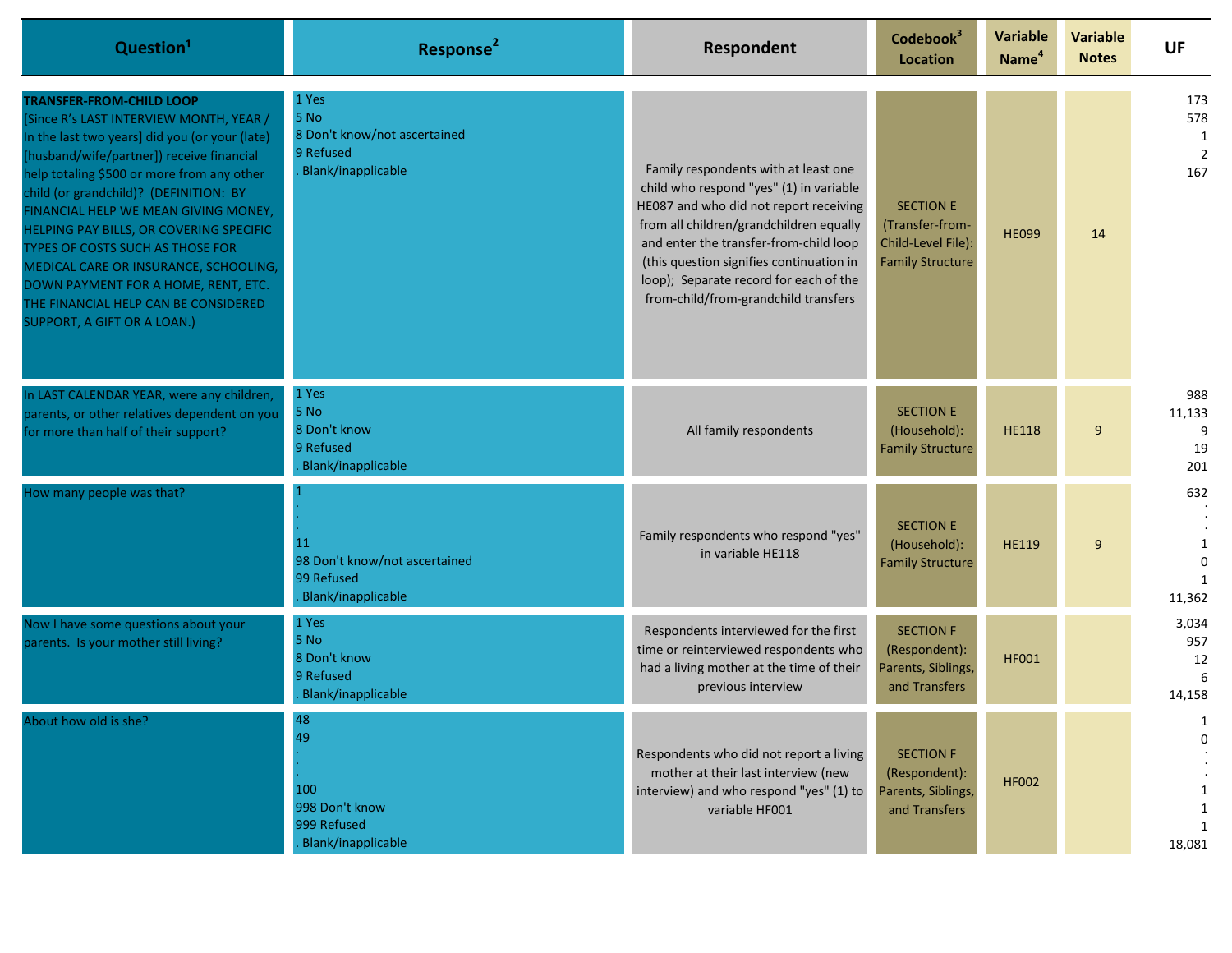| Question <sup>1</sup>                         | Response <sup>2</sup>                                                                         | Respondent                                                                                                                                                     | Codebook <sup>3</sup><br><b>Location</b>                                 | <b>Variable</b><br>Name <sup>4</sup> | <b>Variable</b><br><b>Notes</b> | <b>UF</b>                                   |                                                   |
|-----------------------------------------------|-----------------------------------------------------------------------------------------------|----------------------------------------------------------------------------------------------------------------------------------------------------------------|--------------------------------------------------------------------------|--------------------------------------|---------------------------------|---------------------------------------------|---------------------------------------------------|
| About how old was she when she died?          | 24<br>25<br>106<br>998 Don't know<br>999 Refused<br>Blank/inapplicable                        | Respondents interviewed for the first<br>time or who reported a living mother at<br>the previous interview and respond<br>"no" (5) to variable HF001           | <b>SECTION F</b><br>(Respondent):<br>Parents, Siblings,<br>and Transfers | <b>HF006</b>                         |                                 | 1<br>$\mathbf 0$<br>1<br>22<br>17,210       |                                                   |
| In what month and year did she die?<br>MONTH: | 1 January<br>2 February<br>12 December<br>98 Don't know<br>99 Refused<br>Blank/inapplicable   | Respondents interviewed for the first<br>time or who reported a living mother at<br>the previous interview and respond<br>"no" (5) to variable HF001           | <b>SECTION F</b><br>(Respondent):<br>Parents, Siblings,<br>and Transfers |                                      | <b>HF007</b>                    |                                             | 80<br>62<br>69<br>105<br>$\overline{3}$<br>17,210 |
| YEAR:                                         | 1919<br>1920<br>2002<br>9998 Don't know/not ascertained<br>9999 Refused<br>Blank/inapplicable |                                                                                                                                                                |                                                                          | <b>HF008</b>                         |                                 | 1<br>$\mathbf 0$<br>160<br>69<br>17,210     |                                                   |
| Is your father still living?                  | 1 Yes<br>5 No<br>8 Don't know<br>9 Refused<br>Blank/inapplicable                              | Respondents interviewed for the first<br>time or reinterviewed respondents who<br>had a living father at the time of their<br>previous interview               | <b>SECTION F</b><br>(Respondent):<br>Parents, Siblings,<br>and Transfers | <b>HF011</b>                         |                                 | 1,160<br>686<br>28<br>6<br>16,287           |                                                   |
| About how old is he?                          | 55<br>56<br>95<br>998 Don't know<br>999 Refused<br>Blank/inapplicable                         | Respondents who did not report a living<br>father at their last interview (new<br>interview) and who respond "yes" (1) to Parents, Siblings,<br>variable HF011 | <b>SECTION F</b><br>(Respondent):<br>and Transfers                       | <b>HF012</b>                         |                                 | 1<br>1<br>6<br>$\Omega$<br>18,105           |                                                   |
| About how old was he when he died?            | 20<br>21<br>104<br>998 Don't know<br>999 Refused<br><b>Blank/inapplicable</b>                 | Respondents interviewed for the first<br>time or who reported a living father at<br>the previous interview and respond<br>"no" (5) to variable HF011           | <b>SECTION F</b><br>(Respondent):<br>Parents, Siblings,<br>and Transfers | <b>HF016</b>                         |                                 | 1<br>$\mathbf 0$<br>1<br>75<br>12<br>17,447 |                                                   |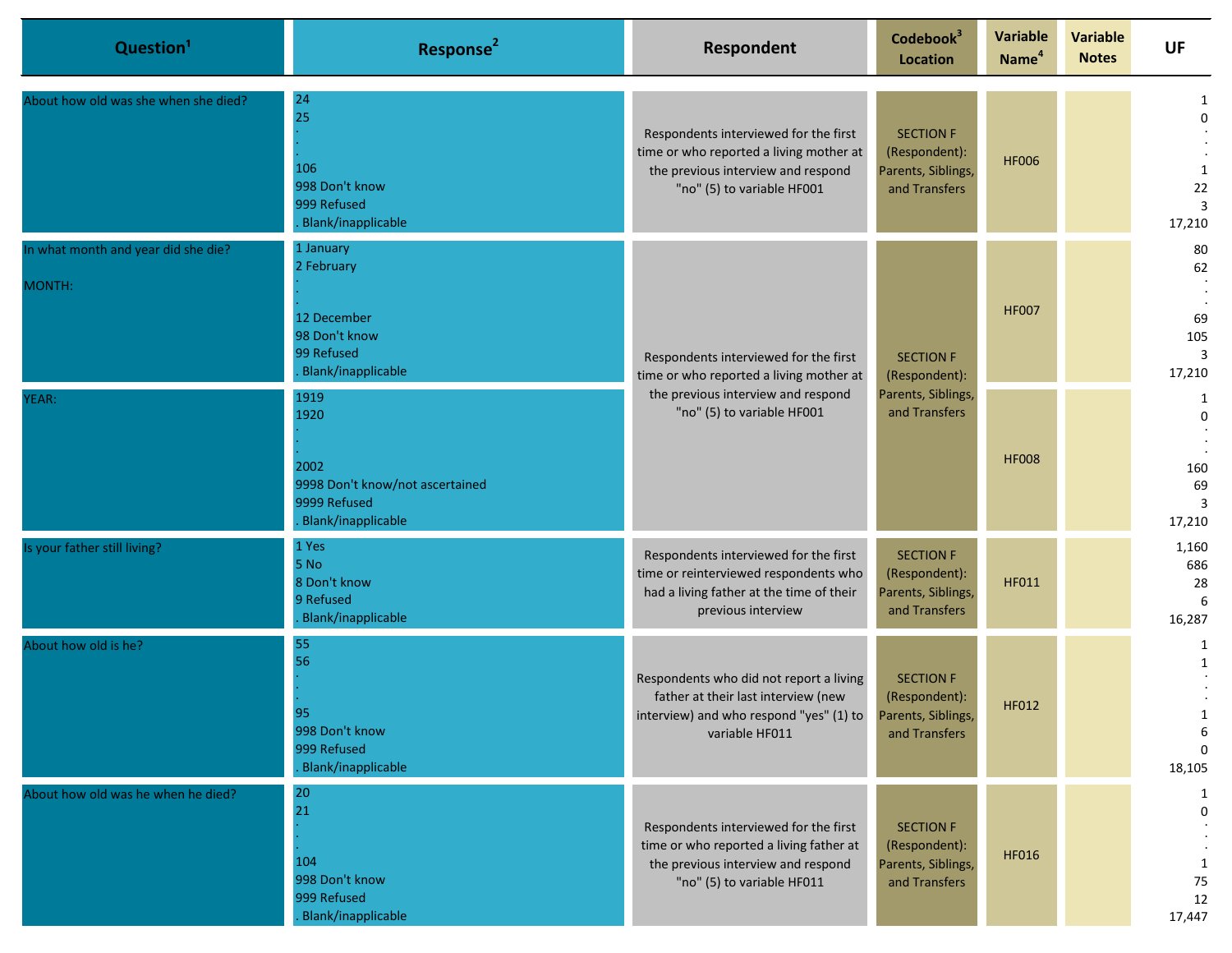| Question <sup>1</sup>                                                                                                         | Response <sup>2</sup>                                                                                                                                                                                                                                                                                                                                      | Respondent                                                                                                                                           | Codebook <sup>3</sup><br>Location                                        | <b>Variable</b><br>Name <sup>4</sup> | <b>Variable</b><br><b>Notes</b> | <b>UF</b>                                                                         |                                       |
|-------------------------------------------------------------------------------------------------------------------------------|------------------------------------------------------------------------------------------------------------------------------------------------------------------------------------------------------------------------------------------------------------------------------------------------------------------------------------------------------------|------------------------------------------------------------------------------------------------------------------------------------------------------|--------------------------------------------------------------------------|--------------------------------------|---------------------------------|-----------------------------------------------------------------------------------|---------------------------------------|
| In what month and year did he die?<br>MONTH:                                                                                  | 1 January<br>2 February<br>12 December<br>98 Don't know<br>99 Refused<br>Blank/inapplicable                                                                                                                                                                                                                                                                | Respondents interviewed for the first<br>time or who reported a living father at<br>the previous interview and respond<br>"no" (5) to variable HF011 | <b>SECTION F</b><br>and Transfers                                        | (Respondent):                        | <b>HF017</b>                    |                                                                                   | 53<br>46<br>50<br>176<br>13<br>17,447 |
| YEAR:                                                                                                                         | Parents, Siblings,<br>1912<br>1913<br>2003<br>9998 Don't know<br>9999 Refused<br>Blank/inapplicable                                                                                                                                                                                                                                                        |                                                                                                                                                      |                                                                          | <b>HF018</b>                         |                                 | 1<br>$\mathbf 0$<br>1<br>129<br>13<br>17,447                                      |                                       |
| Are your parents still married to each other?                                                                                 | 1 Yes<br>5 No<br>8 Don't know/not ascertained<br>9 Refused<br>Blank/inapplicable                                                                                                                                                                                                                                                                           | Respondents with both parents<br>currently living, who have not<br>previously indicated that their parents<br>are not married to each other          | <b>SECTION F</b><br>(Respondent):<br>Parents, Siblings,<br>and Transfers | <b>HF021</b>                         |                                 | 515<br>133<br>1<br>$\Omega$<br>17,518                                             |                                       |
| With whom do they live - with you, by<br>themselves, with another child, with other<br>relatives, in a nursing home, or what? | 1 With respondent<br>2 By themselves<br>3 With another child<br>4 With other relatives<br>5 In a nursing home<br>6 In a retirement center (including senior housing<br>complex, assisted care facility, adult foster care)<br>7 Other (specify); (including caregiver, companion or<br>roommate/tenant)<br>8 Don't know<br>9 Refused<br>Blank/inapplicable | Respondents with both parents<br>currently living together, and who<br>respond "yes" (1) in variable HF021                                           | <b>SECTION F</b><br>(Respondent):<br>Parents, Siblings,<br>and Transfers | <b>HF027</b>                         |                                 | 1<br>434<br>26<br>$\overline{4}$<br>4<br>4<br>8<br>$\Omega$<br>$\Omega$<br>17,686 |                                       |
| Did they move in with you, or ald you move<br>in with them?                                                                   | 1 Parents moved in with R<br>2 R moved in with parents<br>5 Parents have always lived with R<br>6 Both parents and R moved to be together<br>7 Other (specify)<br>8 Don't know<br>9 Refused<br>Blank/inapplicable                                                                                                                                          | Respondents who indicate that their<br>parents live with them (1) in variable<br><b>HF027</b>                                                        | <b>SECTION F</b><br>(Respondent):<br>Parents, Siblings,<br>and Transfers | <b>HF030</b>                         |                                 | 0<br>0<br>0<br>0<br>18,167                                                        |                                       |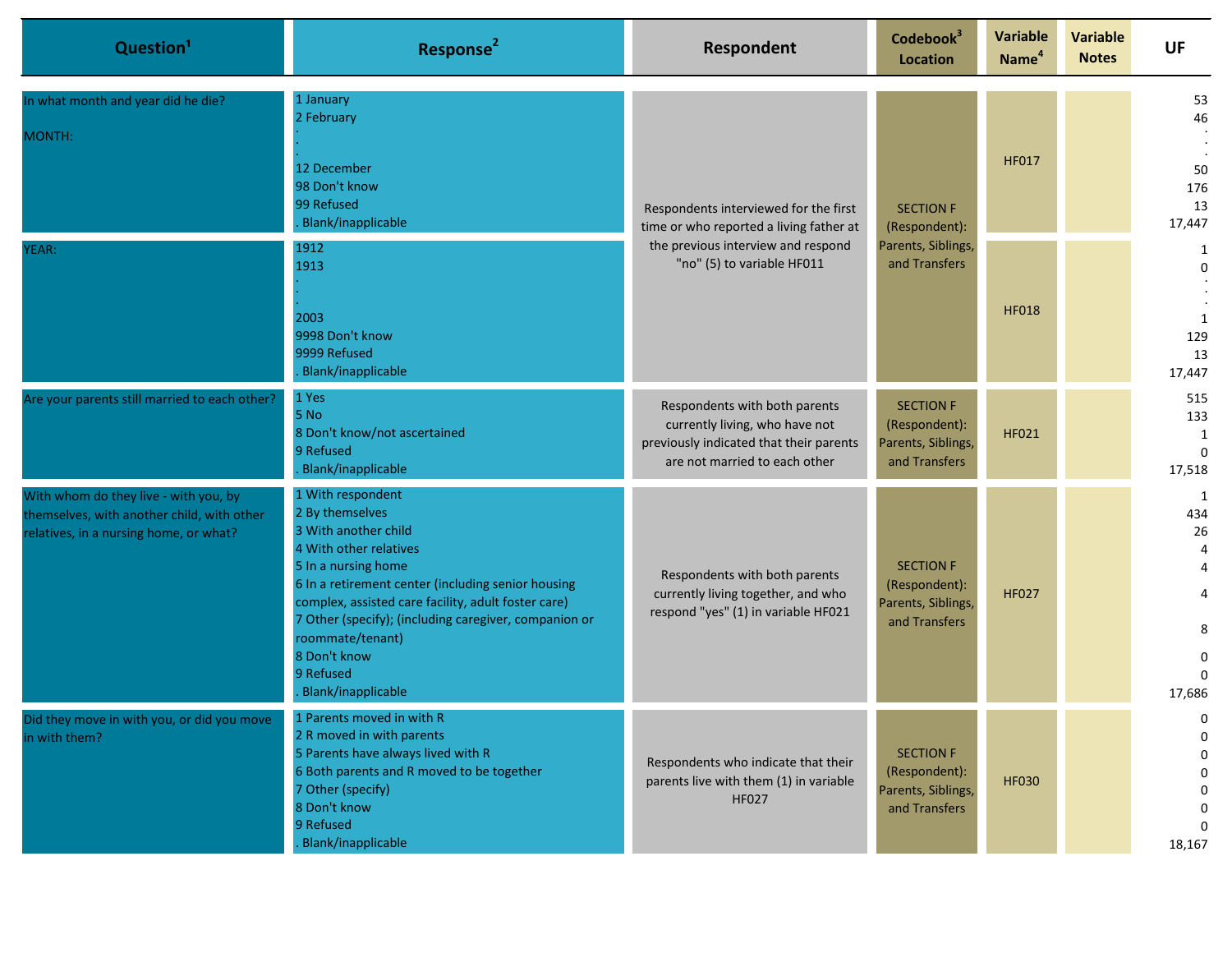| Question <sup>1</sup>                                                                                                                                                                                                            | Response <sup>2</sup>                                                                                                                                                                | Respondent                                                                                                                        | Codebook <sup>3</sup><br><b>Location</b>                                 | <b>Variable</b><br>Name <sup>4</sup>                 | <b>Variable</b><br><b>Notes</b> | <b>UF</b>                                                                      |                                                                                    |
|----------------------------------------------------------------------------------------------------------------------------------------------------------------------------------------------------------------------------------|--------------------------------------------------------------------------------------------------------------------------------------------------------------------------------------|-----------------------------------------------------------------------------------------------------------------------------------|--------------------------------------------------------------------------|------------------------------------------------------|---------------------------------|--------------------------------------------------------------------------------|------------------------------------------------------------------------------------|
| In what month and year did the move take<br>place?<br>MONTH:                                                                                                                                                                     | 1 January<br>2 February<br>12 December<br>98 Don't know<br>99 Refused<br><b>Blank/inapplicable</b>                                                                                   | Those who respond that either they or<br>their parents moved in variable HF030                                                    | <b>SECTION F</b><br>(Respondent):<br>Parents, Siblings,<br>and Transfers |                                                      | <b>HF032</b>                    |                                                                                | 0<br>0<br>0<br>$\mathbf 0$<br>$\Omega$<br>18,167                                   |
| YEAR:                                                                                                                                                                                                                            | 1930<br>1931<br>2002<br>9998 Don't know<br>9999 Refused<br><b>Blank/inapplicable</b>                                                                                                 |                                                                                                                                   |                                                                          | <b>HF033</b>                                         |                                 | $\mathbf 0$<br>$\mathbf 0$<br>0<br>$\mathbf 0$<br>$\Omega$<br>18,167           |                                                                                    |
| Would you say the move was made mainly to<br>help your parents out, to help you out, or<br>because it was helpful to all?                                                                                                        | 1 Help parents<br>2 Help R<br>3 Helpful to all<br>8 Don't know<br>9 Refused<br>Blank/inapplicable                                                                                    | Those who respond that either they or<br>their parents moved in variable HF030                                                    | <b>SECTION F</b><br>(Respondent):<br>Parents, Siblings,<br>and Transfers | <b>HF034</b>                                         |                                 | $\mathbf 0$<br>$\mathbf 0$<br>$\mathbf 0$<br>$\mathbf 0$<br>$\Omega$<br>18,167 |                                                                                    |
| Do your parents live within 10 miles of you?                                                                                                                                                                                     | 1 Yes<br>5 No<br>8 Don't know<br>9 Refused<br>Blank/inapplicable                                                                                                                     | Those who respond "yes" (1) in variable<br>HF021, whose parents are living<br>together, and who do not live with their<br>parents | <b>SECTION F</b><br>(Respondent):<br>Parents, Siblings,<br>and Transfers | <b>HF035</b>                                         |                                 | 163<br>317<br>$\mathbf{0}$<br>$\Omega$<br>17,687                               |                                                                                    |
| How often do you (or your<br>[husband/wife/partner]) have contact -<br>either in person or by phone or mail - with<br>them? [IF R ANSWERS "ALMOST NEVER" OR<br>"NEVER," ENTER "0" AT NUMBER OF TIMES]<br><b>NUMBER OF TIMES:</b> | 150<br>998 Don't know<br>999 Refused<br><b>Blank/inapplicable</b>                                                                                                                    | Respondents not coresiding with their<br>parents whose mother and father are<br>still living and are married to each other        | <b>SECTION F</b>                                                         | <b>HF038</b>                                         |                                 | 290<br>$\mathbf{1}$<br>$\mathbf{1}$<br>$\Omega$<br>17,685                      |                                                                                    |
| PER [frequency of contact per]:                                                                                                                                                                                                  | 1 Day<br>2 Week<br>3 Every two weeks/bi-weekly<br>4 Month<br>5 Year<br>6 Almost never<br>7 Other (specify)<br>8 Don't know/not ascertained<br>9 Refused<br><b>Blank/inapplicable</b> |                                                                                                                                   |                                                                          | (Respondent):<br>Parents, Siblings,<br>and Transfers | <b>HF039</b>                    |                                                                                | 114<br>261<br>36<br>49<br>18<br>$\overline{2}$<br>1<br>0<br>$\mathbf{0}$<br>17,686 |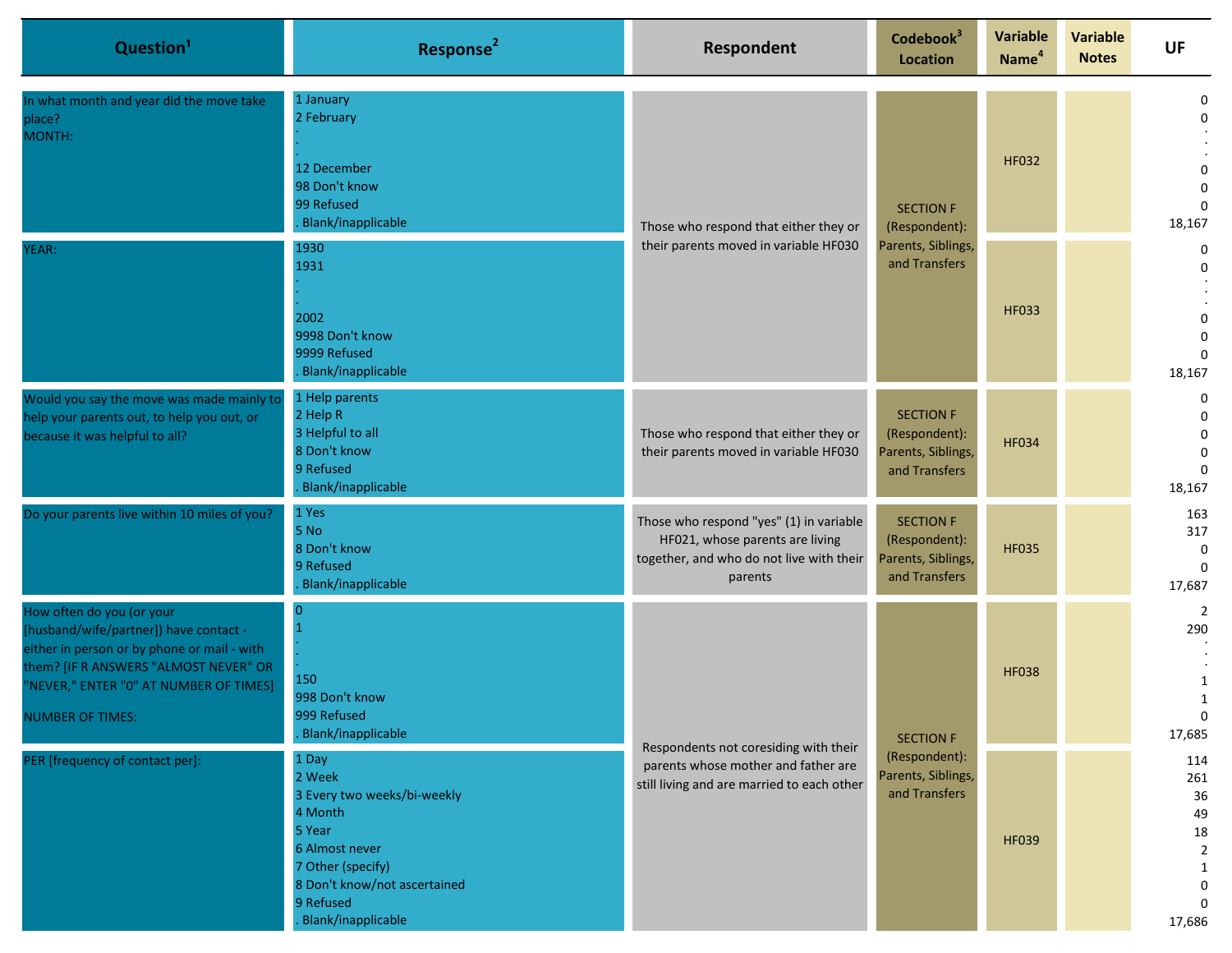| Question <sup>1</sup>                                                                                                                                          | Response <sup>2</sup>                                                                                                                                                                                                                                                                                                                                                                              | Respondent                                                                                                       | Codebook <sup>3</sup><br><b>Location</b>                                 | <b>Variable</b><br>Name <sup>4</sup>                                     | <b>Variable</b><br><b>Notes</b> | <b>UF</b>                                                     |                                                |              |  |                  |
|----------------------------------------------------------------------------------------------------------------------------------------------------------------|----------------------------------------------------------------------------------------------------------------------------------------------------------------------------------------------------------------------------------------------------------------------------------------------------------------------------------------------------------------------------------------------------|------------------------------------------------------------------------------------------------------------------|--------------------------------------------------------------------------|--------------------------------------------------------------------------|---------------------------------|---------------------------------------------------------------|------------------------------------------------|--------------|--|------------------|
| With whom does your mother live - with you<br>by herself or with her husband only, with<br>another child, with other relatives, in a<br>nursing home, or what? | 1 With respondent<br>2 By herself (or with her husband only)<br>3 With another child<br>4 With other relatives<br>5 In a nursing home<br>6 In a retirement center (including senior housing<br>complex, assisted care facility, adult foster care)<br>7 Other (specify); (including caregiver, companion or<br>roommate/tenant)<br>8 Don't know/not ascertained<br>9 Refused<br>Blank/inapplicable | Respondents who have a mother<br>currently living but who is not currently<br>married to the respondent's father | <b>SECTION F</b><br>(Respondent):<br>Parents, Siblings,<br>and Transfers | <b>HF043</b>                                                             |                                 | 153<br>1,378<br>417<br>136<br>315<br>121<br>26<br>6<br>15,614 |                                                |              |  |                  |
| Did she move in with you, or did you move in<br>with her?                                                                                                      | 1 Mother moved in with R<br>2 R moved in with mother<br>5 Mother has always lived with R<br>6 Both mother and R moved to be together<br>7 Other (specify)<br>8 Don't know/not ascertained<br>9 Refused<br>Blank/inapplicable                                                                                                                                                                       | Respondents who indicate that their<br>mother lives with them (1) in variable<br><b>HF043</b>                    | <b>SECTION F</b><br>(Respondent):<br>Parents, Siblings,<br>and Transfers | <b>HF046</b>                                                             |                                 | 34<br>13<br>3<br>3<br>$\Omega$<br>$\Omega$<br>18,114          |                                                |              |  |                  |
| In what month and year did the move take<br>place?<br>MONTH:                                                                                                   | 1 January<br>2 February<br>12 December<br>98 Don't know/not ascertained<br>99 Refused<br>Blank/inapplicable                                                                                                                                                                                                                                                                                        | Those who respond that either they or<br>their mother moved in variable HF046                                    |                                                                          | <b>SECTION F</b><br>(Respondent):<br>Parents, Siblings,<br>and Transfers |                                 |                                                               |                                                | <b>HF048</b> |  | 2<br>1<br>18,117 |
| YEAR:                                                                                                                                                          | 1987<br>1988<br>2002<br>9998 Don't know<br>9999 Refused<br>Blank/inapplicable                                                                                                                                                                                                                                                                                                                      |                                                                                                                  |                                                                          |                                                                          | <b>HF049</b>                    |                                                               | 1<br>$\Omega$<br>16<br>$\Omega$<br>0<br>18,117 |              |  |                  |
| Would you say the move was made mainly to<br>help your mother out, to help you out, or<br>because it was helpful to all?                                       | 1 Help parent<br>2 Help R<br>3 Helpful to all<br>8 Don't know<br>9 Refused<br>Blank/inapplicable                                                                                                                                                                                                                                                                                                   |                                                                                                                  |                                                                          | <b>HF050</b>                                                             |                                 | 35<br>4<br>11<br>0<br>$\mathbf 0$<br>18,117                   |                                                |              |  |                  |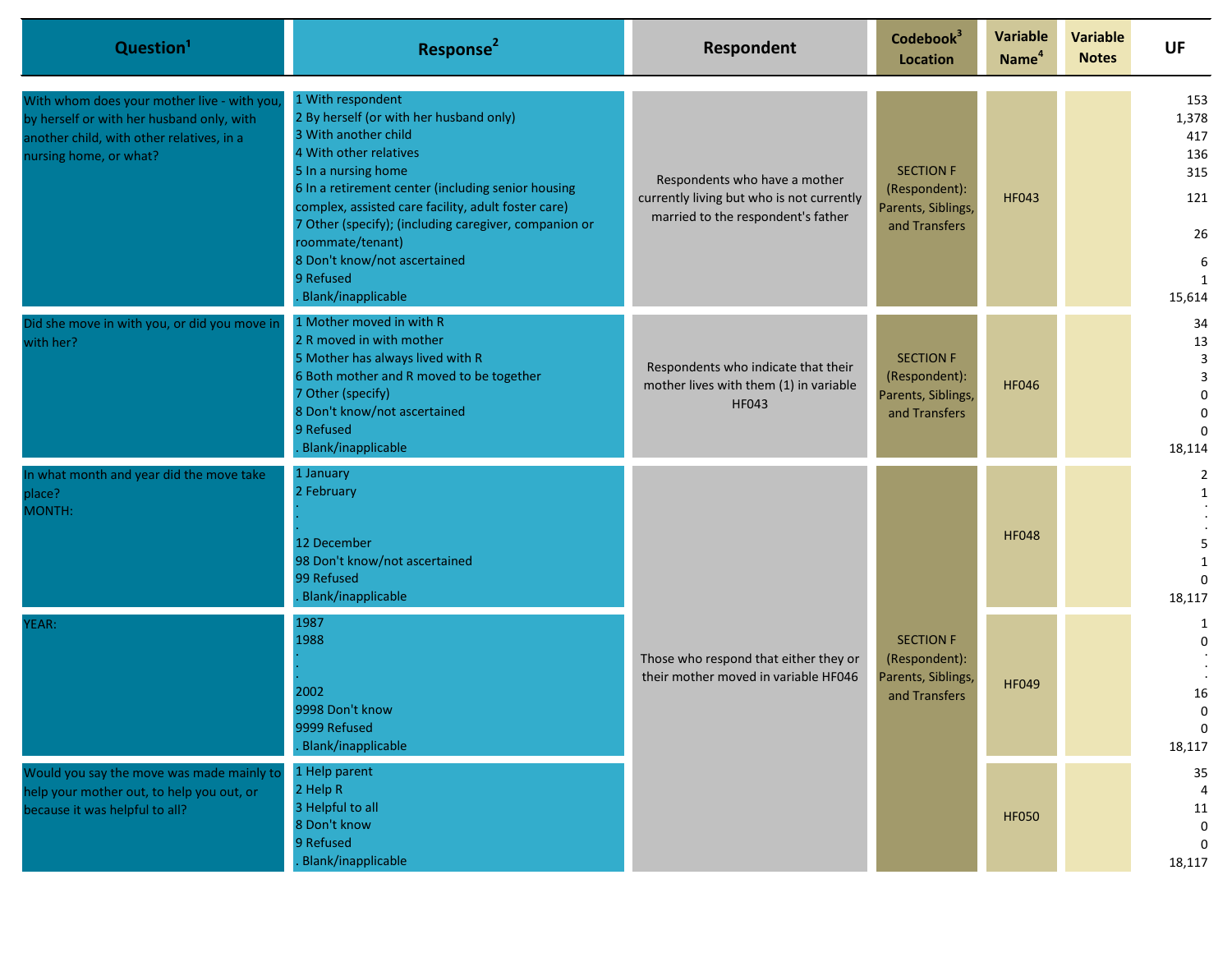| Question <sup>1</sup>                                                                                                                                                                                                                        | Response <sup>2</sup>                                                                                                                                                                                                                                                                                                                                                                           | Respondent                                                                                                                | Codebook <sup>3</sup><br><b>Location</b>                                 | <b>Variable</b><br>Name <sup>4</sup> | <b>Variable</b><br><b>Notes</b> | <b>UF</b>                                                                            |                            |
|----------------------------------------------------------------------------------------------------------------------------------------------------------------------------------------------------------------------------------------------|-------------------------------------------------------------------------------------------------------------------------------------------------------------------------------------------------------------------------------------------------------------------------------------------------------------------------------------------------------------------------------------------------|---------------------------------------------------------------------------------------------------------------------------|--------------------------------------------------------------------------|--------------------------------------|---------------------------------|--------------------------------------------------------------------------------------|----------------------------|
| Does your mother live within 10 miles of<br>you?                                                                                                                                                                                             | 1 Yes<br>5 No<br>8 Don't know<br>9 Refused<br><b>Blank/inapplicable</b>                                                                                                                                                                                                                                                                                                                         | Respondents who have a living mother<br>(not currently married to the<br>respondent's father) not coresiding with<br>them | <b>SECTION F</b><br>(Respondent):<br>Parents, Siblings,<br>and Transfers | <b>HF051</b>                         |                                 | 941<br>1,458<br>5<br>1<br>15,762                                                     |                            |
| How often do you (or your<br>[husband/wife/partner]) have contact --<br>either in person or by phone or mail -- with<br>your mother? [IF R ANSWERS "ALMOST<br>NEVER" OR "NEVER," ENTER "0" AT NUMBER<br>OF TIMES]<br><b>NUMBER OF TIMES:</b> | 183<br>998 Don't know/not ascertained<br>999 Refused<br>Blank/inapplicable                                                                                                                                                                                                                                                                                                                      | Respondents who have a living mother                                                                                      |                                                                          | <b>SECTION F</b>                     | <b>HF054</b>                    |                                                                                      | 61<br>1,475<br>1<br>15,762 |
| PER [frequency of contact per]:                                                                                                                                                                                                              | 1 Day<br>2 Week<br>3 Every two weeks/bi-weekly<br>4 Month<br>5 Year<br>6 Almost never<br>7 Other (specify)<br>8 Don't know/not ascertained<br>9 Refused<br><b>Blank/inapplicable</b>                                                                                                                                                                                                            | (not currently married to the<br>respondent's father) not coresiding with<br>them                                         | (Respondent):<br>Parents, Siblings,<br>and Transfers                     | <b>HF055</b>                         |                                 | 610<br>1,190<br>102<br>299<br>135<br>62<br>1<br>$\overline{2}$<br>$\Omega$<br>15,766 |                            |
| With whom does your father live - with you,<br>by himself or with his wife only, with another<br>child, with other relatives, in a nursing home<br>or what?                                                                                  | 1 With respondent<br>2 By himself (or with his wife only)<br>3 With another child<br>4 With other relatives<br>5 In a nursing home<br>6 In a retirement center (including senior housing<br>complex, assisted care facility, adult foster care)<br>7 Other (specify); (including caregiver, companion or<br>roommate/tenant)<br>8 Don't know/not ascertained<br>9 Refused<br>Blank/inapplicable | Respondents who have a father<br>currently living but who is not currently<br>married to the respondent's mother          | <b>SECTION F</b><br>(Respondent):<br>Parents, Siblings,<br>and Transfers | <b>HF059</b>                         |                                 | 19<br>452<br>54<br>27<br>65<br>24<br>11<br>25<br>$\overline{2}$<br>17,488            |                            |
| Did he move in with you, or did you move in<br>with him?                                                                                                                                                                                     | 1 Father moved in with R<br>2 R moved in with father<br>5 Father has always lived with R<br>6 Both father and R moved to be together<br>7 Other (specify)<br>8 Don't know/not ascertained<br>9 Refused<br>Blank/inapplicable                                                                                                                                                                    | Respondents who indicate that their<br>father lives with them (1) in variable<br><b>HF059</b>                             | <b>SECTION F</b><br>(Respondent):<br>Parents, Siblings,<br>and Transfers | <b>HF062</b>                         |                                 | $\Omega$<br>$\Omega$<br>18,157                                                       |                            |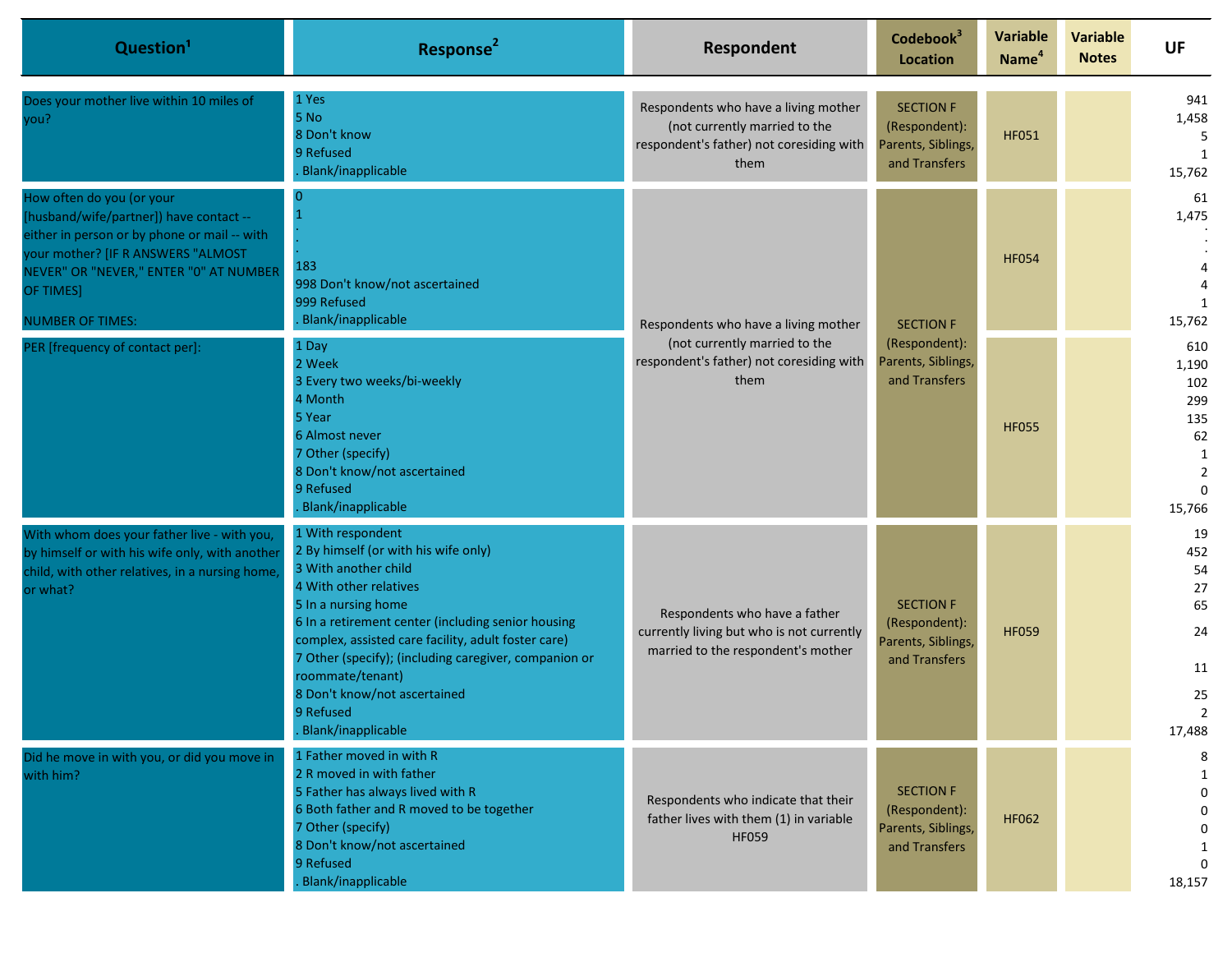| Question <sup>1</sup>                                                                                                                                                                                                                                                       | Response <sup>2</sup>                                                                                                                                                                | Respondent                                                                                                                | Codebook <sup>3</sup><br><b>Location</b>                                 | <b>Variable</b><br>Name <sup>4</sup> | <b>Variable</b><br><b>Notes</b> | <b>UF</b>                                                                        |                                                                     |
|-----------------------------------------------------------------------------------------------------------------------------------------------------------------------------------------------------------------------------------------------------------------------------|--------------------------------------------------------------------------------------------------------------------------------------------------------------------------------------|---------------------------------------------------------------------------------------------------------------------------|--------------------------------------------------------------------------|--------------------------------------|---------------------------------|----------------------------------------------------------------------------------|---------------------------------------------------------------------|
| In what month and year did the move take<br>place?<br>MONTH:                                                                                                                                                                                                                | 1 January<br>2 February<br>12 December<br>98 Don't know<br>99 Refused<br><b>Blank/inapplicable</b>                                                                                   | Those who respond that either they<br>and/or their father moved in variable                                               | <b>SECTION F</b><br>(Respondent):<br>Parents, Siblings,<br>and Transfers |                                      | <b>HF064</b>                    |                                                                                  | 0<br>0<br>1<br>$\Omega$<br>18,157                                   |
| YEAR:                                                                                                                                                                                                                                                                       | 1972<br>1973<br>2002<br>9998 Don't know<br>9999 Refused<br>Blank/inapplicable                                                                                                        | HF062                                                                                                                     |                                                                          | <b>HF065</b>                         |                                 | 1<br>$\mathbf 0$<br>$\overline{2}$<br>$\mathbf{0}$<br>$\Omega$<br>18,157         |                                                                     |
| Would you say the move was made mainly to<br>help your father out, to help you out, or<br>because it was helpful to all?                                                                                                                                                    | 1 Help parent<br>2 Help R<br>3 Helpful to all<br>8 Don't know<br>9 Refused<br>Blank/inapplicable                                                                                     | Those who respond that either they<br>and/or their father moved in variable<br><b>HF062</b>                               | <b>SECTION F</b><br>(Respondent):<br>Parents, Siblings,<br>and Transfers | <b>HF066</b>                         |                                 | 7<br>1<br>$\overline{2}$<br>$\mathbf{0}$<br>$\Omega$<br>18,157                   |                                                                     |
| Does your father live within 10 miles of you?                                                                                                                                                                                                                               | 1 Yes<br>5 No<br>8 Don't know/not ascertained<br>9 Refused<br>Blank/inapplicable                                                                                                     | Respondents who have a living father<br>(not currently married to the<br>respondent's mother) not coresiding<br>with them | <b>SECTION F</b><br>(Respondent):<br>Parents, Siblings,<br>and Transfers | <b>HF067</b>                         |                                 | 190<br>453<br>13<br>1<br>17,510                                                  |                                                                     |
| How often do you (or your<br>[husband/wife/partner]) have contact --<br>either in person or by phone or mail -- with<br>your [father and his wife / father]? [IF R<br>ANSWERS "ALMOST NEVER" OR "NEVER,"<br><b>ENTER "0" AT NUMBER OF TIMES]</b><br><b>NUMBER OF TIMES:</b> | n<br>183<br>998 Don't know/not ascertained<br>999 Refused<br><b>Blank/inapplicable</b>                                                                                               | Respondents who have a living father<br>(not currently married to the<br>respondent's mother) not coresiding<br>with them |                                                                          | <b>SECTION F</b>                     | <b>HF070</b>                    |                                                                                  | 65<br>339<br>$\mathbf{1}$<br>$\mathbf{1}$<br><sup>-</sup><br>17,509 |
| PER [frequency of contact per]:                                                                                                                                                                                                                                             | 1 Day<br>2 Week<br>3 Every two weeks/bi-weekly<br>4 Month<br>5 Year<br>6 Almost never<br>7 Other (specify)<br>8 Don't know/not ascertained<br>9 Refused<br><b>Blank/inapplicable</b> |                                                                                                                           | (Respondent):<br>Parents, Siblings,<br>and Transfers                     | HF071                                |                                 | 75<br>257<br>43<br>132<br>82<br>64<br>1<br>$\mathbf 0$<br>$\mathbf{0}$<br>17,513 |                                                                     |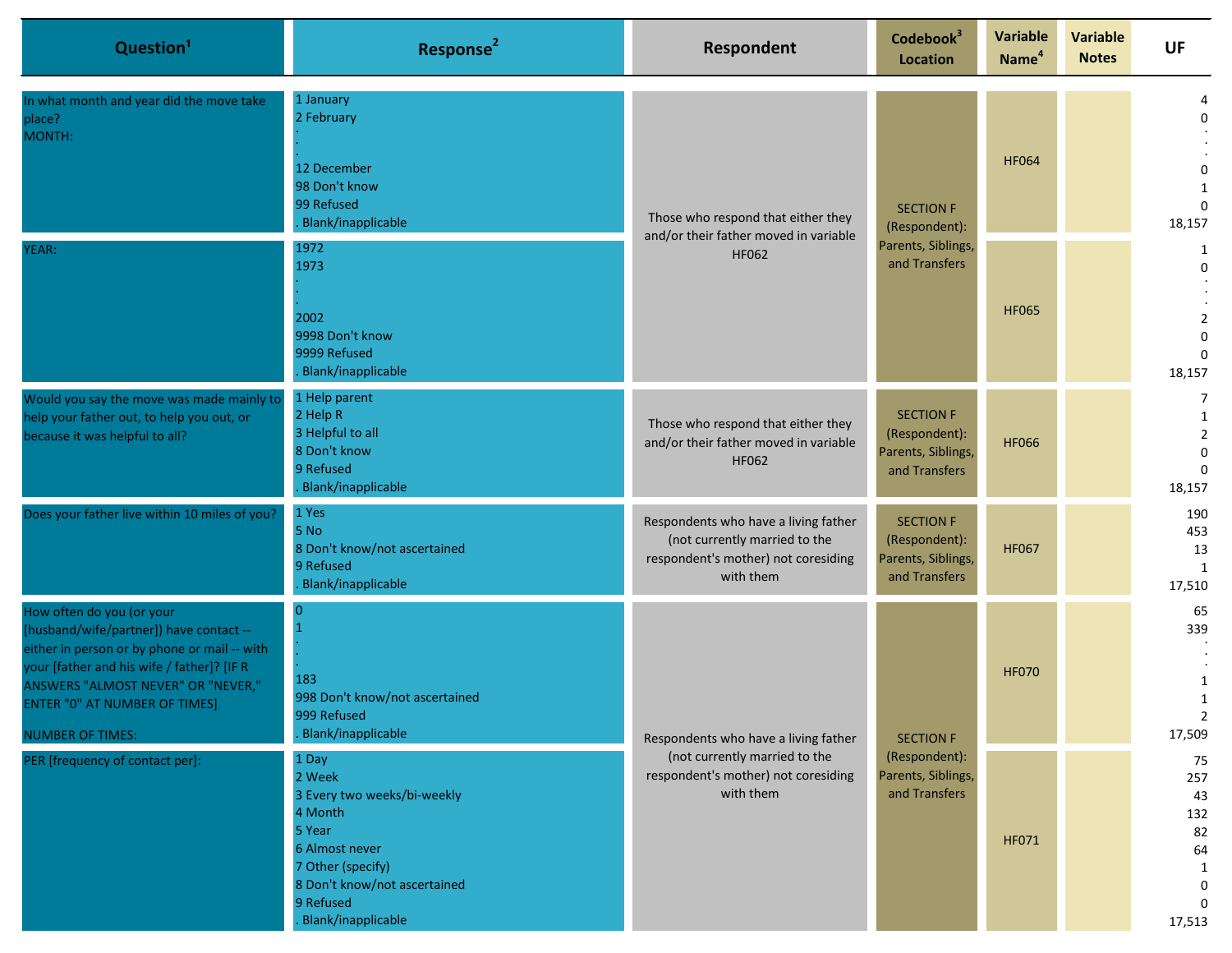| Question <sup>1</sup>                                                                                                                                                                                                                                                                                                                                                                                                                                                                                                                                                                                                                                                | Response <sup>2</sup>                                                                                                                                                                          | Respondent                                                                                                                              | Codebook <sup>3</sup><br>Location                                        | <b>Variable</b><br>Name <sup>4</sup> | <b>Variable</b><br><b>Notes</b> | <b>UF</b>                                                |
|----------------------------------------------------------------------------------------------------------------------------------------------------------------------------------------------------------------------------------------------------------------------------------------------------------------------------------------------------------------------------------------------------------------------------------------------------------------------------------------------------------------------------------------------------------------------------------------------------------------------------------------------------------------------|------------------------------------------------------------------------------------------------------------------------------------------------------------------------------------------------|-----------------------------------------------------------------------------------------------------------------------------------------|--------------------------------------------------------------------------|--------------------------------------|---------------------------------|----------------------------------------------------------|
| Now about help to and from parents Not<br>counting any shared housing or shared food,<br>did you (or your [husband/wife/partner])<br>give financial help to your (deceased)<br>[parents / mother (and/or her husband) /<br>father (and/or his wife)] amounting to \$500<br>or more [since FAMILY R's LAST INTERVIEW<br>MONTH, YEAR / in the last two years]?<br>(DEFINITION: BY FINANCIAL HELP WE MEAN<br>GIVING MONEY, HELPING PAY BILLS, OR<br><b>COVERING SPECIFIC TYPES OF COSTS SUCH</b><br>AS THOSE FOR MEDICAL CARE OR<br>INSURANCE, SCHOOLING, DOWN PAYMENT<br>FOR A HOME, RENT, ETC. THE FINANCIAL<br>HELP CAN BE CONSIDERED SUPPORT, A GIFT<br>OR A LOAN.) | 1 Yes<br>5 No<br>8 Don't know<br>9 Refused<br>Blank/inapplicable                                                                                                                               | Respondents with at least one living<br>parent                                                                                          | <b>SECTION F</b><br>(Respondent):<br>Parents, Siblings,<br>and Transfers | <b>HF104</b>                         |                                 | 614<br>3,685<br>9<br>10<br>13,849                        |
| Who was helped? [CHOOSE ALL THAT<br>APPLY.]                                                                                                                                                                                                                                                                                                                                                                                                                                                                                                                                                                                                                          | 1 Mother (and/or her husband)<br>2 Father (and/or his wife)<br>3 Parents<br>8 Don't know<br>9 Refused<br>Blank/inapplicable                                                                    | Those who respond "yes" (1) in variable<br>HF104                                                                                        | <b>SECTION F</b><br>(Respondent):<br>Parents, Siblings,<br>and Transfers | HF105M1<br><b>HF105M2</b>            |                                 | 475<br>68<br>$71\,$<br>$\mathbf 0$<br>$\Omega$<br>17,553 |
| FOR: YOUR [MOTHER (AND/OR HER<br>HUSBAND) / FATHER (AND/OR HIS WIFE) /<br>PARENTS] About how much money did that<br>amount to altogether [since FAMILY R's LAST<br>INTERVIEW MONTH, YEAR / in the last two<br>years]?                                                                                                                                                                                                                                                                                                                                                                                                                                                | $\overline{0}$<br>85000<br>99998 Don't know/not ascertained<br>99999 Refused<br>Blank/inapplicable                                                                                             | Those who respond "yes" (1) in variable<br>HF104                                                                                        | <b>SECTION F</b><br>(Respondent):<br>Parents, Siblings,<br>and Transfers | HF107_1<br>HF107_2                   |                                 | 4<br>0<br>$\overline{1}$<br>135<br>10<br>17,553          |
| (Unfolding sequence - minimum given) Did it<br>amount to less than _____, more than ____<br>or what? (BREAKPOINTS: \$1,000, \$5,000)                                                                                                                                                                                                                                                                                                                                                                                                                                                                                                                                 | Value of breakpoint<br>1000 Value of breakpoint<br>1001 Value of breakpoint<br>5000 Value of breakpoint<br>5001 Value of breakpoint<br>Blank/inapplicable                                      | Those who respond "yes" (1) in variable<br>HF104 and who respond "don't know"<br>(999998) or "refused" (999999) in<br>HF107_1 - HF107_2 | <b>SECTION F</b><br>(Respondent):                                        | HF109_1 -<br>HF109_2                 |                                 | 66<br>14<br>41<br>7<br>17<br>18,022                      |
| (Unfolding sequence - maximum given) Did it<br>amount to less than _____, more than<br>or what? (BREAKPOINTS: \$1,000, \$5,000)                                                                                                                                                                                                                                                                                                                                                                                                                                                                                                                                      | Value of breakpoint<br>999<br>Value of breakpoint<br>Value of breakpoint<br>1000<br>Value of breakpoint<br>4999<br>5000 Value of breakpoint<br>50000 Value of breakpoint<br>Blank/inapplicable |                                                                                                                                         |                                                                          | Parents, Siblings,<br>and Transfers  | HF110_1-<br>HF110_2             |                                                          |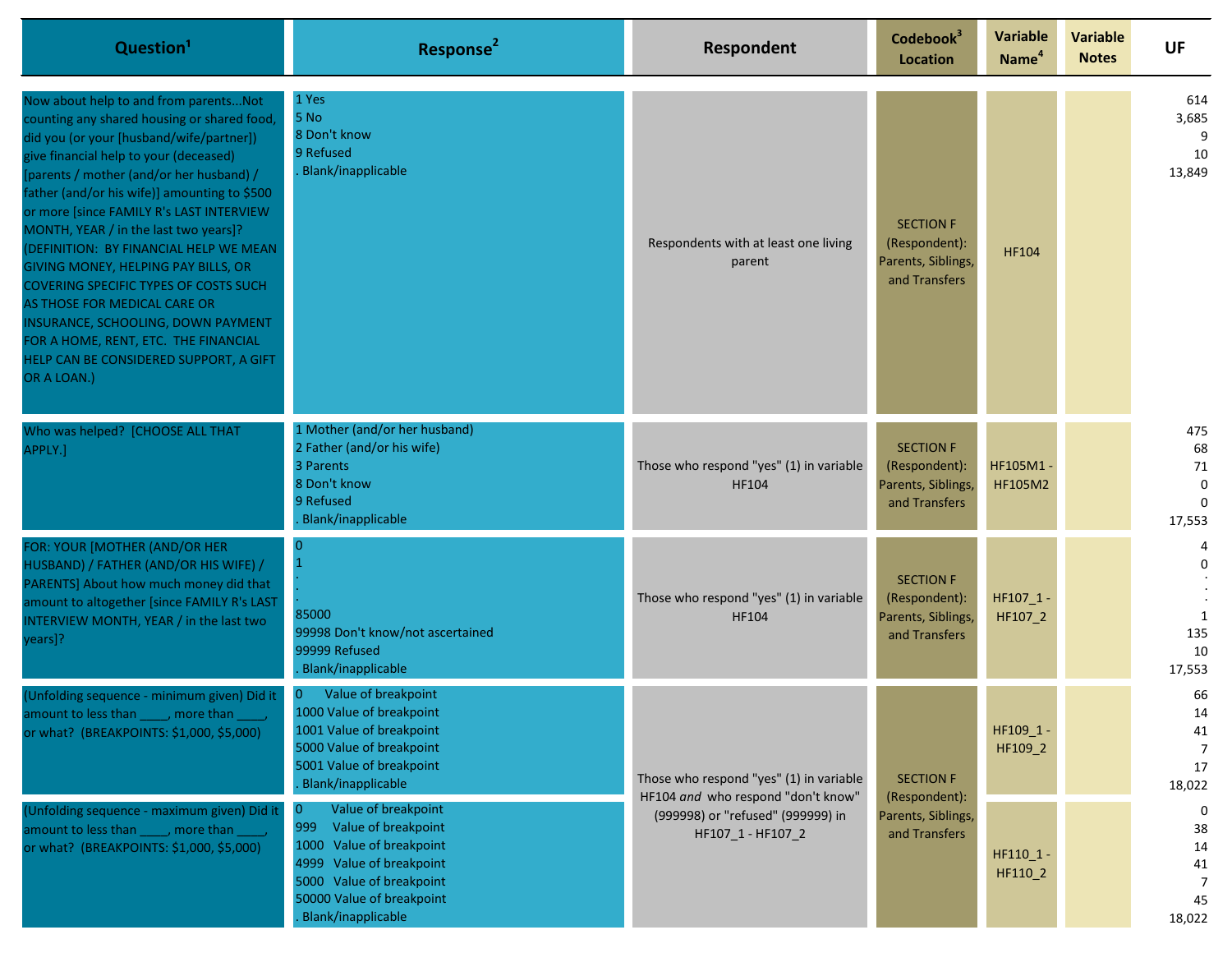| Question <sup>1</sup>                                                                                                                                                                                                                                                                                                                                                      | Response <sup>2</sup>                                                                                                                                      | Respondent                                                                                                                      | Codebook <sup>3</sup><br><b>Location</b>                                 | Variable<br>Name <sup>4</sup> | <b>Variable</b><br><b>Notes</b> | <b>UF</b>                                                                  |
|----------------------------------------------------------------------------------------------------------------------------------------------------------------------------------------------------------------------------------------------------------------------------------------------------------------------------------------------------------------------------|------------------------------------------------------------------------------------------------------------------------------------------------------------|---------------------------------------------------------------------------------------------------------------------------------|--------------------------------------------------------------------------|-------------------------------|---------------------------------|----------------------------------------------------------------------------|
| How about another kind of help: Did you (or<br>your (late) [husband/wife/partner]) spend a<br>total of 100 or more hours [since FAMILY R's<br>LAST INTERVIEW MONTH, YEAR / in the last<br>two years] helping your (deceased) [parents]<br>mother (and/or her husband) / father<br>(and/or his wife)] with basic personal<br>activities like dressing, eating, and bathing? | 1 Yes<br>5 No<br>8 Don't know<br>9 Refused<br>Blank/inapplicable                                                                                           | Respondents with at least one living<br>parent                                                                                  | <b>SECTION F</b><br>(Respondent):<br>Parents, Siblings,<br>and Transfers | <b>HF119</b>                  |                                 | 557<br>3,754<br>6<br>1<br>13,849                                           |
| Who was helped? [CHOOSE ALL THAT<br>APPLY.]                                                                                                                                                                                                                                                                                                                                | 1 Mother<br>2 Father<br>4 Mother's husband<br>5 Father's wife<br>8 Don't know<br>9 Refused<br>Blank/inapplicable                                           | Those who respond "yes" (1) in variable<br>HF119                                                                                | <b>SECTION F</b><br>(Respondent):<br>Parents, Siblings,<br>and Transfers | HF120M1<br><b>HF120M3</b>     |                                 | 462<br>94<br>$\mathbf 0$<br>$\mathbf{1}$<br>$\Omega$<br>$\Omega$<br>17,610 |
| FOR: YOUR [MOTHER / FATHER / MOTHER'S<br>HUSBAND / FATHER'S WIFE] Roughly how<br>many hours [Since R's LAST INTERVIEW<br>MONTH, YEAR / In the last two years] did you<br>yourself spend giving such assistance? [USE<br><b>ZERO FOR NONE]</b>                                                                                                                              | $\mathbf{0}$<br>$\overline{1}$<br>9000<br>9998 Don't know<br>9999 Refused<br>Blank/inapplicable                                                            | Those who respond "yes" (1) in variable<br>HF119                                                                                | <b>SECTION F</b><br>(Respondent):<br>Parents, Siblings,<br>and Transfers | HF122_1<br>HF122_3            |                                 | 29<br>1<br>$\mathbf 2$<br>279<br>$\overline{2}$<br>17,610                  |
| (Unfolding sequence - minimum amount) Did<br>it amount to less than _____, more than<br>or what? (BREAKPOINTS: 200, 500)                                                                                                                                                                                                                                                   | Value of breakpoint<br>0<br>200 Value of breakpoint<br>201 Value of breakpoint<br>500 Value of breakpoint<br>501 Value of breakpoint<br>Blank/inapplicable | Those who respond "yes" (1) in variable<br>HF119 and respond "don't know" (9998)<br>or "refused" (9999) in HF122 1 -<br>HF122_3 | <b>SECTION F</b><br>(Respondent):                                        | HF124_1<br>HF124_3            |                                 | 62<br>24<br>49<br>18<br>128<br>17,886                                      |
| (Unfolding sequence - maximum amount)<br>Did it amount to less than _____, more than<br>$\overline{\phantom{a}}$ or what?                                                                                                                                                                                                                                                  | 199 Value of breakpoint<br>200 Value of breakpoint<br>499 Value of breakpoint<br>500 Value of breakpoint<br>5000 Value of breakpoint<br>Blank/inapplicable |                                                                                                                                 | Parents, Siblings,<br>and Transfers                                      | HF125_1<br>HF125_3            |                                 | 51<br>24<br>43<br>18<br>145<br>17,886                                      |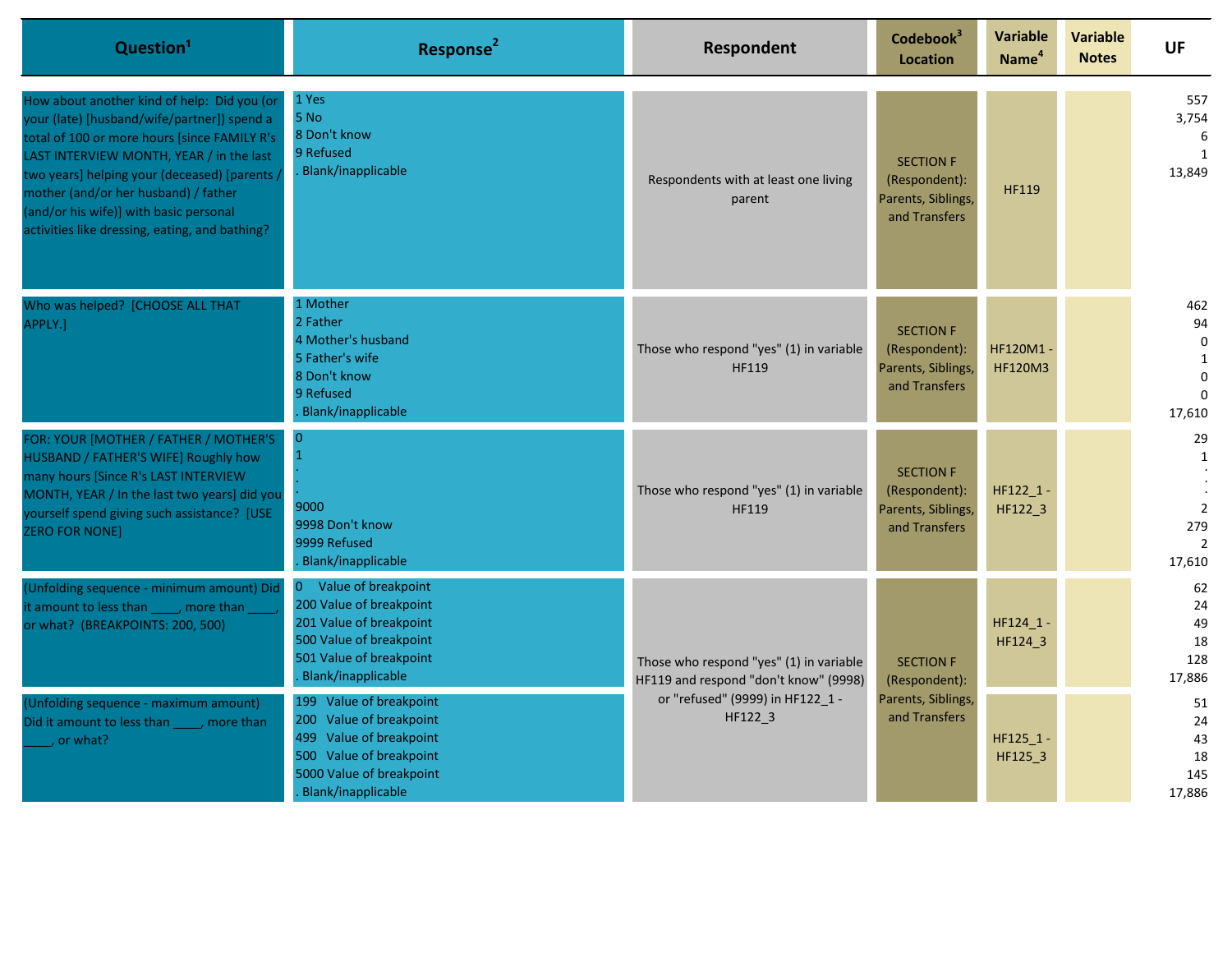| Question <sup>1</sup>                                                                                                                                                                                                                                                                                                                                  | Response <sup>2</sup>                                                                                                                                                   | Respondent                                                                                                                        | Codebook <sup>3</sup><br><b>Location</b>                                 | <b>Variable</b><br>Name <sup>4</sup> | <b>Variable</b><br><b>Notes</b> | <b>UF</b>                                        |
|--------------------------------------------------------------------------------------------------------------------------------------------------------------------------------------------------------------------------------------------------------------------------------------------------------------------------------------------------------|-------------------------------------------------------------------------------------------------------------------------------------------------------------------------|-----------------------------------------------------------------------------------------------------------------------------------|--------------------------------------------------------------------------|--------------------------------------|---------------------------------|--------------------------------------------------|
| FOR: YOUR [MOTHER / FATHER / MOTHER'S<br>HUSBAND / FATHER'S WIFE] Roughly how<br>many hours did your (late)<br>[husband/wife/partner] spend giving such<br>assistance? [USE ZERO FOR NONE]                                                                                                                                                             | $\bf{0}$<br>5840<br>9998 Don't know<br>9999 Refused<br><b>Blank/inapplicable</b>                                                                                        | Those who respond "yes" (1) in variable<br>HF119 and who are currently married or<br>have been widowed since the previous<br>wave | <b>SECTION F</b><br>(Respondent):<br>Parents, Siblings,<br>and Transfers | HF127_1-<br>HF127_3                  |                                 | 134<br>1<br>1<br>107<br>$\overline{2}$<br>17,772 |
| (Unfolding sequence - minimum amount) Did<br>it amount to less than _____, more than<br>or what? (BREAKPOINTS: 200, 500)                                                                                                                                                                                                                               | Value of breakpoint<br>$\overline{0}$<br>200 Value of breakpoint<br>201 Value of breakpoint<br>500 Value of breakpoint<br>501 Value of breakpoint<br>Blank/inapplicable | Those who respond "yes" (1) in variable<br>HF119 and respond "don't know" (9998)<br>or "refused" (9999) in HF127 1 -<br>HF127_3   | <b>SECTION F</b><br>(Respondent):                                        | HF129_1-<br>HF129_3                  |                                 | 57<br>8<br>16<br>1<br>27<br>18,058               |
| (Unfolding sequence - maximum amount)<br>Did it amount to less than _____, more than<br>$\overline{\phantom{a}}$ , or what?                                                                                                                                                                                                                            | 199 Value of breakpoint<br>200 Value of breakpoint<br>499 Value of breakpoint<br>500 Value of breakpoint<br>5000 Value of breakpoint<br>Blank/inapplicable              |                                                                                                                                   | Parents, Siblings,<br>and Transfers                                      | HF130_1-<br>HF130_3                  |                                 | 46<br>8<br>15<br>1<br>39<br>18,058               |
| Did you (or your (late)<br>[husband/wife/partner]) spend a total of 100<br>or more hours [since FAMILY R's LAST<br>INTERVIEW MONTH, YEAR / in the last two<br>years] helping your (deceased) [parents /<br>mother (and/or her husband) / father<br>(and/or his wife)] with other things such as<br>household chores, errands, transportation,<br>etc.? | 1 Yes<br>5 No<br>8 Don't know<br>9 Refused<br>Blank/inapplicable                                                                                                        | Respondents with at least one living<br>parent                                                                                    | <b>SECTION F</b><br>(Respondent):<br>Parents, Siblings,<br>and Transfers | <b>HF139</b>                         |                                 | 1,304<br>2,999<br>11<br>13,849                   |
| Who was helped? [CHOOSE ALL THAT<br>APPLY.]                                                                                                                                                                                                                                                                                                            | 1 Mother (and/or her husband)<br>2 Father (and/or his wife)<br>3 Parents<br>8 Don't know<br>9 Refused<br><b>Blank/inapplicable</b>                                      | Those who respond "yes" (1) in variable<br><b>HF139</b>                                                                           | <b>SECTION F</b><br>(Respondent):<br>Parents, Siblings,<br>and Transfers | <b>HF140M1</b><br><b>HF140M2</b>     |                                 | 992<br>168<br>144<br>0<br>$\Omega$<br>16,863     |
| FOR: YOUR [MOTHER (AND/OR HER<br>HUSBAND) / FATHER (AND/OR HIS WIFE) /<br>PARENTS] Roughly how many hours did you<br>yourself spend giving such assistance? [USE<br><b>ZERO FOR NONE]</b>                                                                                                                                                              | 9000<br>9998 Don't know<br>9999 Refused<br><b>Blank/inapplicable</b>                                                                                                    | Those who respond "yes" (1) in variable<br>HF139                                                                                  | <b>SECTION F</b><br>(Respondent):<br>Parents, Siblings,<br>and Transfers | HF142_1 -<br>HF142_3                 |                                 | 17<br>$\mathbf{1}$<br>1<br>597<br>2<br>16,863    |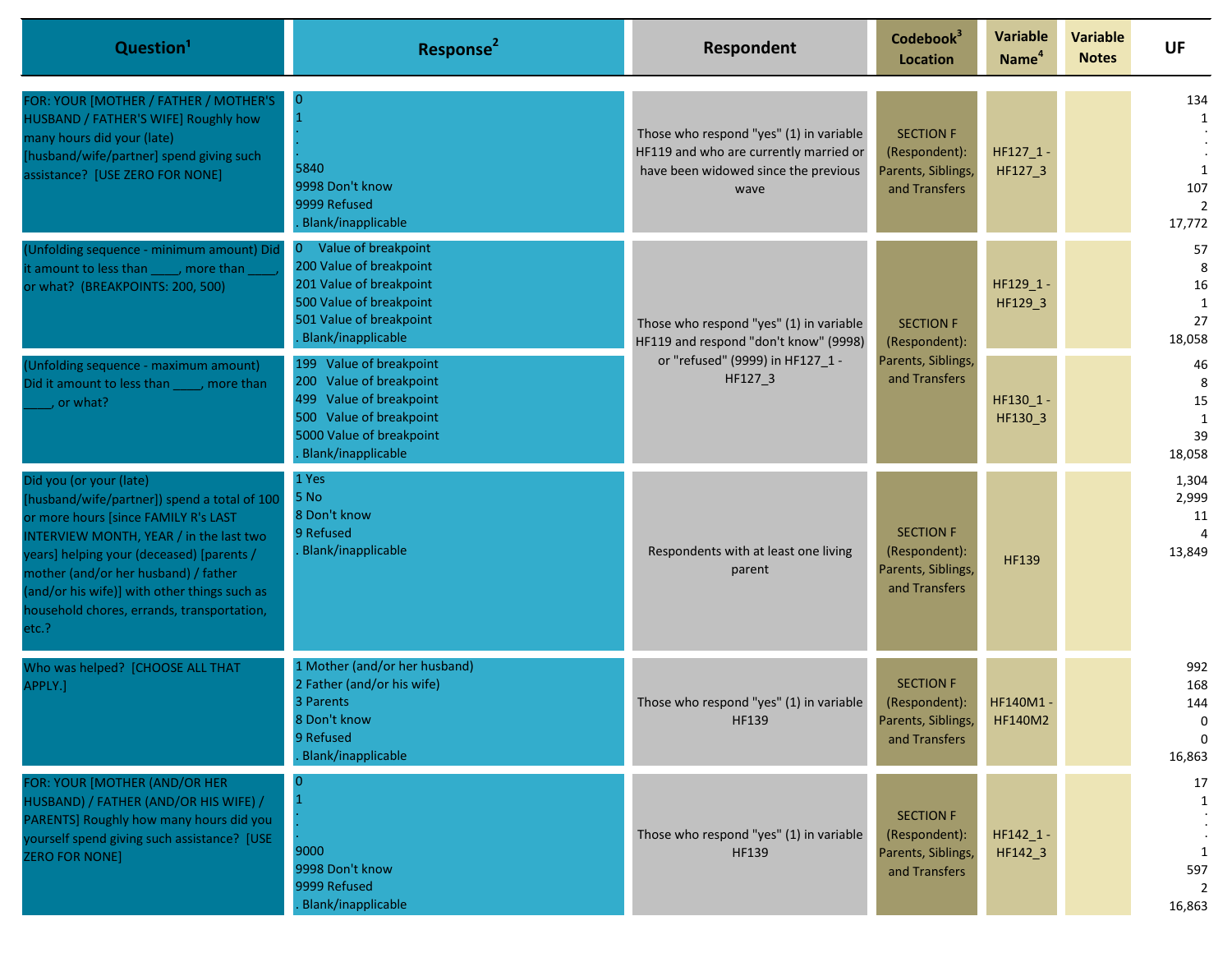| Question <sup>1</sup>                                                                                                                                                                                    | Response <sup>2</sup>                                                                                                                                                   | Respondent                                                                                                                        | Codebook <sup>3</sup><br><b>Location</b>                                 | <b>Variable</b><br>Name <sup>4</sup> | <b>Variable</b><br><b>Notes</b> | <b>UF</b>                                   |                                         |
|----------------------------------------------------------------------------------------------------------------------------------------------------------------------------------------------------------|-------------------------------------------------------------------------------------------------------------------------------------------------------------------------|-----------------------------------------------------------------------------------------------------------------------------------|--------------------------------------------------------------------------|--------------------------------------|---------------------------------|---------------------------------------------|-----------------------------------------|
| (Unfolding sequence - minimum amount) Did<br>it amount to less than _____, more than<br>or what? (BREAKPOINTS: 200, 500)                                                                                 | Value of breakpoint<br>0<br>200 Value of breakpoint<br>201 Value of breakpoint<br>500 Value of breakpoint<br>501 Value of breakpoint<br>Blank/inapplicable              | Those who respond "yes" (1) in variable<br>HF139 and respond "don't know" (9998)<br>or "refused" (9999) in HF142 1 -<br>HF142 3   | <b>SECTION F</b><br>(Respondent):                                        | HF144 1-<br>HF144_3                  |                                 | 207<br>70<br>131<br>33<br>158<br>17,568     |                                         |
| (Unfolding sequence - maximum amount)<br>Did it amount to less than , more than<br>$\overline{\phantom{a}}$ or what?                                                                                     | 199 Value of breakpoint<br>200 Value of breakpoint<br>499 Value of breakpoint<br>500 Value of breakpoint<br>5000 Value of breakpoint<br>Blank/inapplicable              |                                                                                                                                   | and Transfers                                                            | Parents, Siblings,                   | HF145_1 -<br>HF145_3            |                                             | 157<br>70<br>120<br>33<br>219<br>17,568 |
| FOR: YOUR [MOTHER (AND/OR HER<br>HUSBAND) / FATHER (AND/OR HIS WIFE) /<br>PARENTS] Roughly how many hours did your<br>(late) [husband/wife/partner] spend giving<br>such assistance? [USE ZERO FOR NONE] | 2500<br>9998 Don't know<br>9999 Refused<br>Blank/inapplicable                                                                                                           | Those who respond "yes" (1) in variable<br>HF139 and who are currently married or<br>have been widowed since the previous<br>wave | <b>SECTION F</b><br>(Respondent):<br>Parents, Siblings,<br>and Transfers | HF147_1<br>HF147 3                   |                                 | 239<br>3<br>$\overline{2}$<br>293<br>17,166 |                                         |
| (Unfolding sequence - minimum amount) Did<br>it amount to less than _____, more than<br>or what? (BREAKPOINTS: 200, 500)                                                                                 | Value of breakpoint<br>$\overline{0}$<br>200 Value of breakpoint<br>201 Value of breakpoint<br>500 Value of breakpoint<br>501 Value of breakpoint<br>Blank/inapplicable | Those who respond "yes" (1) in variable<br>HF139 and respond "don't know" (9998)<br>or "refused" (9999) in HF147 1 -<br>HF147 3   |                                                                          | <b>SECTION F</b><br>(Respondent):    | HF149 1<br>HF149 3              |                                             | 199<br>23<br>25<br>11<br>39<br>17,870   |
| (Unfolding sequence - maximum amount)<br>Did it amount to less than _____, more than<br>, or what?                                                                                                       | 199 Value of breakpoint<br>200 Value of breakpoint<br>499 Value of breakpoint<br>500 Value of breakpoint<br>5000 Value of breakpoint<br>Blank/inapplicable              |                                                                                                                                   | Parents, Siblings,<br>and Transfers                                      | HF150 1<br>HF150_3                   |                                 | 153<br>23<br>24<br>11<br>86<br>17,870       |                                         |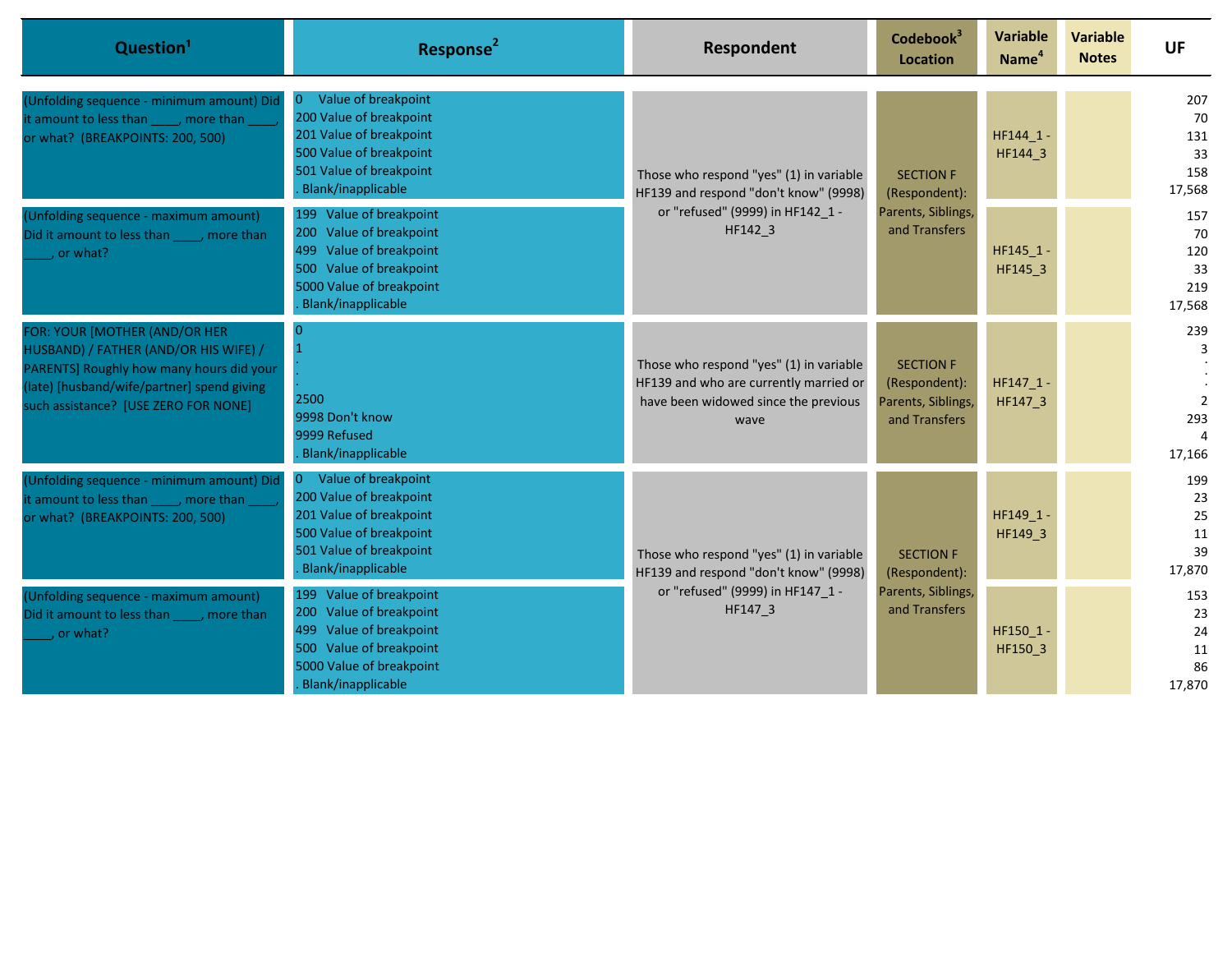| Question <sup>1</sup>                                                                                                                                                                                                                                                                                                                                                                                                                                                                                                                                                                                                                                                          | Response <sup>2</sup>                                                                                                                                                  | Respondent                                                                                 | Codebook <sup>3</sup><br><b>Location</b>                                 | <b>Variable</b><br>Name <sup>4</sup> | <b>Variable</b><br><b>Notes</b> | <b>UF</b>                                            |
|--------------------------------------------------------------------------------------------------------------------------------------------------------------------------------------------------------------------------------------------------------------------------------------------------------------------------------------------------------------------------------------------------------------------------------------------------------------------------------------------------------------------------------------------------------------------------------------------------------------------------------------------------------------------------------|------------------------------------------------------------------------------------------------------------------------------------------------------------------------|--------------------------------------------------------------------------------------------|--------------------------------------------------------------------------|--------------------------------------|---------------------------------|------------------------------------------------------|
| Not counting any shared housing or shared<br>food, did you (or your (late)<br>[husband/wife/partner]) receive from your<br>(deceased) [parents / mother (and/or her<br>husband) / father (and/or his wife)] any<br>financial help amounting to \$500 or more<br>[since FAMILY R's LAST INTERVIEW MONTH,<br>YEAR / in the last two years]? [DO NOT<br>INCLUDE INHERITANCE] (DEFINITION: BY<br>FINANCIAL HELP WE MEAN GIVING MONEY,<br>HELPING PAY BILLS, OR COVERING SPECIFIC<br>TYPES OF COSTS SUCH AS THOSE FOR<br>MEDICAL CARE OR INSURANCE, SCHOOLING,<br>DOWN PAYMENT FOR A HOME, RENT, ETC.<br>THE FINANCIAL HELP CAN BE CONSIDERED<br><b>SUPPORT, A GIFT OR A LOAN.)</b> | 1 Yes<br>5 No<br>8 Don't know<br>9 Refused<br><b>Blank/inapplicable</b>                                                                                                | Respondents with at least one living<br>parent                                             | <b>SECTION F</b><br>(Respondent):<br>Parents, Siblings,<br>and Transfers | <b>HF152</b>                         |                                 | 241<br>4,066<br>6<br>5<br>13,849                     |
| Which of them gave you that? [CHOOSE ALL<br><b>THAT APPLY]</b>                                                                                                                                                                                                                                                                                                                                                                                                                                                                                                                                                                                                                 | 1 Mother (and/or her husband)<br>2 Father (and/or his wife)<br>3 Parents<br>8 Don't know<br>9 Refused<br><b>Blank/inapplicable</b>                                     | Those who respond "yes" (1) in variable<br><b>HF152</b>                                    | <b>SECTION F</b><br>(Respondent):<br>Parents, Siblings,<br>and Transfers | HF153M1 -<br>HF153M2                 |                                 | 159<br>45<br>37<br>$\mathbf 0$<br>$\Omega$<br>17,926 |
| FOR: YOUR [MOTHER (AND/OR HER<br>HUSBAND) / FATHER (AND/OR HIS WIFE) /<br>PARENTS] About how much money did that<br>amount to altogether?                                                                                                                                                                                                                                                                                                                                                                                                                                                                                                                                      | 200<br>201<br>140000<br>999998 Don't know/not ascertained<br>999999 Refused<br>. Blank/inapplicable                                                                    | Those who respond "yes" (1) in variable<br><b>HF152</b>                                    | <b>SECTION F</b><br>(Respondent):<br>Parents, Siblings,<br>and Transfers | HF154_1<br>HF154_2                   |                                 | 1<br>$\mathbf 0$<br>1<br>24<br>10<br>17,926          |
| (Unfolding sequence - minimum amount) Did<br>it amount to less than _____, more than<br>or what? (BREAKPOINTS: \$1,000, \$5,000)                                                                                                                                                                                                                                                                                                                                                                                                                                                                                                                                               | $\mathbf{0}$<br>Value of breakpoint<br>1001 Value of breakpoint<br>5000 Value of breakpoint<br>5001 Value of breakpoint<br>. Blank/inapplicable                        | Those who respond "yes" (1) in variable                                                    | <b>SECTION F</b>                                                         | HF156_1 -<br>HF156_2                 |                                 | 12<br>10<br>$\overline{2}$<br>10<br>18,133           |
| (Unfolding sequence - maximum amount)<br>Did it amount to less than _____, more than<br>, or what? (BREAKPOINTS: \$1,000,<br>\$5,000)                                                                                                                                                                                                                                                                                                                                                                                                                                                                                                                                          | Value of breakpoint<br>999<br>Value of breakpoint<br>Value of breakpoint<br>4999<br>5000 Value of breakpoint<br>50000 Value of breakpoint<br><b>Blank/inapplicable</b> | HF152 and who respond "don't know"<br>(999998) or "refused" (999999) in<br>HF154 1-HF154 2 | (Respondent):<br>Parents, Siblings,<br>and Transfers                     | $HF157_1 -$<br>HF157_2               |                                 | 0<br>5<br>10<br>$\overline{2}$<br>17<br>18,133       |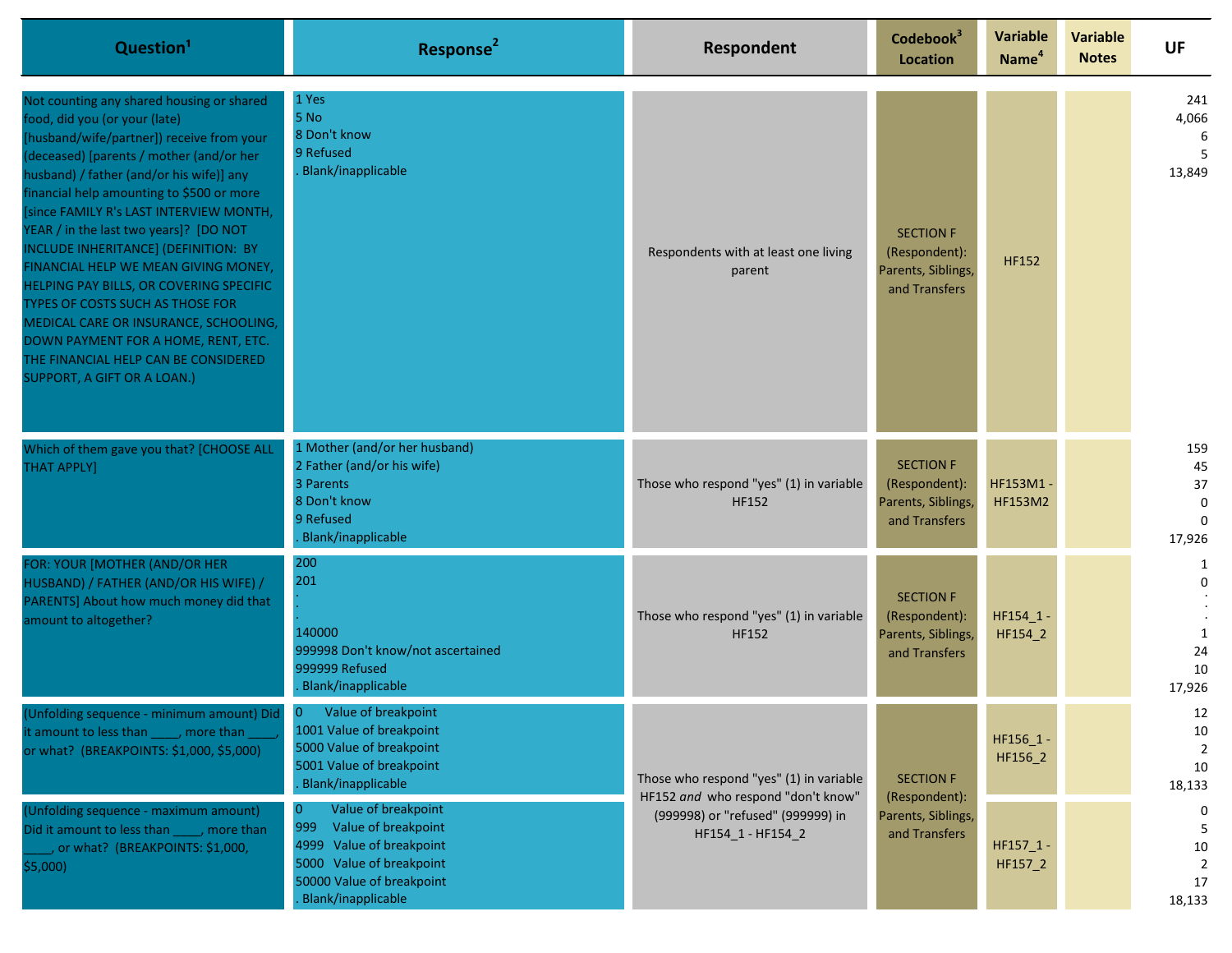| Question <sup>1</sup>                                                                                                                                                                                                                                                              | Response <sup>2</sup>                                                                                                                                               | Respondent                                                                        | Codebook <sup>3</sup><br>Location                                             | <b>Variable</b><br>Name <sup>4</sup> | <b>Variable</b><br><b>Notes</b> | <b>UF</b>                                  |
|------------------------------------------------------------------------------------------------------------------------------------------------------------------------------------------------------------------------------------------------------------------------------------|---------------------------------------------------------------------------------------------------------------------------------------------------------------------|-----------------------------------------------------------------------------------|-------------------------------------------------------------------------------|--------------------------------------|---------------------------------|--------------------------------------------|
| IF R LIVES IN A NURSING FACILITY and DOES<br>NOT HAVE A HOME OUTSIDE THE FACILITY:]<br>Do you have any relatives in or near the<br>facility where you are living? [OTHERWISE:]<br>(Besides the people living here with you,) Do<br>you have any relatives in your<br>neighborhood? | 1 Yes<br>5 No<br>8 Don't know<br>9 Refused<br>Blank/inapplicable                                                                                                    | All HRS respondents                                                               | <b>SECTION F</b><br>(Respondent):<br>Parents, Siblings,<br>and Transfers      | <b>HF174</b>                         |                                 | 5,594<br>12,556<br>10<br>5                 |
| IF THIS IS THE FIRST TIME THROUGH THE ADL<br><b>HELPER LOOP:</b><br>Who most often helps you with [getting<br>across a room, / dressing, / bathing, / eating,<br>/ getting (in/out of) bed, / using the toilet]?                                                                   | 010 Person number<br>011 Person number<br>082 Person number<br>083 New helper<br>084 New helper                                                                     |                                                                                   |                                                                               |                                      |                                 | 236<br>23<br>$\Omega$<br>265<br>$\Omega$   |
| IF THIS IS THE SECOND OR LATER TIME<br>THROUGH THE ADL HELPER LOOP:<br>Who is that?<br>NOTE: INCLUDED IN THE QUESTION ABOVE,<br>ARE ANY ACTIVITIES WITH WHICH R<br>REPORTED RECEIVING HELP IN PRIOR<br>QUESTIONS.                                                                  | 095 New helper<br>096 Employee of institution<br>101 Person number<br>102 Person number<br>995 Person number<br>998 Don't know<br>999 Refused<br>Blank/inapplicable | Those who report getting help with at<br>least one activity of daily living (ADL) | <b>SECTION G</b><br>(Respondent):<br>Functional<br>limitations and<br>helpers | HG032 1<br>HG032 7                   |                                 | $\Omega$<br>379<br>27<br>12<br>0<br>16,528 |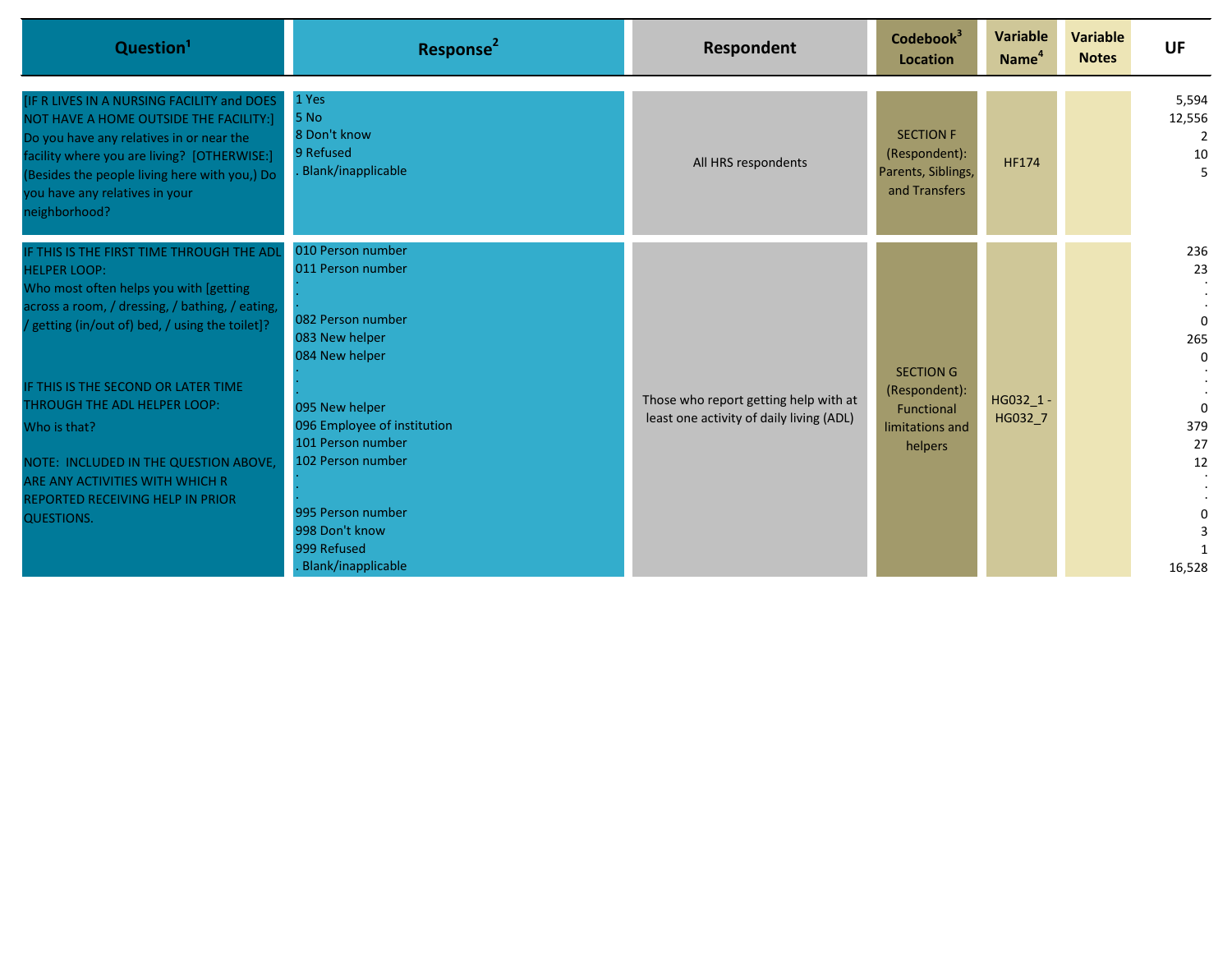| Question <sup>1</sup>                                                                                                                                                                     | Response <sup>2</sup>                                                                                                                                                                                                                                                                                                                                                                                                                                                                                                                                                                                                                                                                                                                    | Respondent                                                                        | Codebook <sup>3</sup><br>Location                                             | <b>Variable</b><br>Name <sup>4</sup> | <b>Variable</b><br><b>Notes</b> | <b>UF</b>                                                                                                                                                                                                                                                                                                                                     |
|-------------------------------------------------------------------------------------------------------------------------------------------------------------------------------------------|------------------------------------------------------------------------------------------------------------------------------------------------------------------------------------------------------------------------------------------------------------------------------------------------------------------------------------------------------------------------------------------------------------------------------------------------------------------------------------------------------------------------------------------------------------------------------------------------------------------------------------------------------------------------------------------------------------------------------------------|-----------------------------------------------------------------------------------|-------------------------------------------------------------------------------|--------------------------------------|---------------------------------|-----------------------------------------------------------------------------------------------------------------------------------------------------------------------------------------------------------------------------------------------------------------------------------------------------------------------------------------------|
| IF R {LIVES IN NURSING HOME}: What is that<br>person's relationship to you, or are they an<br>employee of the place you live?<br>OTHERWISE: What is that person's<br>relationship to you? | 1 Self<br>2 Spouse/partner<br>3 Son<br>4 Stepson<br>5 Spouse/partner of daughter<br>6 Daughter<br>7 Stepdaughter<br>8 Spouse/partner of son<br>9 Grandchild<br>10 Father<br>11 Father of spouse/partner<br>12 Mother<br>13 Mother of spouse/partner<br>14 R's parents<br>15 Brother<br>16 Brother of spouse/partner<br>17 Sister<br>18 Sister of spouse/partner<br>19 Other relative<br>20 Other individual<br>21 Organization<br>22 Employee of institution<br>23 Paid helper<br>24 Professional<br>25 Professional (other)<br>28 Unlisted child or child-in-law<br>29 Not proxy interview<br>30 Former step-child<br>31 Former child-in-law<br>32 Relationship unknown<br>33 Spouse/partner of grandchild<br><b>Blank/inapplicable</b> | Those who report getting help with at<br>least one activity of daily living (ADL) | <b>SECTION G</b><br>(Respondent):<br>Functional<br>limitations and<br>helpers | HG033_1-<br>HG033_7                  |                                 | $\mathbf 0$<br>570<br>67<br>1<br>$\overline{3}$<br>260<br>$\overline{4}$<br>24<br>42<br>$\pmb{0}$<br>$\mathbf 0$<br>4<br>$\mathbf 0$<br>$\mathbf 0$<br>$\mathbf 0$<br>$\pmb{0}$<br>3<br>$\overline{2}$<br>40<br>119<br>112<br>379<br>$\mathbf 0$<br>0<br>0<br>4<br>$\mathbf 0$<br>$\pmb{0}$<br>$\pmb{0}$<br>$\mathbf 0$<br>$\Omega$<br>16,533 |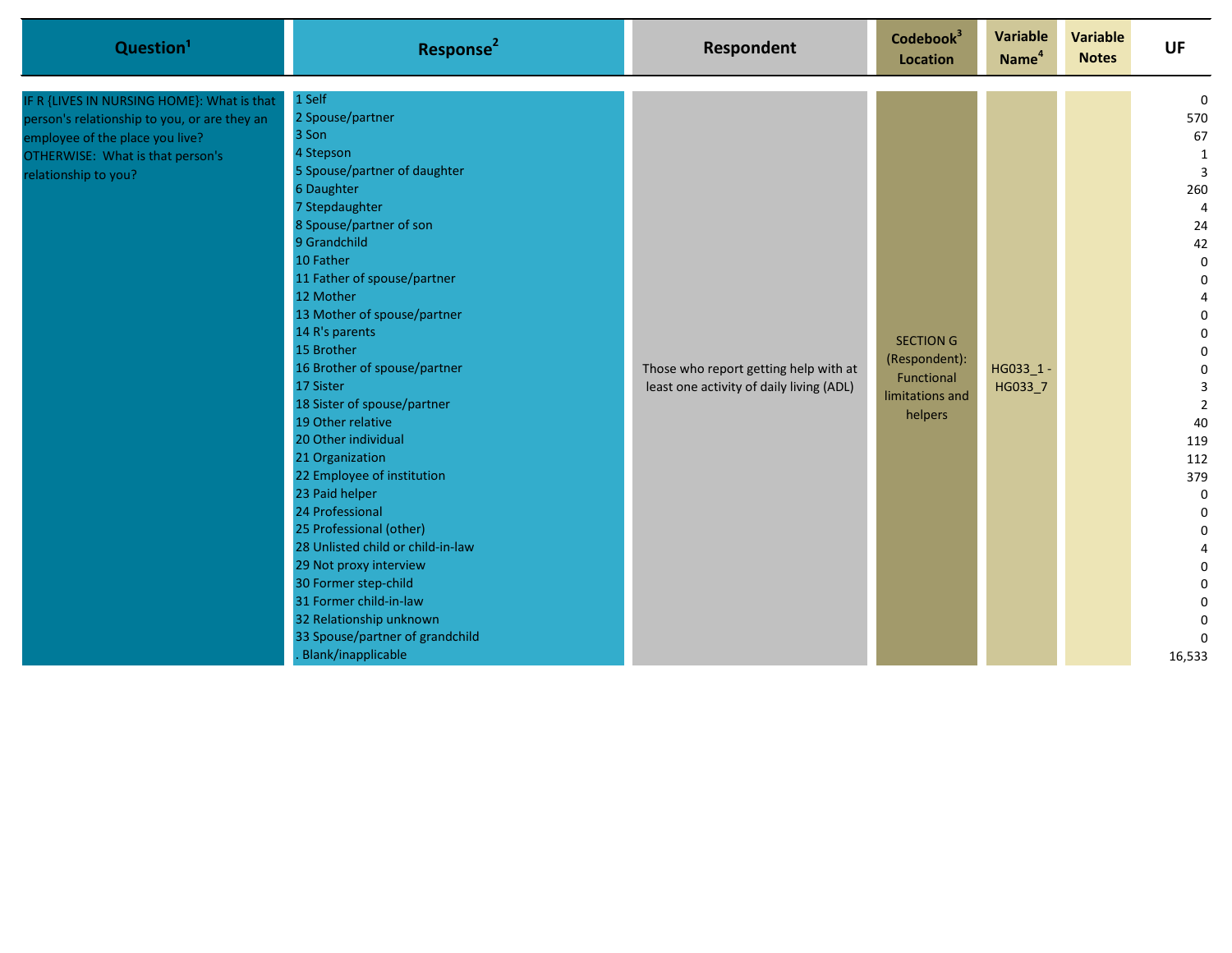| Question <sup>1</sup>                                                                                                                                                                                                                                                                                                                                                                                               | Response <sup>2</sup>                                                                                                                                                                                                                                                  | Respondent                                                                                         | Codebook <sup>3</sup><br>Location                                             | Variable<br>Name <sup>4</sup> | Variable<br><b>Notes</b> | <b>UF</b>                                                                          |
|---------------------------------------------------------------------------------------------------------------------------------------------------------------------------------------------------------------------------------------------------------------------------------------------------------------------------------------------------------------------------------------------------------------------|------------------------------------------------------------------------------------------------------------------------------------------------------------------------------------------------------------------------------------------------------------------------|----------------------------------------------------------------------------------------------------|-------------------------------------------------------------------------------|-------------------------------|--------------------------|------------------------------------------------------------------------------------|
| IF THIS IS THE FIRST TIME THROUGH THE<br><b>IADL HELPER LOOP:</b><br>Who most often helps you [prepare meals, /<br>shop for groceries, / make telephone calls, /<br>take medications]?<br>IF THIS IS THE SECOND OR LATER TIME<br>THROUGH THE IADL HELPER LOOP:<br>Who is that?<br>NOTE: INCLUDED IN THE QUESTION ABOVE,<br>ARE ANY ACTIVITIES WITH WHICH R<br>REPORTED RECEIVING HELP IN PRIOR<br><b>QUESTIONS.</b> | 010 Person number<br>011 Person number<br>082 Person number<br>083 New helper<br>084 New helper<br>095 New helper<br>096 Employee of institution<br>101 Person number<br>102 Person number<br>995 Person Number<br>998 Don't know<br>999 Refused<br>Blank/inapplicable | Those who report getting help with at<br>least one instrumental activity of daily<br>living (IADL) | <b>SECTION G</b><br>(Respondent):<br>Functional<br>limitations and<br>helpers | HG054 1<br>HG054 6            |                          | 300<br>22<br>$\mathbf 0$<br>128<br>0<br>$\Omega$<br>113<br>45<br>15<br>3<br>16,224 |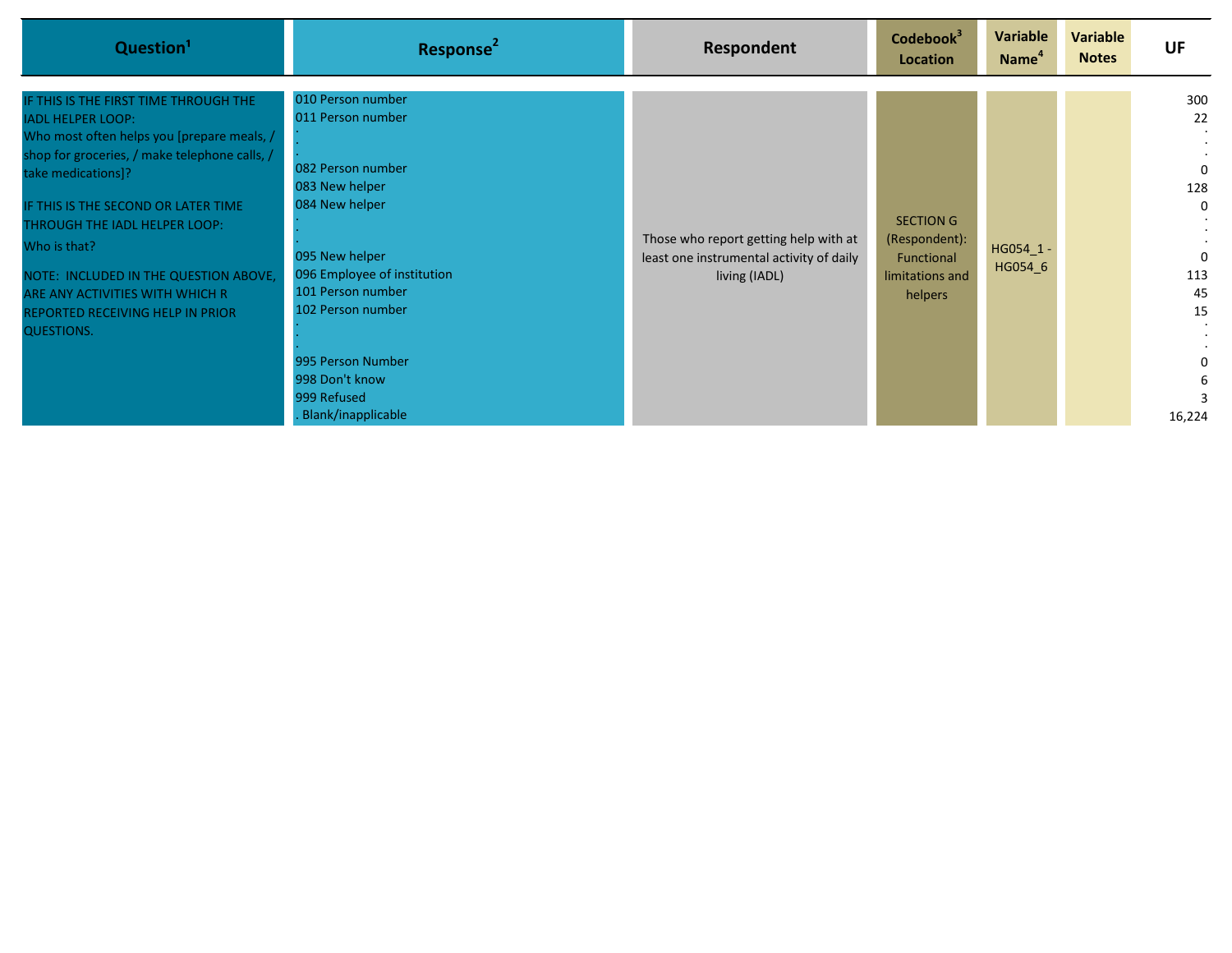| Question <sup>1</sup>                                                                                                                                                                     | Response <sup>2</sup>                                                                                                                                                                                                                                                                                                                                                                                                                                                                                                                                                                                                                                                                                                                                    | Respondent                                                                                         | Codebook <sup>3</sup><br>Location                                             | <b>Variable</b><br>Name <sup>4</sup> | <b>Variable</b><br><b>Notes</b> | <b>UF</b>                                                                                                                                                                                                                                                                                                                |
|-------------------------------------------------------------------------------------------------------------------------------------------------------------------------------------------|----------------------------------------------------------------------------------------------------------------------------------------------------------------------------------------------------------------------------------------------------------------------------------------------------------------------------------------------------------------------------------------------------------------------------------------------------------------------------------------------------------------------------------------------------------------------------------------------------------------------------------------------------------------------------------------------------------------------------------------------------------|----------------------------------------------------------------------------------------------------|-------------------------------------------------------------------------------|--------------------------------------|---------------------------------|--------------------------------------------------------------------------------------------------------------------------------------------------------------------------------------------------------------------------------------------------------------------------------------------------------------------------|
| IF R {LIVES IN NURSING HOME}: What is that<br>person's relationship to you, or are they an<br>employee of the place you live?<br>OTHERWISE: What is that person's<br>relationship to you? | 2 Spouse/partner<br>3 Son<br>4 Stepson<br>5 Spouse/partner of daughter<br>6 Daughter<br>7 Stepdaughter<br>8 Spouse/partner of son<br>9 Grandchild<br>10 Father<br>11 Father of spouse/partner<br>12 Mother<br>13 Mother of spouse/partner<br>14 R's parents<br>15 Brother<br>16 Brother of spouse/partner<br>17 Sister<br>18 Sister of spouse/partner<br>19 Other relative<br>20 Other individual<br>21 Organization<br>22 Employee of institution<br>23 Paid helper<br>24 Professional<br>25 Professional (other)<br>27 EX-SPOUSE / PARTNER<br>28 Unlisted child or child-in-law<br>29 Not proxy interview<br>30 Former step-child<br>31 Former child-in-law<br>32 Relationship unknown<br>33 Spouse/partner of grandchild<br><b>Blank/inapplicable</b> | Those who report getting help with at<br>least one instrumental activity of daily<br>living (IADL) | <b>SECTION G</b><br>(Respondent):<br>Functional<br>limitations and<br>helpers | HG055_1<br>HG055_6                   |                                 | 699<br>168<br>$\overline{2}$<br>5<br>454<br>10<br>49<br>46<br>$\pmb{0}$<br>$\pmb{0}$<br>4<br>$\pmb{0}$<br>$\pmb{0}$<br>4<br>$\mathbf 0$<br>12<br>$\overline{2}$<br>81<br>182<br>89<br>113<br>$\mathbf 0$<br>$\boldsymbol{0}$<br>0<br>$\mathbf{1}$<br>6<br>$\pmb{0}$<br>$\pmb{0}$<br>$\mathbf 0$<br>$\mathbf 0$<br>16,239 |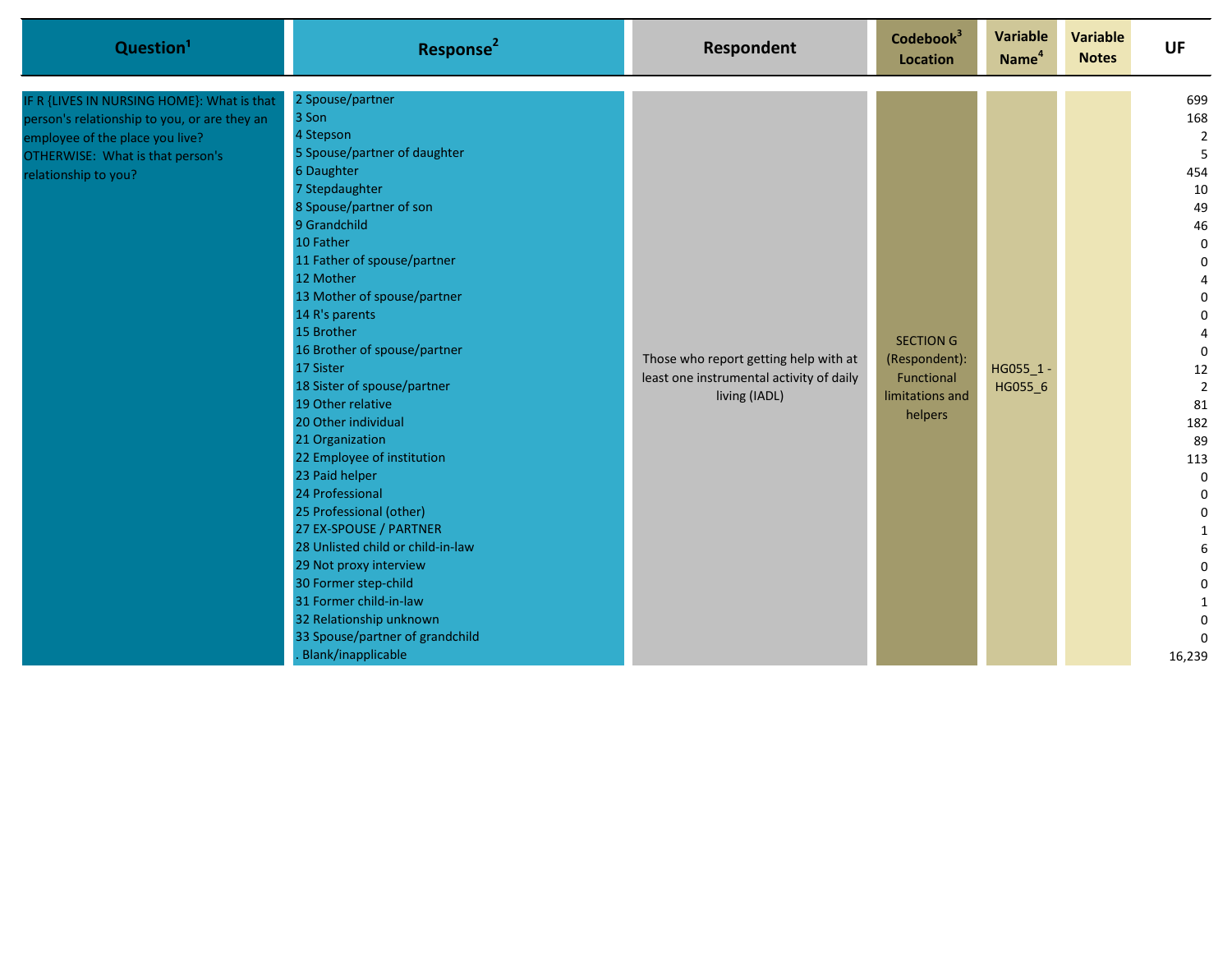| Question <sup>1</sup>                          | Response <sup>2</sup>                                                                                                                                                                                                                                                  | Respondent                                                                      | Codebook <sup>3</sup><br>Location                                             | Variable<br>Name <sup>4</sup> | Variable<br><b>Notes</b> | <b>UF</b>                                                                                               |
|------------------------------------------------|------------------------------------------------------------------------------------------------------------------------------------------------------------------------------------------------------------------------------------------------------------------------|---------------------------------------------------------------------------------|-------------------------------------------------------------------------------|-------------------------------|--------------------------|---------------------------------------------------------------------------------------------------------|
| Who most often helps you manage your<br>money? | 010 Person number<br>011 Person number<br>082 Person number<br>083 New helper<br>084 New helper<br>095 New helper<br>096 Employee of institution<br>101 Person number<br>102 Person number<br>995 Person Number<br>998 Don't know<br>999 Refused<br>Blank/inapplicable | Those who report having difficulty or<br>getting help with managing their money | <b>SECTION G</b><br>(Respondent):<br>Functional<br>limitations and<br>helpers | $H$ G062_1 -<br>HG062_2       |                          | 158<br>6<br>0<br>32<br>3<br>$\overline{2}$<br>38<br>24<br>10<br>$\blacksquare$<br>0<br>3<br>0<br>16,977 |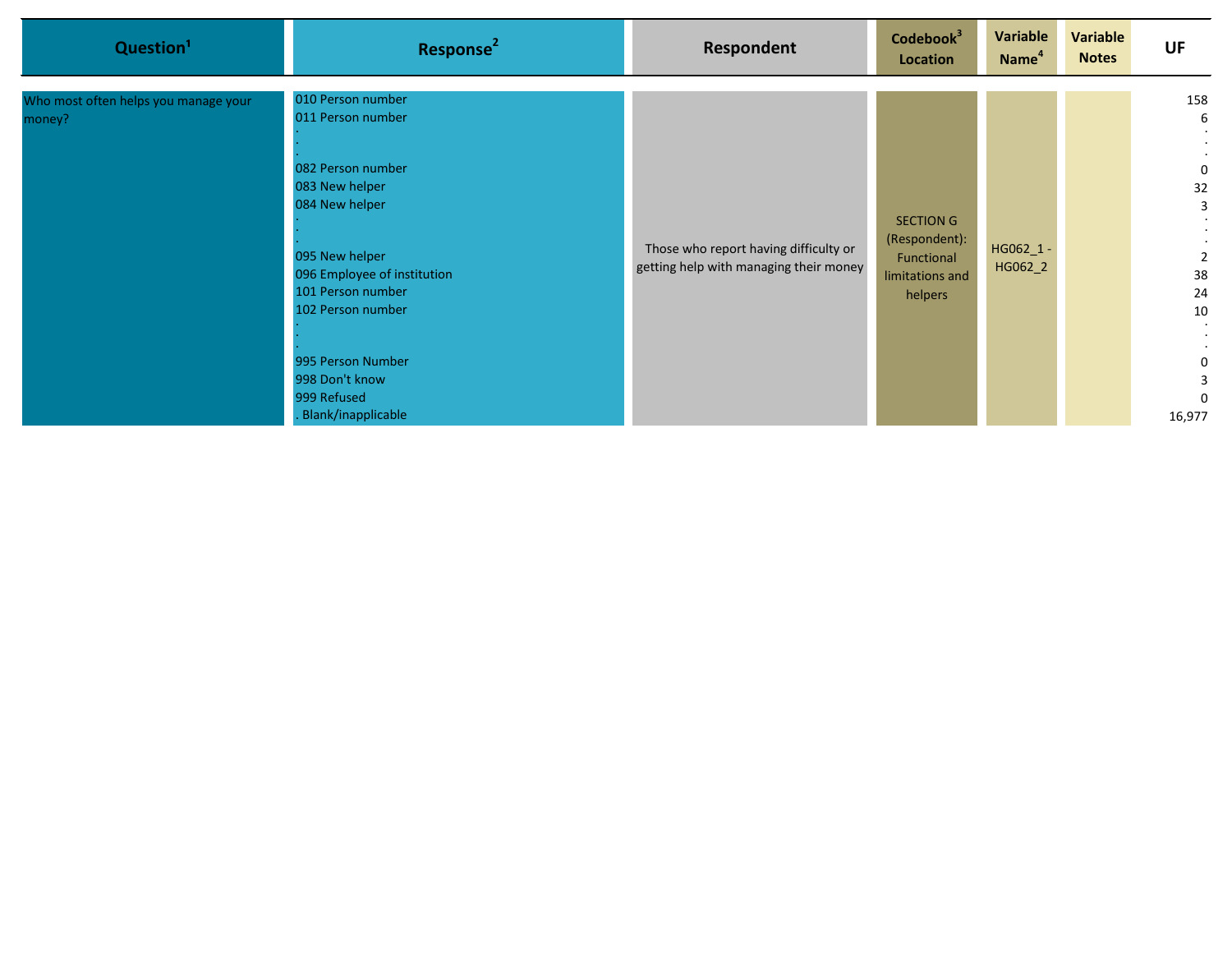| Question <sup>1</sup>                                                                                                                                                                     | Response <sup>2</sup>                                                                                                                                                                                                                                                                                                                                                                                                                                                                                                                                                                                                                                                                                                             | Respondent                                                                      | Codebook <sup>3</sup><br>Location                                             | <b>Variable</b><br>Name <sup>4</sup> | <b>Variable</b><br><b>Notes</b> | <b>UF</b>                                                                                                                                                                                                                                                                                               |
|-------------------------------------------------------------------------------------------------------------------------------------------------------------------------------------------|-----------------------------------------------------------------------------------------------------------------------------------------------------------------------------------------------------------------------------------------------------------------------------------------------------------------------------------------------------------------------------------------------------------------------------------------------------------------------------------------------------------------------------------------------------------------------------------------------------------------------------------------------------------------------------------------------------------------------------------|---------------------------------------------------------------------------------|-------------------------------------------------------------------------------|--------------------------------------|---------------------------------|---------------------------------------------------------------------------------------------------------------------------------------------------------------------------------------------------------------------------------------------------------------------------------------------------------|
| IF R {LIVES IN NURSING HOME}: What is that<br>person's relationship to you, or are they an<br>employee of the place you live?<br>OTHERWISE: What is that person's<br>relationship to you? | 1 Self<br>2 Spouse/partner<br>3 Son<br>4 Stepson<br>5 Spouse/partner of daughter<br>6 Daughter<br>7 Stepdaughter<br>8 Spouse/partner of son<br>9 Grandchild<br>10 Father<br>11 Father of spouse/partner<br>12 Mother<br>13 Mother of spouse/partner<br>14 R's parents<br>15 Brother<br>16 Brother of spouse/partner<br>17 Sister<br>18 Sister of spouse/partner<br>19 Other relative<br>20 Other individual<br>21 Organization<br>22 Employee of institution<br>23 Paid helper<br>24 Professional<br>25 Professional (other)<br>28 Unlisted child or child-in-law<br>29 Not proxy interview<br>30 Former step-child<br>31 Former child-in-law<br>32 Relationship unknown<br>33 Spouse/partner of grandchild<br>Blank/inapplicable | Those who report having difficulty or<br>getting help with managing their money | <b>SECTION G</b><br>(Respondent):<br>Functional<br>limitations and<br>helpers | $HG063_1 -$<br>HG063_2               |                                 | $\Omega$<br>334<br>200<br>4<br>9<br>379<br>9<br>30<br>17<br>$\pmb{0}$<br>0<br>4<br>$\pmb{0}$<br>$\pmb{0}$<br>$\overline{2}$<br>$\mathbf{1}$<br>4<br>$\mathbf 0$<br>84<br>54<br>20<br>37<br>$\pmb{0}$<br>$\pmb{0}$<br>$\pmb{0}$<br>3<br>0<br>$\pmb{0}$<br>$\boldsymbol{0}$<br>0<br>$\mathbf 0$<br>16,976 |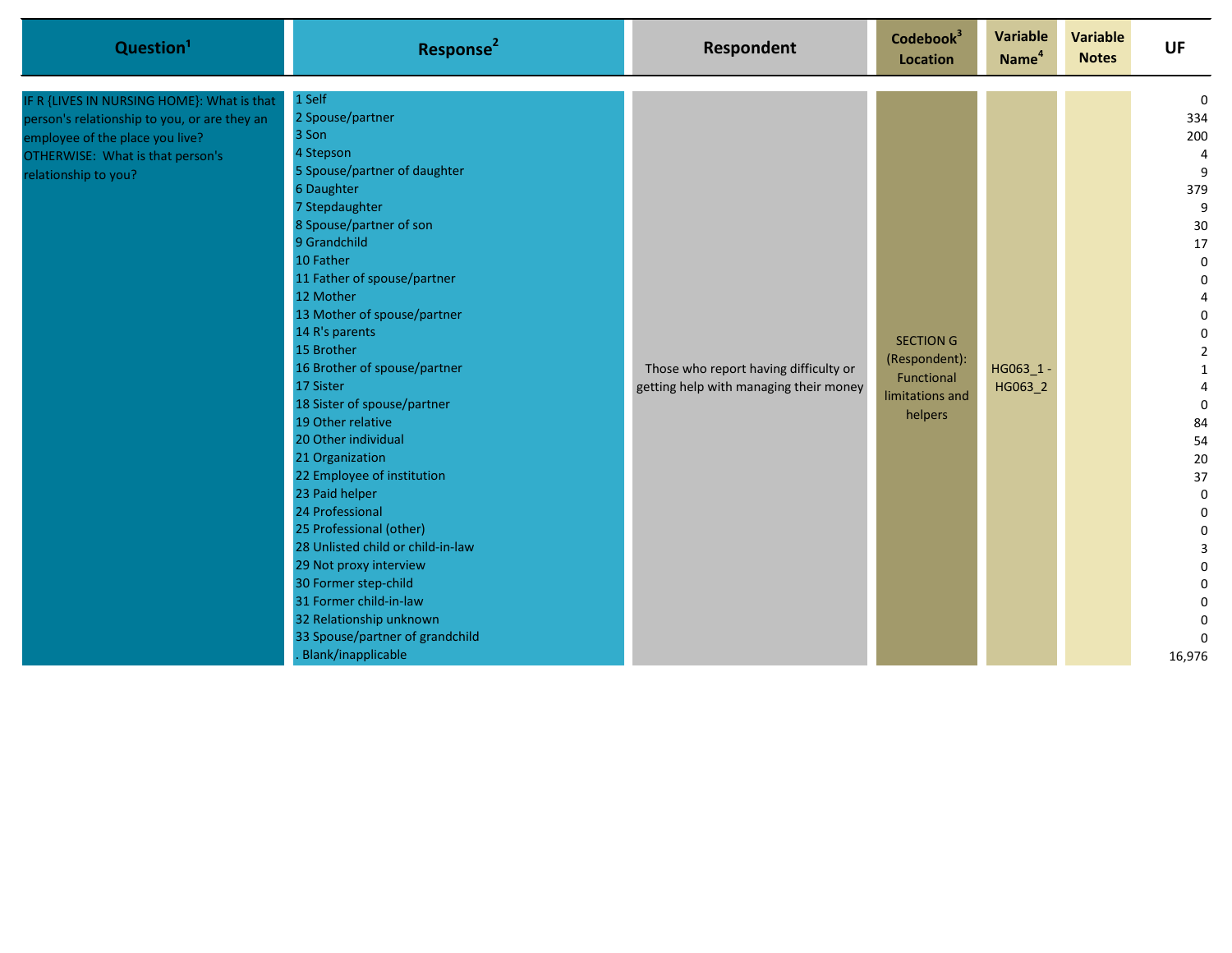| Question <sup>1</sup>                                                             | Response <sup>2</sup>                                                                                                                                                                                                         | Respondent                                                                                                       | Codebook <sup>3</sup><br>Location                                                    | <b>Variable</b><br>Name <sup>4</sup> | <b>Variable</b><br><b>Notes</b> | <b>UF</b>                                                       |
|-----------------------------------------------------------------------------------|-------------------------------------------------------------------------------------------------------------------------------------------------------------------------------------------------------------------------------|------------------------------------------------------------------------------------------------------------------|--------------------------------------------------------------------------------------|--------------------------------------|---------------------------------|-----------------------------------------------------------------|
| <b>HELPER LOOP</b><br><b>CONSTRUCTED - Helper's Other Person</b><br><b>Number</b> | 010 Person identifier<br>011 Person identifier                                                                                                                                                                                |                                                                                                                  |                                                                                      |                                      |                                 | 509<br>34                                                       |
|                                                                                   | 082 Person identifier<br>083 New helper<br>084 New helper                                                                                                                                                                     | Those who report helpers at any point                                                                            | <b>SECTION G</b><br>(Helper-level                                                    |                                      |                                 | $\mathbf 0$<br>421<br>57                                        |
|                                                                                   | 095 New helper<br>096 Employee of institution<br>101 Person identifier<br>102 Person identifier<br>995 Person identifier                                                                                                      | in Section G; separate record for each<br>helper the respondent reports                                          | File): Functional<br>limitations and<br>helpers                                      | <b>OPN</b>                           | 12                              | 54<br>395<br>121<br>62<br>0                                     |
|                                                                                   | 998 Don't know<br>Blank/inapplicable                                                                                                                                                                                          |                                                                                                                  |                                                                                      |                                      |                                 | 3<br>16                                                         |
| <b>HELPER LOOP</b><br><b>CONSTRUCTED - ADL Helper Index</b>                       | 1 Helper named at HG032_1<br>2 Helper named at HG032_2<br>3 Helper named at HG032_3<br>4 Helper named at HG032_4<br>5 Helper named at HG032_5<br>6 Helper named at HG032_6<br>7 Helper named at HG032_7<br>Blank/inapplicable | Those who report ADL helper(s) in<br>Section G; separate record for each<br>helper the respondent reports        | <b>SECTION G</b><br>(Helper-level<br>File): Functional<br>limitations and<br>helpers | <b>HADLNDX</b>                       | 12                              | 1,639<br>495<br>158<br>63<br>23<br>$\overline{7}$<br>6<br>2,295 |
| <b>HELPER LOOP</b><br><b>CONSTRUCTED - IADL Helper Index</b>                      | 1 Helper named at HG054_1<br>2 Helper named at HG054_2<br>3 Helper named at HG054_3<br>4 Helper named at HG054_4<br>5 Helper named at HG054_5<br>6 Helper named at HG054_6<br>7 Helper named at HG054 7<br>Blank/inapplicable | Those who report IADL helper(s) in<br>Section G; separate record for each<br>helper the respondent reports       | <b>SECTION G</b><br>(Helper-level<br>File): Functional<br>limitations and<br>helpers | <b>HIADLNDX</b>                      | 12                              | 1,942<br>641<br>172<br>50<br>14<br>6<br>$\Omega$<br>1,861       |
| <b>HELPER LOOP</b><br><b>CONSTRUCTED - Money Helper Index</b>                     | 1 Helper named at HG062_1<br>2 Helper named at HG062_2<br>Blank/inapplicable                                                                                                                                                  | Those who report money helper(s) in<br>Section G; separate record for each<br>helper the respondent reports      | <b>SECTION G</b><br>(Helper-level<br>File): Functional<br>limitations and            | <b>HMNYNDX</b>                       | 12                              | 1,198<br>134<br>3,354                                           |
| <b>HELPER LOOP</b><br><b>CONSTRUCTED - Helper index number</b>                    | 1 Helper index number<br>2 Helper index number<br>104 Helper index number<br>Blank/inapplicable                                                                                                                               | Those who report helpers at any point<br>in Section G; separate record for each<br>helper the respondent reports | <b>SECTION G</b><br>(Helper-level<br>File): Functional<br>limitations and<br>helpers | <b>HG066</b>                         | 12                              | 622<br>511<br>122<br>22                                         |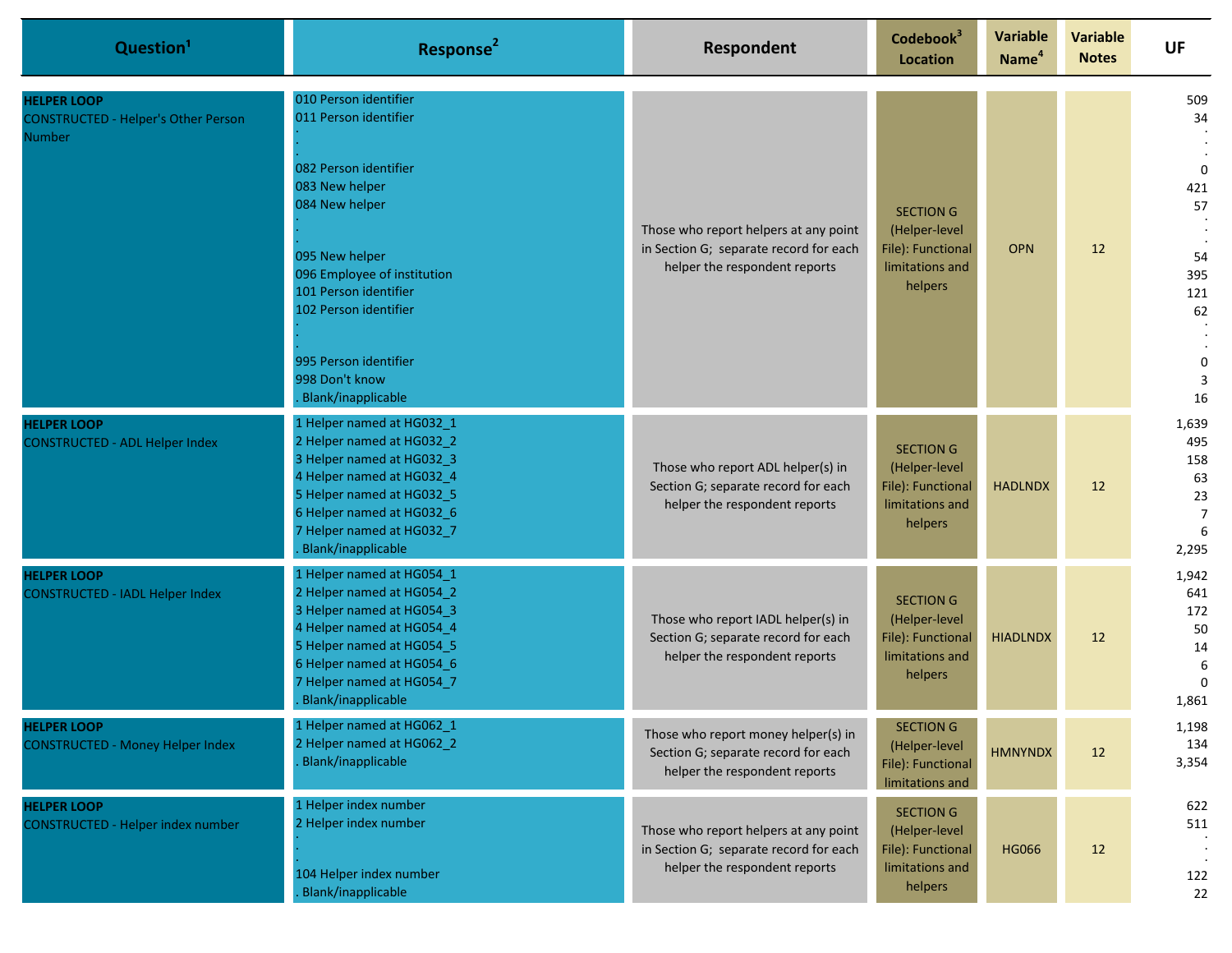| Question <sup>1</sup>                                          | Response <sup>2</sup>                                                                                                                                                                                                                                                                                                                                                                                                                                                                                                                                                                                                                                                                                                                                   | Respondent                                                                                                       | Codebook <sup>3</sup><br>Location                                                    | <b>Variable</b><br>Name <sup>4</sup> | <b>Variable</b><br><b>Notes</b> | <b>UF</b>                                                                                                                                                                                                                                                                                                                                                                            |
|----------------------------------------------------------------|---------------------------------------------------------------------------------------------------------------------------------------------------------------------------------------------------------------------------------------------------------------------------------------------------------------------------------------------------------------------------------------------------------------------------------------------------------------------------------------------------------------------------------------------------------------------------------------------------------------------------------------------------------------------------------------------------------------------------------------------------------|------------------------------------------------------------------------------------------------------------------|--------------------------------------------------------------------------------------|--------------------------------------|---------------------------------|--------------------------------------------------------------------------------------------------------------------------------------------------------------------------------------------------------------------------------------------------------------------------------------------------------------------------------------------------------------------------------------|
| <b>HELPER LOOP</b><br><b>CONSTRUCTED - Helper relationship</b> | 1 Self<br>2 Spouse/partner<br>3 Son<br>4 Stepson<br>5 Spouse/partner of daughter<br>6 Daughter<br>7 Stepdaughter<br>8 Spouse/partner of son<br>9 Grandchild<br>10 Father<br>11 Father of spouse/partner<br>12 Mother<br>13 Mother of spouse/partner<br>14 R's parents<br>15 Brother<br>16 Brother of spouse/partner<br>17 Sister<br>18 Sister of spouse/partner<br>19 Other relative<br>20 Other individual<br>21 Organization<br>22 Employee of institution<br>23 Paid helper<br>24 Professional<br>25 Professional (specify)<br>27 Former spouse<br>28 Unlisted child or child-in-law<br>29 Not proxy interview<br>30 Former step-child<br>31 Former child-in-law<br>32 Relationship unknown<br>33 Spouse/partner of grandchild<br>Blank/inapplicable | Those who report helpers at any point<br>in Section G; separate record for each<br>helper the respondent reports | <b>SECTION G</b><br>(Helper-level<br>File): Functional<br>limitations and<br>helpers | <b>HG069</b>                         | 12                              | $\mathbf 0$<br>1,133<br>534<br>10<br>70<br>1,114<br>29<br>144<br>213<br>$\mathbf{1}$<br>$\mathbf 0$<br>8<br>$\boldsymbol{0}$<br>$\mathbf 0$<br>6<br>$\mathbf{1}$<br>17<br>$\overline{2}$<br>254<br>435<br>268<br>394<br>$\mathbf 0$<br>$\mathbf 0$<br>$\boldsymbol{0}$<br>$\mathbf{1}$<br>18<br>$\mathbf 0$<br>$\pmb{0}$<br>$\overline{2}$<br>$\mathbf{1}$<br>$\boldsymbol{6}$<br>25 |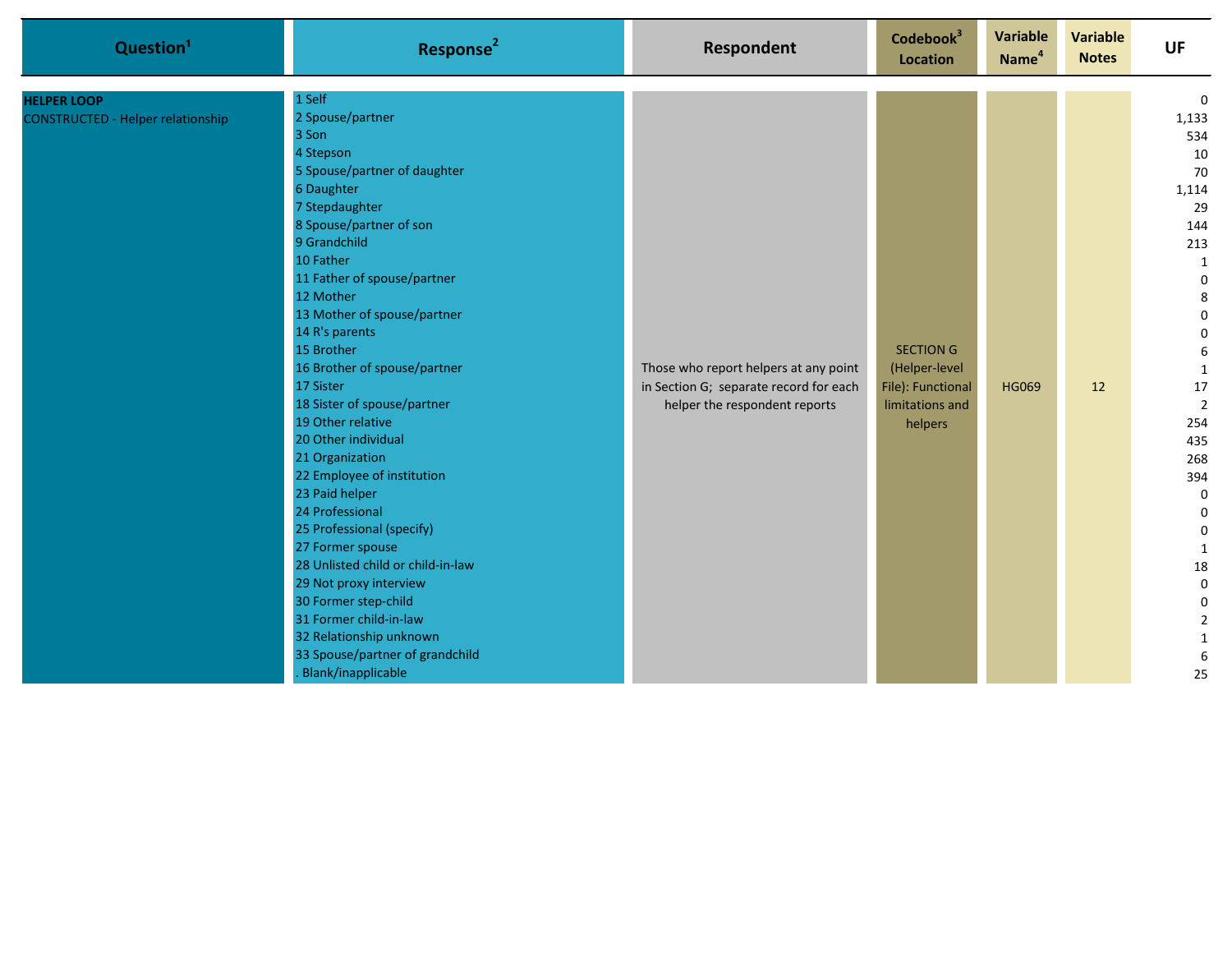| Question <sup>1</sup>                                                                                                                                                                                                                                                                                                                                                                                                                                                                                                                                                                                                                                                                                                                                                                                                                                                                                                                                                        | Response <sup>2</sup>                                          | <b>Respondent</b>                                                                                                                                                                                                                              | Codebook <sup>3</sup><br>Location                                                    | Variable<br>Name <sup>4</sup> | <b>Variable</b><br><b>Notes</b> | <b>UF</b>                                                          |
|------------------------------------------------------------------------------------------------------------------------------------------------------------------------------------------------------------------------------------------------------------------------------------------------------------------------------------------------------------------------------------------------------------------------------------------------------------------------------------------------------------------------------------------------------------------------------------------------------------------------------------------------------------------------------------------------------------------------------------------------------------------------------------------------------------------------------------------------------------------------------------------------------------------------------------------------------------------------------|----------------------------------------------------------------|------------------------------------------------------------------------------------------------------------------------------------------------------------------------------------------------------------------------------------------------|--------------------------------------------------------------------------------------|-------------------------------|---------------------------------|--------------------------------------------------------------------|
| <b>HELPER LOOP</b><br>IF FIRST HELPER: HELPER INTRO: Let's think<br>for a moment about the help you receive<br>that we just talked about. (BEGINNING OF<br>E158Y5 LOOP: QUESTIONS E158Y5/G070<br>through E169/G083 ARE REPEATED FOR UP<br>TO 15 HELPERS ON THE LIST. THE ORDER OF<br>HELPERS ON THE LIST AT E158 BEGINS WITH<br>A HELPER WHO IS A CHILD (IF ANY),<br>FOLLOWED BY THE CHILD'S<br>SPOUSE/PARTNER (IF ANY), THEN TO THE<br>NEXT CHILD, AND SO ON THROUGH ALL<br>CHILD HELPERS, THEN NON-CHILD<br><b>HOUSEHOLD MEMBERS, THEN PERSONS</b><br>WHO WERE ADDED AT E83/G032 THROUGH<br>E107/G062, ABOVE, AND LASTLY R's<br>SPOUSE/PARTNER)<br><b>CORE: ASK FOR ALL HELPERS:</b><br>[First/Next] the help from [HELPER NAME /<br>your [husband/wife/partner]]. During the<br>last month, on about how many days did<br><b>HELPER NAME help you?</b><br>[ENTER 0 IN "DAYS IN LAST MONTH" IF THE<br>PERSON DID NOT HELP IN THE LAST MONTH]<br><b>DAYS IN LAST MONTH:</b> | 31<br>98 Don't know<br>99 Refused<br>Blank/inapplicable        | Those who report helpers at any point<br>in Section G; separate record for each<br>helper the respondent reports (Note:<br>Respondents provide an answer for<br>either HG070 [days per month], HG071<br>[days per week], or HG072 [every day]) | <b>SECTION G</b><br>(Helper-level<br>File): Functional<br>limitations and<br>helpers | <b>HG070</b>                  | 12                              | 272<br>304<br>474<br>82<br>3<br>1,199                              |
| <b>HELPER LOOP</b><br><b>DAYS PER WEEK:</b>                                                                                                                                                                                                                                                                                                                                                                                                                                                                                                                                                                                                                                                                                                                                                                                                                                                                                                                                  | 8 Don't know<br>9 Refused<br>Blank/inapplicable                |                                                                                                                                                                                                                                                |                                                                                      | HG071                         | 12                              | 46<br>58<br>50<br>24<br>37<br>5<br>19<br>3<br>$\mathbf 0$<br>4,444 |
| <b>HELPER LOOP</b><br><b>HELPER EVERY DAY</b>                                                                                                                                                                                                                                                                                                                                                                                                                                                                                                                                                                                                                                                                                                                                                                                                                                                                                                                                | 1 Every day<br>8 Don't know<br>9 Refused<br>Blank/inapplicable |                                                                                                                                                                                                                                                |                                                                                      | <b>HG072</b>                  | 12                              | 540<br>1<br>$\mathbf 0$<br>4,145                                   |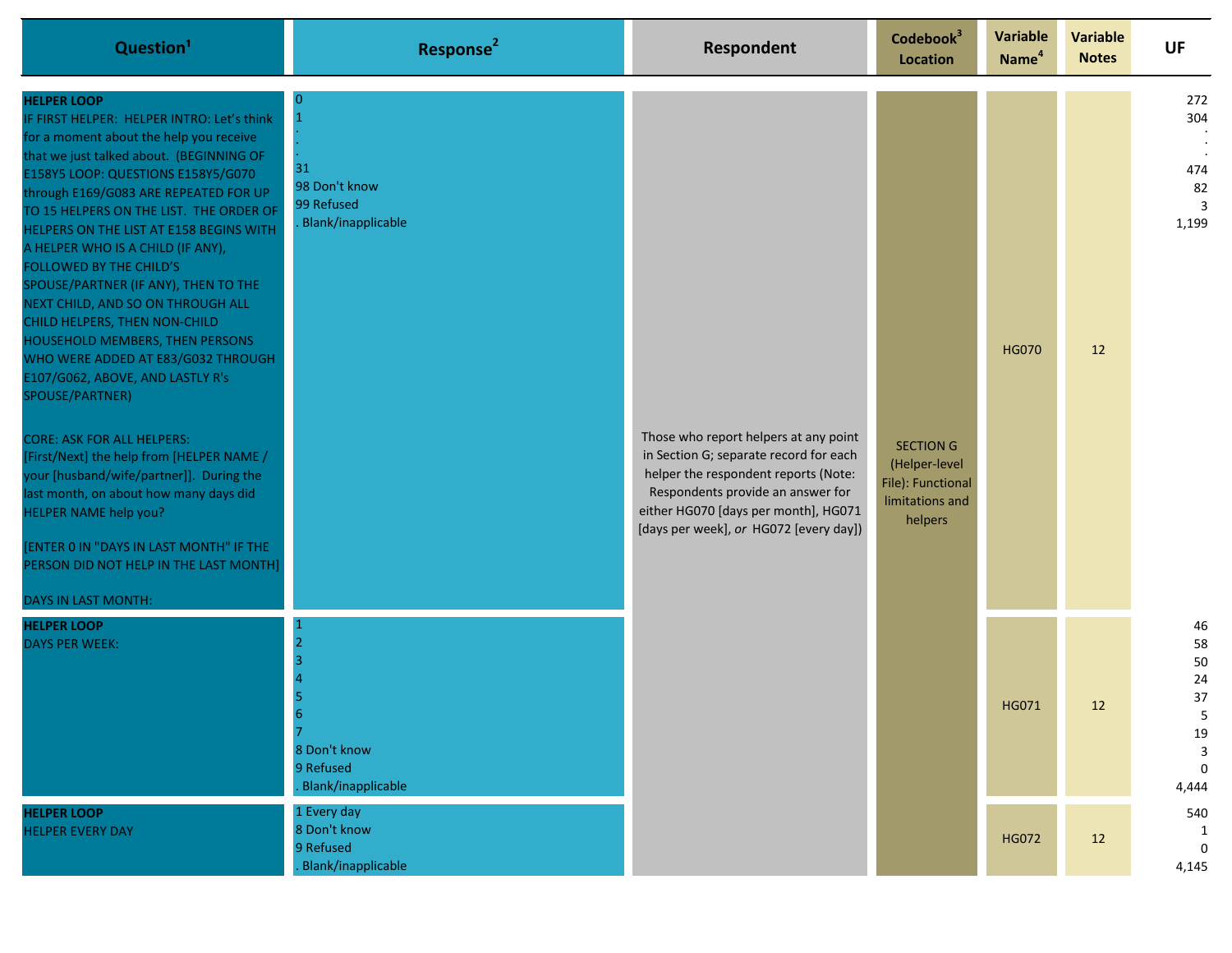| Question <sup>1</sup>                                                                                                                                                                                                                  | Response <sup>2</sup>                                                                                                                                      | <b>Respondent</b>                                                                                                                                                                                                                   | Codebook <sup>3</sup><br>Location                                                    | <b>Variable</b><br>Name <sup>4</sup> | <b>Variable</b><br><b>Notes</b> | UF                                                                          |
|----------------------------------------------------------------------------------------------------------------------------------------------------------------------------------------------------------------------------------------|------------------------------------------------------------------------------------------------------------------------------------------------------------|-------------------------------------------------------------------------------------------------------------------------------------------------------------------------------------------------------------------------------------|--------------------------------------------------------------------------------------|--------------------------------------|---------------------------------|-----------------------------------------------------------------------------|
| <b>HELPER LOOP</b><br>On the days [HELPER NAME / your<br>[husband/wife/partner]] helps you, about<br>how many hours per day is that? [LESS THAN<br>AN HOUR = $1$ ]                                                                     | $\overline{2}$<br>24<br>98 Don't know<br>99 Refused<br>Blank/inapplicable                                                                                  | Those who report a helper who has<br>provided help in the past month;<br>separate record for each helper the<br>respondent reports                                                                                                  | <b>SECTION G</b><br>(Helper-level<br>File): Functional<br>limitations and<br>helpers | <b>HG073</b>                         | 12                              | 1,365<br>804<br>238<br>197<br>$\overline{4}$<br>688                         |
| <b>HELPER LOOP</b><br><b>AFFIRM SEX OF HELPER:</b><br>Is HELPER NAME male or female?<br>(ASKED ONLY IF NECESSARY)                                                                                                                      | 1 Male<br>2 Female<br>3 Agency/Professional/Employee of institution<br>8 Don't know<br>9 Refused<br><b>Blank/inapplicable</b>                              | Those who report a helper who has<br>provided help in the past month who is<br>not their spouse/partner and whose<br>helper's sex has not been previously<br>ascertained; separate record for each<br>helper the respondent reports | <b>SECTION G</b><br>(Helper-level<br>File): Functional<br>limitations and<br>helpers | <b>HG074</b>                         | 12                              | 749<br>1,993<br>170<br>12<br>$\mathbf{0}$<br>1,762                          |
| <b>HELPER LOOP</b><br>IF GRANDCHILD: Which of your children is<br>the parent of that grandchild?                                                                                                                                       | 041 Other Person Number<br>042 Other Person Number<br>991 Other Person Number<br>992 Deceased child<br>998 Don't know<br>999 Refused<br>Blank/inapplicable | Those who report a grandchild helper<br>who has provided help in the past<br>month; separate record for each helper<br>the respondent reports                                                                                       | <b>SECTION G</b><br>(Helper-level<br>File): Functional<br>limitations and<br>helpers | <b>HG075</b>                         | 12                              | 15<br>$\mathbf{1}$<br>$\Omega$<br>$\Omega$<br>$\Omega$<br>$\Omega$<br>4,484 |
| <b>HELPER LOOP</b><br>Is HELPER NAME paid to help you?                                                                                                                                                                                 | 1 Yes<br>5 No<br>8 Don't know/not ascertained<br>9 Refused<br>Blank/inapplicable                                                                           | Those who report a helper who has<br>provided help in the past month;<br>separate record for each helper the<br>respondent reports                                                                                                  | <b>SECTION G</b><br>(Helper-level<br>File): Functional<br>limitations and<br>helpers | <b>HG076</b>                         | 12                              | 535<br>2,388<br>10<br>$\Omega$<br>1,753                                     |
| <b>HELPER LOOP</b><br>(Not counting expenses paid by [Medicaid /<br>STATE NAME FOR MEDICAID] or insurance,)<br>about how much did you (and your<br>[husband/wife/partner]) end up paying<br>HELPER NAME for the last month?<br>AMOUNT: | $\Omega$<br>7000<br>99998 Don't know/not ascertained<br>99999 Refused<br>Blank/inapplicable                                                                | Those who report a helper who has<br>provided help in the past month and<br>who respond "yes" (1) in variable<br>HG076; separate record for each helper<br>the respondent reports                                                   | <b>SECTION G</b><br>(Helper-level<br>File): Functional<br>limitations and<br>helpers | <b>HG078</b>                         | 12                              | 223<br>$\Omega$<br>1<br>63<br>19<br>4.151                                   |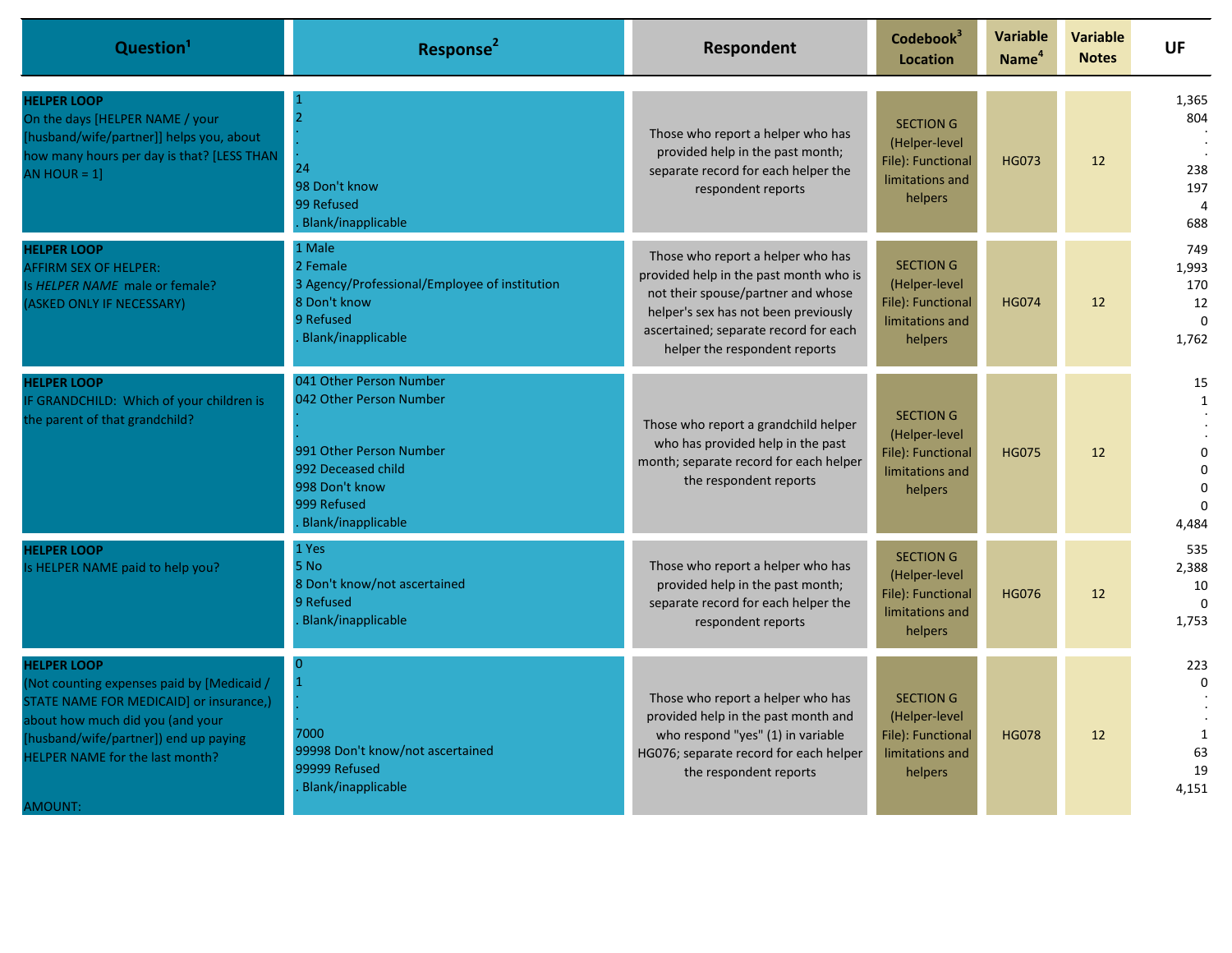| Question <sup>1</sup>                                                                                                                 | Response <sup>2</sup>                                                                                                                                    | Respondent                                                                                                                                                                                                                                                                                   | Codebook <sup>3</sup><br><b>Location</b>                                             | <b>Variable</b><br>Name <sup>4</sup> | <b>Variable</b><br><b>Notes</b> | <b>UF</b>                                          |
|---------------------------------------------------------------------------------------------------------------------------------------|----------------------------------------------------------------------------------------------------------------------------------------------------------|----------------------------------------------------------------------------------------------------------------------------------------------------------------------------------------------------------------------------------------------------------------------------------------------|--------------------------------------------------------------------------------------|--------------------------------------|---------------------------------|----------------------------------------------------|
| <b>HELPER LOOP</b><br>PER:                                                                                                            | 1 Month<br>2 Week<br>3 Day<br>5 Year<br>8 Don't know/not ascertained<br>9 Refused<br>Blank/inapplicable                                                  | Those who report a helper who has<br>provided help in the past month and<br>who respond "yes" (1) in variable<br>HG076 and provide an amount greater<br>than zero in variable HG078; separate<br>record for each helper the respondent<br>reports                                            | <b>SECTION G</b><br>(Helper-level<br>File): Functional<br>limitations and<br>helpers | <b>HG079</b>                         | 12                              | 182<br>29<br>15<br>3<br>1<br>$\Omega$<br>4,456     |
| <b>HELPER LOOP</b><br>Did it amount to less than \$100 per month,<br>more than \$100 per month, or what?                              | 1 Less than \$100 per month<br>3 About \$100 per month<br>5 More than \$100 per month<br>8 Don't know/not ascertained<br>9 Refused<br>Blank/inapplicable | Those who report a helper who has<br>provided help in the past month and<br>who respond "yes" (1) in variable<br>HG076 and answer "don't know"<br>(99998) or "refused" (99999) in variable<br>HG078; separate record for each helper<br>the respondent reports                               | <b>SECTION G</b><br>(Helper-level<br>File): Functional<br>limitations and<br>helpers | <b>HG080</b>                         | 12                              | 10<br>$\overline{2}$<br>24<br>34<br>12<br>4.604    |
| <b>HELPER LOOP</b><br>Does any other person help you (and your<br>[husband/wife/partner]) pay this cost?                              | 1 Yes<br>5 No<br>8 Don't know<br>9 Refused<br>Blank/inapplicable                                                                                         | Those who report a helper who has<br>provided help in the past month and<br>who respond "yes" (1) in variable<br>HG076 and provide an amount greater<br>than zero in variable HG078; separate<br>record for each helper the respondent<br>reports                                            | <b>SECTION G</b><br>(Helper-level<br>File): Functional<br>limitations and<br>helpers | <b>HG081</b>                         | 12                              | 25<br>279<br>6<br>$\overline{2}$<br>4,374          |
| <b>HELPER LOOP</b><br>Is that a (child or other) relative of yours (and<br>your [husband/wife/ partner]), or is that<br>someone else? | 1 Child/child-in-law/grandchild<br>2 Other relative<br>3 Someone else<br>8 Don't know/not ascertained<br>9 Refused<br>Blank/inapplicable                 | Those who report a helper who has<br>provided help in the past month and<br>who respond "yes" (1) in variable<br>HG076 and provide an amount greater<br>than zero in variable HG078 and<br>respond "yes" (1) in variable HG081;<br>separate record for each helper the<br>respondent reports | <b>SECTION G</b><br>(Helper-level<br>File): Functional<br>limitations and<br>helpers | <b>HG082</b>                         | 12                              | 16<br>$\overline{2}$<br>6<br>$\mathbf{1}$<br>4.661 |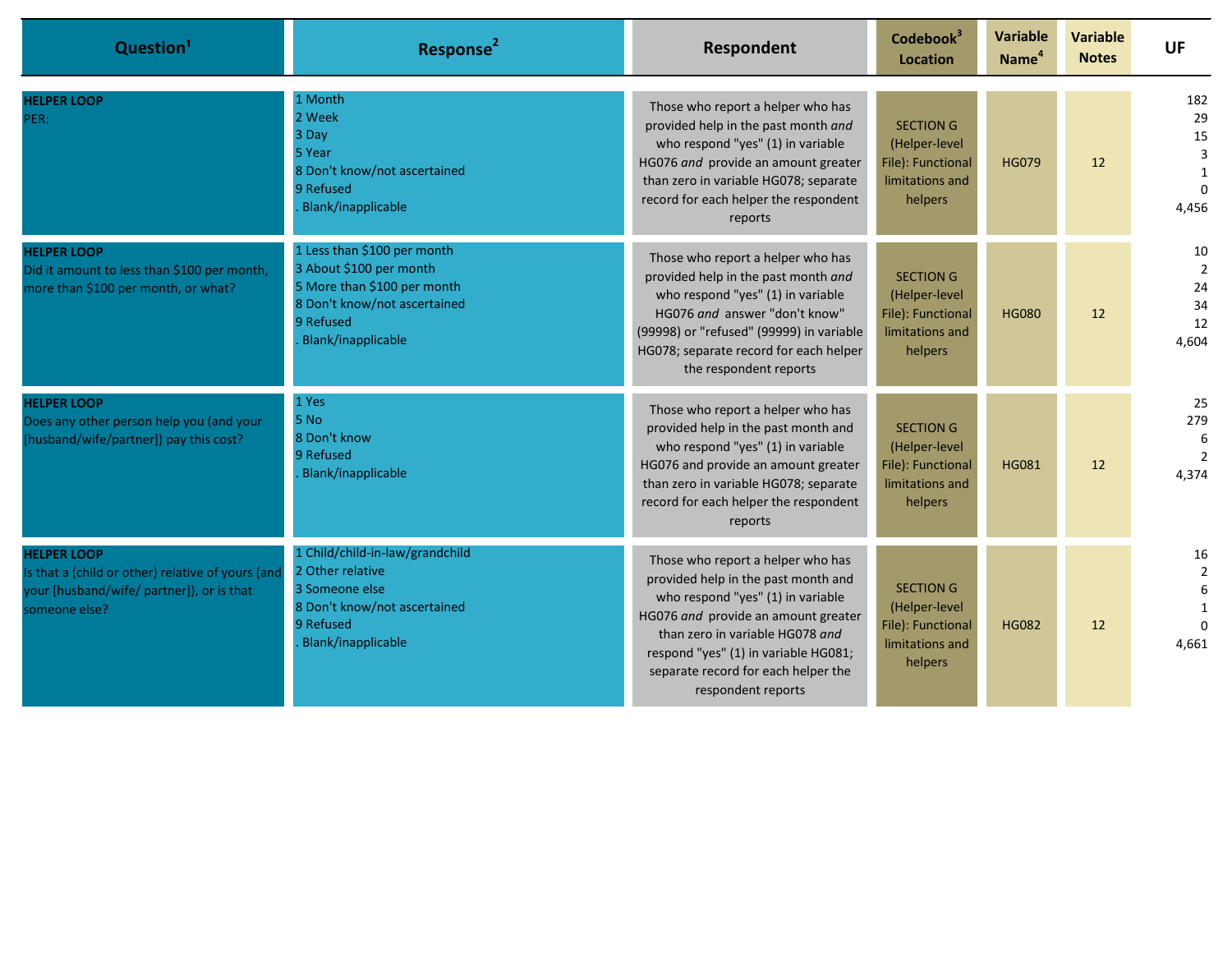| Question <sup>1</sup>                                                                                                                                                                                                                                           | Response <sup>2</sup>                                                                                                                                                                                                                                | Respondent                                                                                                                                                                                                                                                                                                                                                            | Codebook <sup>3</sup><br><b>Location</b>                                             | <b>Variable</b><br>Name <sup>4</sup> | <b>Variable</b><br><b>Notes</b> | <b>UF</b>                                                                     |
|-----------------------------------------------------------------------------------------------------------------------------------------------------------------------------------------------------------------------------------------------------------------|------------------------------------------------------------------------------------------------------------------------------------------------------------------------------------------------------------------------------------------------------|-----------------------------------------------------------------------------------------------------------------------------------------------------------------------------------------------------------------------------------------------------------------------------------------------------------------------------------------------------------------------|--------------------------------------------------------------------------------------|--------------------------------------|---------------------------------|-------------------------------------------------------------------------------|
| <b>HELPER LOOP</b><br>Which child is that? IF GRANDCHILD: Which<br>of your children is the parent of that<br>grandchild?                                                                                                                                        | 041 Other person number<br>042 Other person number<br>090 Other person number<br>092 Deceased child<br>101 Other person number<br>102 Other person number<br>995 Other person number<br>998 Don't know<br>999 Refused<br><b>Blank/inapplicable</b>   | Those who report a helper who has<br>provided help in the past month and<br>who respond "yes" (1) in variable<br>HG076 and provide an amount greater<br>than zero in variable HG078 and<br>respond "yes" (1) in variable HG081<br>and respond "child/child-in-<br>law/grandchild" (1) in variable JG082;<br>separate record for each helper the<br>respondent reports | <b>SECTION G</b><br>(Helper-level<br>File): Functional<br>limitations and<br>helpers | <b>HG083</b>                         | 12                              | 5<br>$\overline{2}$<br>0<br>$\mathbf 0$<br>0<br>$\Omega$<br>$\Omega$<br>4,670 |
| [Since R's LAST INTERVIEW MONTH, YEAR /<br>In the last two years], [has/have] your<br>(husband's/wife's/partner's) [child/children]<br>(or grandchildren) spent any time helping<br>you with household chores, errands,<br>transportation, etc.?                | 1 Yes<br>5 No<br>8 Don't know<br>9 Refused<br><b>Blank/inapplicable</b>                                                                                                                                                                              | Respondents who have at least one<br>child or stepchild                                                                                                                                                                                                                                                                                                               | <b>SECTION G</b><br>(Respondent):<br>Functional<br>limitations and<br>helpers        | <b>HG084</b>                         |                                 | 5,747<br>11,160<br>6<br>1,245                                                 |
| Which child(ren) helped? [CHOOSE ALL THAT<br>APPLY]<br>IF GRANDCHILD: Which of your children is<br>the parent of that grandchild?                                                                                                                               | 041 Other Person Number<br>042 Other Person Number<br>090 Other Person Number<br>092 Deceased child<br>093 All children<br>101 Person number<br>102 Person number<br>995 Person number<br>998 Don't know<br>999 Refused<br><b>Blank/inapplicable</b> | Respondents who have at least one<br>child or stepchild and respond "yes" (1)<br>in variable HG084                                                                                                                                                                                                                                                                    | <b>SECTION G</b><br>(Respondent):<br>Functional<br>limitations and<br>helpers        | HG085M1<br>HG085M11                  |                                 | 184<br>18<br>$\mathbf 0$<br>23<br>1,008<br>648<br>280<br>0<br>22<br>12,421    |
| Suppose in the future, you needed help with<br>basic personal care activities like eating or<br>dressing. Do you have relatives or friends<br>(besides your [husband/wife/partner]) who<br>would be willing and able to help you over a<br>long period of time? | 1 Yes<br>5 No<br>8 Don't know<br>9 Refused<br><b>Blank/inapplicable</b>                                                                                                                                                                              | Respondents who do not currently<br>report receiving help from someone<br>other than a spouse/partner                                                                                                                                                                                                                                                                 | <b>SECTION G</b><br>(Respondent):<br>Functional<br>limitations and<br>helpers        | <b>HG097</b>                         |                                 | 9,464<br>5,321<br>660<br>16<br>2,706                                          |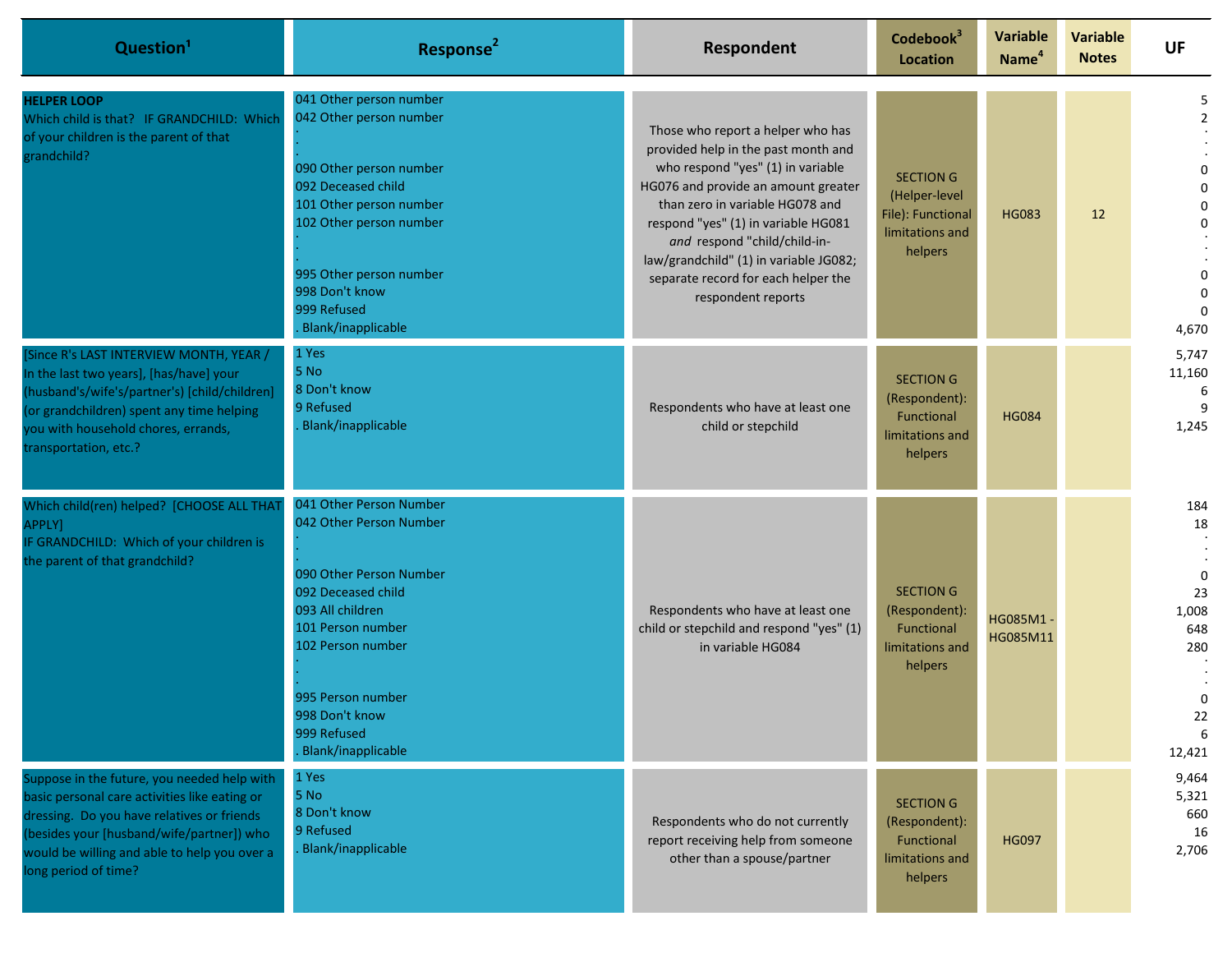| Question <sup>1</sup>                                                                                                                                                                                           | Response <sup>2</sup>                                                                                                                                                                                                                                                                    | <b>Respondent</b>                                                                                                                                                                                                                  | Codebook <sup>3</sup><br><b>Location</b>                                      | <b>Variable</b><br>Name <sup>4</sup> | <b>Variable</b><br><b>Notes</b> | <b>UF</b>                                                                                                                                                                 |
|-----------------------------------------------------------------------------------------------------------------------------------------------------------------------------------------------------------------|------------------------------------------------------------------------------------------------------------------------------------------------------------------------------------------------------------------------------------------------------------------------------------------|------------------------------------------------------------------------------------------------------------------------------------------------------------------------------------------------------------------------------------|-------------------------------------------------------------------------------|--------------------------------------|---------------------------------|---------------------------------------------------------------------------------------------------------------------------------------------------------------------------|
| What is the relationship to you of that<br>person or persons? [CHOOSE ALL THAT<br>APPLY]                                                                                                                        | 1 Child/child-in-law<br>2 Grandchild<br>3 Other relative<br>4 Someone else<br>8 Don't know/not ascertained<br>9 Refused<br><b>Blank/inapplicable</b>                                                                                                                                     | Respondents who do not currently<br>report receiving help from someone<br>other than a spouse/partner and who<br>respond "yes" in variable HG097                                                                                   | <b>SECTION G</b><br>(Respondent):<br>Functional<br>limitations and<br>helpers | HG098M1<br><b>HG098M4</b>            |                                 | 6,937<br>134<br>1,461<br>920<br>11<br>1<br>8,703                                                                                                                          |
| Which [child / children] is that? [CHOOSE<br><b>ALL THAT APPLY]</b>                                                                                                                                             | 010 Person number<br>011 Person number<br>082 Person number<br>083 New helper<br>084 New helper<br>095 New helper<br>101 Person number<br>102 Person number<br>990 Person Number<br>992 Deceased child<br>993 All children<br>998 Don't know<br>999 Refused<br><b>Blank/inapplicable</b> | Respondents who do not currently<br>report receiving help from someone<br>other than a spouse/partner and who<br>respond "yes" in variable HG097 and<br>who indicate a child/child-in-law helper<br>in variables HG098M1 - HG098M4 | <b>SECTION G</b><br>(Respondent):<br>Functional<br>limitations and<br>helpers | HG099M1 -<br>HG099M10                |                                 | $\mathbf 0$<br>$\mathbf{0}$<br>$\mathbf 0$<br>$\mathbf{0}$<br>$\Omega$<br>$\Omega$<br>816<br>371<br>$\Omega$<br>$\overline{7}$<br>2,535<br>22<br>$\overline{4}$<br>11,089 |
| IF ONE GRANDCHILD: (Which of your children<br>is the parent of that grandchild?) IF MORE<br>THAN ONE GRANDCHILD: (Which of your<br>children are the parents of those<br>grandchildren?) [CHOOSE ALL THAT APPLY] | 010 Person number<br>011 Person number<br>082 Person number<br>083 New helper<br>084 New helper<br>095 New helper<br>101 Person number<br>102 Person number<br>990 Person Number<br>992 Deceased child<br>993 All children<br>998 Don't know<br>999 Refused<br><b>Blank/inapplicable</b> | Respondents who do not currently<br>report receiving help from someone<br>other than a spouse/partner and who<br>respond "yes" in variable HG097 and<br>who indicate a grandchild(ren) helper in<br>variables HG098M1 - HG098M4    | <b>SECTION G</b><br>(Respondent):<br>Functional<br>limitations and<br>helpers | HG100M1<br>HG100M7                   |                                 | $\Omega$<br>$\Omega$<br>0<br>0<br>$\Omega$<br>$\mathbf 0$<br>55<br>17<br>$\mathbf 0$<br>14<br>125<br>2<br>17,656                                                          |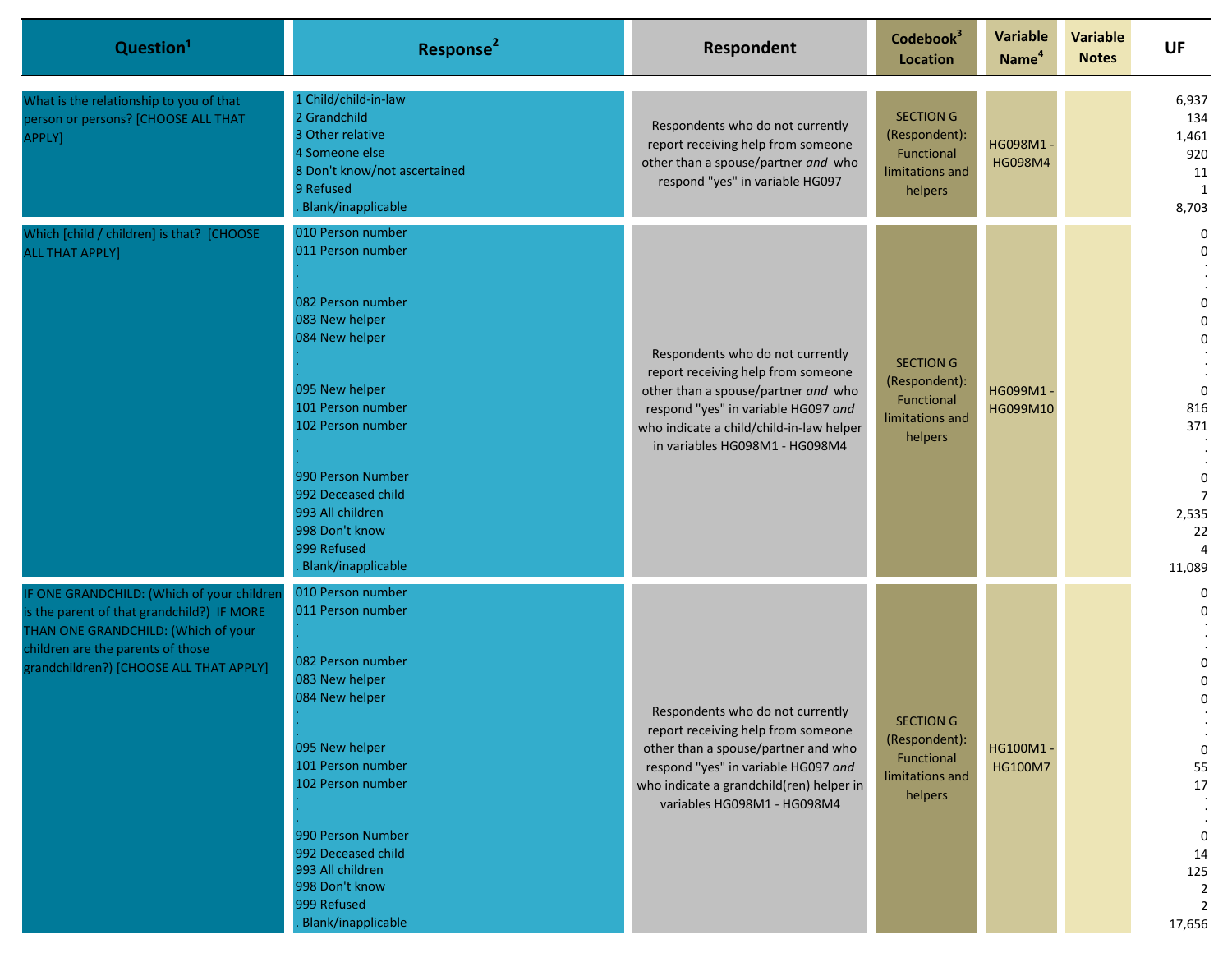| Question <sup>1</sup>                                                                                                                                                                                                                                                                            | Response <sup>2</sup>                                                                                                                                                                  | <b>Respondent</b>                                                           | Codebook <sup>3</sup><br>Location                                            | Variable<br>Name <sup>4</sup> | <b>Variable</b><br><b>Notes</b> | <b>UF</b>                                                                     |
|--------------------------------------------------------------------------------------------------------------------------------------------------------------------------------------------------------------------------------------------------------------------------------------------------|----------------------------------------------------------------------------------------------------------------------------------------------------------------------------------------|-----------------------------------------------------------------------------|------------------------------------------------------------------------------|-------------------------------|---------------------------------|-------------------------------------------------------------------------------|
| Besides any costs covered by insurance, has<br>anyone helped you (and your<br>[husband/wife/partner]) pay for your health<br>care costs [since R's LAST INTERVIEW<br>MONTH, YEAR / in the last two years], or<br>helped you pay the cost of health insurance<br>or for long-term care insurance? | 1 Yes<br>5 No<br>8 Don't know<br>9 Refused<br>Blank/inapplicable                                                                                                                       | All HRS respondents                                                         | <b>SECTION N</b><br>(Respondent):<br><b>Health services</b><br>and insurance | <b>HN212</b>                  |                                 | 333<br>17,790<br>17<br>12<br>15                                               |
| Is that a (child or other) relative of yours (and<br>your [husband's/wife's/partner's]), or is that<br>someone else?                                                                                                                                                                             | 1 Child/child-in-law/grandchild<br>2 Other relative<br>3 Someone else<br>8 Don't know/not ascertained<br>9 Refused<br>Blank/inapplicable                                               | Those who respond "yes" (1) in variable<br>HN212                            | <b>SECTION N</b><br>(Respondent):<br><b>Health services</b><br>and insurance | <b>HN213</b>                  |                                 | 220<br>40<br>73<br>$\Omega$<br>$\Omega$<br>17,834                             |
| Which child is that? [CHOOSE ALL THAT<br>APPLY] [ACCEPT MORE THAN ONE CHILD<br>ONLY AFTER PROBE:] Which child helps the<br>most? IF GRANDCHILD: Which of your<br>children is the parent of that grandchild?                                                                                      | 041 Other person number<br>042 Other person number<br>990 Other person number<br>992 Deceased child<br>993 All children equally<br>998 Don't know<br>999 Refused<br>Blank/inapplicable | Those who respond "child/child-in-<br>law/grandchild" (1) in variable HN213 | <b>SECTION N</b><br>(Respondent):<br><b>Health services</b><br>and insurance | HN214M1-<br><b>HN214M6</b>    |                                 | 11<br>$\Omega$<br>$\Omega$<br>$\Omega$<br>30<br>3<br>$\overline{2}$<br>17,947 |
| Altogether, how much money did that help<br>amount to?                                                                                                                                                                                                                                           | $\overline{0}$<br>100000<br>999998 Don't know<br>999999 Refused<br>Blank/inapplicable                                                                                                  | Those who respond "yes" (1) in variable<br>HN212                            | <b>SECTION N</b><br>(Respondent):<br><b>Health services</b><br>and insurance | <b>HN215</b>                  |                                 | $\Omega$<br>148<br>$\Delta$<br>17,834                                         |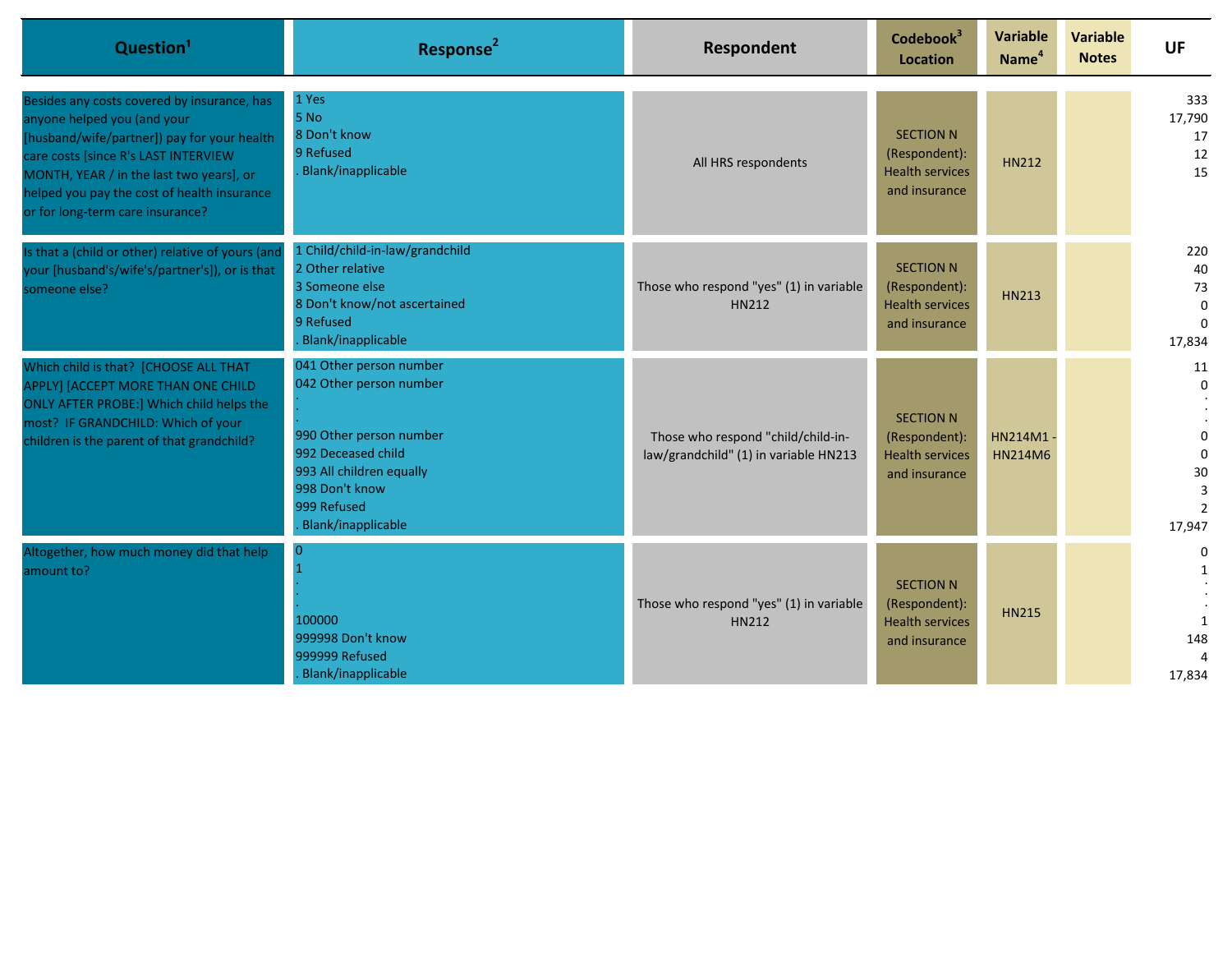| Question <sup>1</sup>                                                                                                                                                                                                                                                                                                                                                   | Response <sup>2</sup>                                                                                                                                                                                                                                                  | <b>Respondent</b>                                                                                                                            | Codebook <sup>3</sup><br><b>Location</b>                 | <b>Variable</b><br>Name <sup>4</sup>    | <b>Variable</b><br><b>Notes</b> | <b>UF</b>                                           |                                                       |
|-------------------------------------------------------------------------------------------------------------------------------------------------------------------------------------------------------------------------------------------------------------------------------------------------------------------------------------------------------------------------|------------------------------------------------------------------------------------------------------------------------------------------------------------------------------------------------------------------------------------------------------------------------|----------------------------------------------------------------------------------------------------------------------------------------------|----------------------------------------------------------|-----------------------------------------|---------------------------------|-----------------------------------------------------|-------------------------------------------------------|
| (Unfolding sequence - minimum amount)<br>Does it amount to less than \$, more<br>than \$ ____ , or what? (BREAKPOINTS: 500,<br>1000, 3000, 10000)                                                                                                                                                                                                                       | Value of breakpoint<br>0<br>Value of breakpoint<br>500<br>Value of breakpoint<br>501<br>1000 Value of breakpoint<br>1001 Value of breakpoint<br>Value of breakpoint<br>3000<br>3001 Value of breakpoint<br>10001 Value of breakpoint<br>Blank/inapplicable             | Those who respond "don't know"<br>(999998) or "refused" (999999) in<br>variable HN215                                                        | <b>SECTION N</b>                                         | (Respondent):                           | <b>HN216</b>                    |                                                     | 72<br>14<br>14<br>14<br>16<br>3<br>13<br>6<br>18,015  |
| (Unfolding sequence - maximum amount)<br>Does it amount to less than \$ ____ , more<br>than \$ ____ , or what? (BREAKPOINTS: 500,<br>1000, 3000, 10000)                                                                                                                                                                                                                 | 499<br>Value of breakpoint<br>Value of breakpoint<br>500<br>Value of breakpoint<br>999<br>Value of breakpoint<br>1000<br>2999<br>Value of breakpoint<br>Value of breakpoint<br>3000<br>Value of breakpoint<br>9999<br>100000 Value of breakpoint<br>Blank/inapplicable |                                                                                                                                              |                                                          | <b>Health services</b><br>and insurance | <b>HN217</b>                    |                                                     | 28<br>14<br>17<br>14<br>16<br>3<br>12<br>48<br>18,015 |
| (Using a number from 0 - 100) What are the<br>chances that you (and your<br>[husband/wife/partner]) will give financial<br>help totaling \$5,000 or more to grown<br>children, relatives or friends over the next<br>ten years? [INCLUDE COLLEGE TUITION<br>PAYMENT BUT NOT SHARED HOUSING OR<br>FOOD.] [00 - ABSOLUTELY NO CHANCE; 100 -<br><b>ABSOLUTELY CERTAIN]</b> | 100<br>998 Don't know<br>999 Refused<br>Blank/inapplicable                                                                                                                                                                                                             | Those who do not respond "don't<br>know" or "refused" to initial probability<br>questions (HP009) and who are not a<br>proxy interview       | <b>SECTION P</b><br>(Respondent):<br>Expectations        | <b>HP030</b>                            |                                 | 6,062<br>53<br>1,981<br>357<br>52<br>2,389          |                                                       |
| What are the chances that you (and your<br>[husband/wife/partner]) will receive financial<br>help totaling \$5,000 or more from your<br>children, relatives or friends over the next<br>ten years? [00 - ABSOLUTELY NO CHANCE;<br>100 - ABSOLUTELY CERTAIN]                                                                                                             | $\overline{0}$<br>100<br>998 Don't know<br>999 Refused<br>Blank/inapplicable                                                                                                                                                                                           | Those who do not respond "don't<br>know" or "refused" to three initial<br>probability questions (HP009) and who<br>are not a proxy interview | <b>SECTION P</b><br>(Respondent):<br>Expectations        | HP031                                   |                                 | 10,448<br>132<br>275<br>279<br>52<br>2,389          |                                                       |
| Do you, or does someone else, receive the<br>benefits of the assets you have put into a<br>trust? [IF NOT CLEAR, ASK]: What is their<br>relationship to you? [CHOOSE ALL THAT<br>APPLY]                                                                                                                                                                                 | 1 Respondent<br>2 Spouse/partner<br>3 Child/child-in-law/grandchild<br>4 Other relative<br>5 Other person<br>8 Don't know<br>9 Refused<br>Blank/inapplicable                                                                                                           | Financial respondents who report<br>having assets and who report putting<br>assets into a trust (variable HQ464)                             | <b>SECTION Q</b><br>(Household):<br>Assets and<br>income | HQ465M1-<br>HQ465M5                     | 10                              | 582<br>117<br>284<br>18<br>22<br>24<br>11<br>11,292 |                                                       |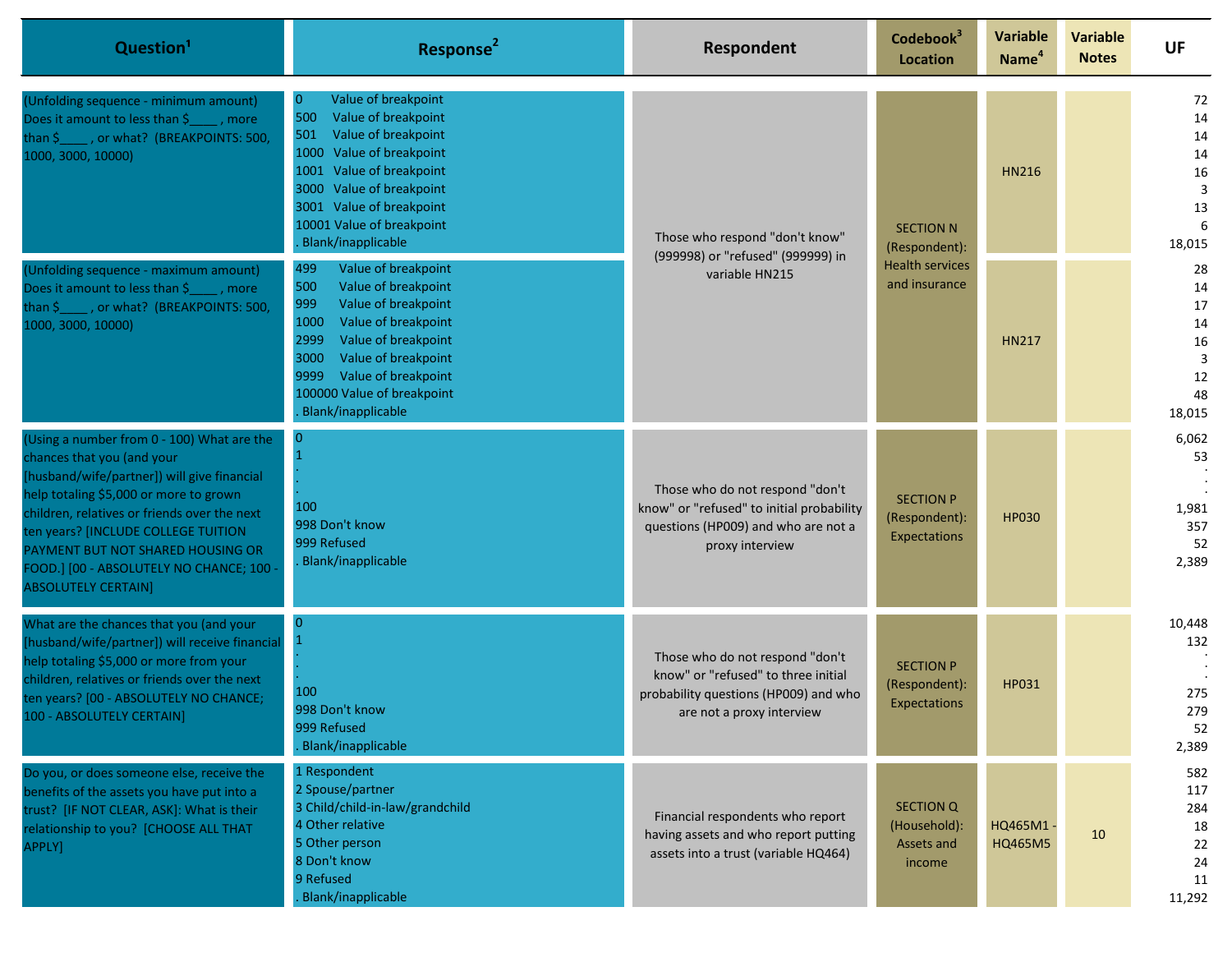| Question <sup>1</sup>                                                                                                                | Response <sup>2</sup>                                                                                                                                                                                                                | Respondent                                                                                                                                                                                                                                                                                                                            | Codebook <sup>3</sup><br><b>Location</b>                                       | <b>Variable</b><br>Name <sup>4</sup>        | <b>Variable</b><br><b>Notes</b> | <b>UF</b>                                                                      |
|--------------------------------------------------------------------------------------------------------------------------------------|--------------------------------------------------------------------------------------------------------------------------------------------------------------------------------------------------------------------------------------|---------------------------------------------------------------------------------------------------------------------------------------------------------------------------------------------------------------------------------------------------------------------------------------------------------------------------------------|--------------------------------------------------------------------------------|---------------------------------------------|---------------------------------|--------------------------------------------------------------------------------|
| Which child is that? [CHOOSE ALL THAT<br>APPLY] IF GRANDCHILD: Which of your<br>children is the parent of that grandchild?           | 041 Other Person Number<br>042 Other Person Number<br>990 Other Person Number<br>992 Deceased child<br>993 All children equally<br>994 All children - "equally" not mentioned<br>998 Don't know<br>999 Refused<br>Blank/inapplicable | Financial respondents who report<br>having assets and who report putting<br>assets into a trust (variable HQ464) and<br>who report a child/child-in-<br>law/grandchild as receiving benefits of<br>the trust in variables HQ465M1 -<br>HQ465M5                                                                                        | <b>SECTION Q</b><br>(Household):<br>Assets and<br>income                       | HQ466M0<br>$1 -$<br>HQ466M2<br>$\mathbf{0}$ | 10                              | $\mathbf 0$<br>$\mathbf 0$<br>$\Omega$<br>165<br>45<br>1<br>$\Omega$<br>11,989 |
| Have you made provisions in your [will / will<br>or trust / trust] for any family members other<br>than your [husband/wife/partner]? | 1 Yes<br>5 No<br>8 Don't know<br>9 Refused<br>Blank/inapplicable                                                                                                                                                                     | Respondents who report currently<br>having a will that is written and<br>witnessed (variable HT001)                                                                                                                                                                                                                                   | <b>SECTION T</b><br>(Respondent):<br><b>Wills and Life</b><br><b>Insurance</b> | <b>HT002</b>                                |                                 | 9,328<br>1,178<br>50<br>34<br>7,577                                            |
| Does that include any child or step-child?                                                                                           | 1 Yes<br>5 No<br>8 Don't know<br>9 Refused<br>Blank/inapplicable                                                                                                                                                                     | Respondents who report currently<br>having a will that is written and<br>witnessed (variable HT001) and<br>respond "yes" in variable HT002 and<br>who have at least one child/step-child                                                                                                                                              | <b>SECTION T</b><br>(Respondent):<br><b>Wills and Life</b><br><b>Insurance</b> | <b>HT003</b>                                |                                 | 8,588<br>205<br>4<br>8<br>9,362                                                |
| Which child is that? [CHOOSE ALL THAT<br>APPLY]                                                                                      | 041 Other Person Number<br>042 Other Person Number<br>990 Other Person Number<br>993 All children equally<br>996 All children - "equally" not mentioned<br>998 Don't know<br>999 Refused<br>Blank/inapplicable                       | Respondents who report currently<br>having a will that is written and<br>witnessed (variable HT001) and respond<br>'yes" in variable HT002 and who have at<br>least one child/step-child and who<br>respond "yes" in variable HT003                                                                                                   | <b>SECTION T</b><br>(Respondent):<br>Wills and Life<br><b>Insurance</b>        | HT004M01<br>HT004M11                        |                                 | 70<br>1<br>$\Omega$<br>4,296<br>2,051<br>19<br>24<br>9,584                     |
| Does that document provide for all your<br>children about equally?                                                                   | 1 Yes<br>5 No<br>8 Don't know<br>9 Refused<br><b>Blank/inapplicable</b>                                                                                                                                                              | Respondents who report currently<br>having a will that is written and<br>witnessed (variable HT001) and who<br>respond "yes" in variable HT002 and<br>who do not previously indicate "all<br>children equally" (38) in variables<br>HT004M01 - HT004M11, and who<br>indicate two or more children in<br>variables HT004M01 - HT004M11 | <b>SECTION T</b><br>(Respondent):<br>Wills and Life<br>Insurance               | <b>HT005</b>                                |                                 | 2,545<br>350<br>13<br>$\overline{7}$<br>15,252                                 |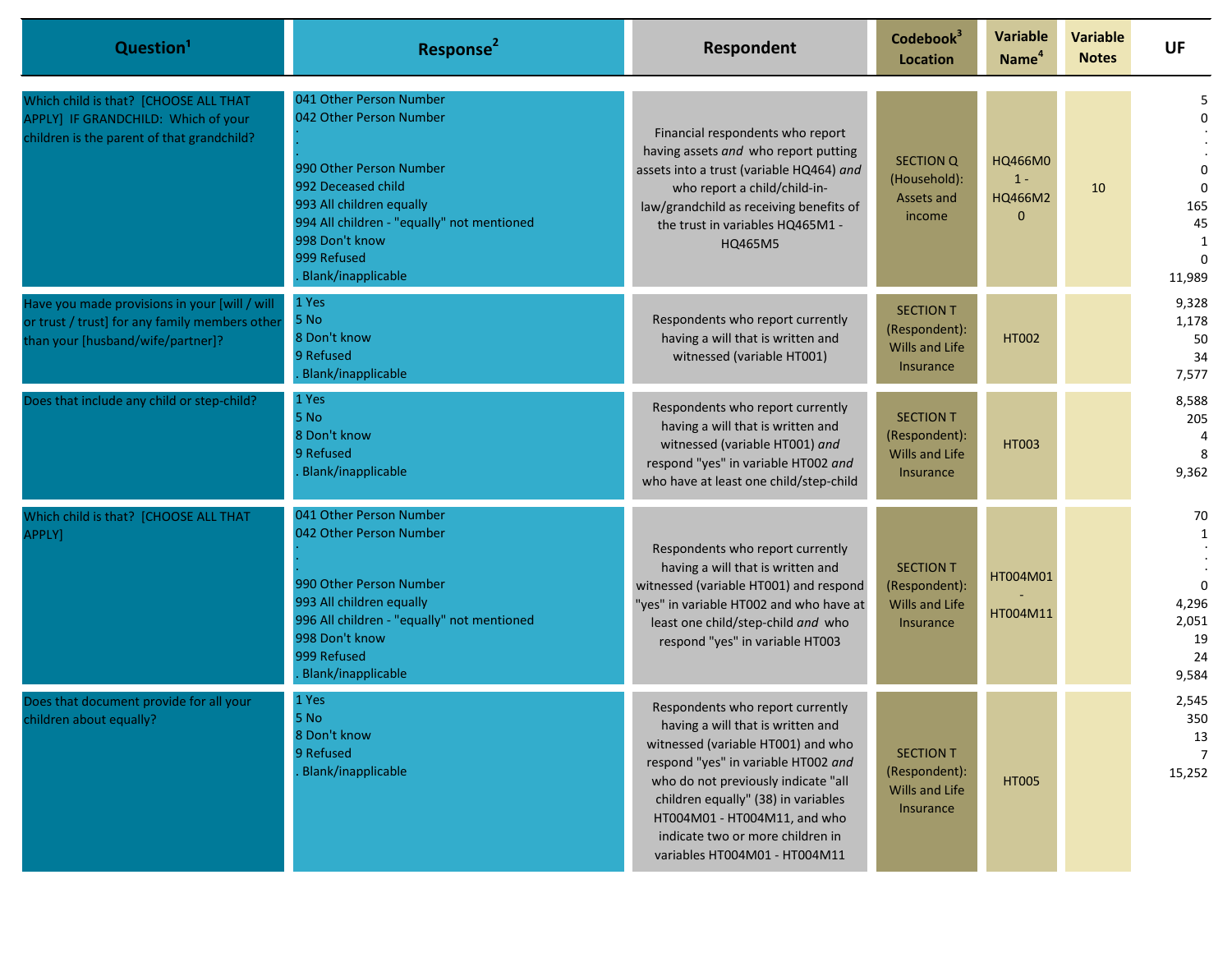| Question <sup>1</sup>                                                                        | Response <sup>2</sup>                                                                                                                                                                  | Respondent                                                                                                                                                                                                                        | Codebook <sup>3</sup><br><b>Location</b>                                       | <b>Variable</b><br>Name <sup>4</sup> | <b>Variable</b><br><b>Notes</b> | <b>UF</b>                                             |
|----------------------------------------------------------------------------------------------|----------------------------------------------------------------------------------------------------------------------------------------------------------------------------------------|-----------------------------------------------------------------------------------------------------------------------------------------------------------------------------------------------------------------------------------|--------------------------------------------------------------------------------|--------------------------------------|---------------------------------|-------------------------------------------------------|
| Does that document include any grandchild<br>directly?                                       | 1 Yes<br>2 Only through their parents (volunteered)<br>5 No<br>8 Don't know<br>9 Refused<br><b>Blank/inapplicable</b>                                                                  | Respondents who report currently<br>having a will that is written and<br>witnessed (variable HT001) and<br>respond "yes" in variable HT002 and<br>who have at least one grandchild                                                | <b>SECTION T</b><br>(Respondent):<br><b>Wills and Life</b><br><b>Insurance</b> | <b>HT006</b>                         |                                 | 856<br>230<br>3,899<br>29<br>13<br>13,140             |
| Which of your children is the parent of that<br>grandchild? [CHOOSE ALL THAT APPLY]          | 041 Other Person Number<br>042 Other Person Number<br>990 Other Person Number<br>992 Deceased child<br>993 All children equally<br>998 Don't know<br>999 Refused<br>Blank/inapplicable | Respondents who report currently<br>having a will that is written and<br>witnessed (variable HT001) and who<br>respond "yes" in variable HT002 and<br>who have at least one grandchild and<br>who respond "yes" in variable HT006 | <b>SECTION T</b><br>(Respondent):<br>Wills and Life<br>Insurance               | HT007M01<br>HT007M11                 |                                 | 8<br>$\Omega$<br>$\Omega$<br>43<br>338<br>1<br>17,082 |
| <b>CONSTRUCTED - Family member index</b>                                                     | 1 Household member/child index number<br>2 Household member/child index number<br>38 Household member/child index number                                                               | Family respondents with children or<br>household members other than<br>spouse/partner; Separate record for<br>each of the respondent's children and<br>each household member                                                      | <b>SECTION PR</b><br>(Household<br>Member and<br>Child File):<br>Preload       | <b>HX054_MC</b>                      | 11                              | 0<br>$\Omega$<br>$\mathbf{1}$                         |
| CONSTRUCTED - Sex of individual - updated                                                    | 1 Male<br>2 Female<br>8 Don't know<br>9 Refused<br><b>Blank/inapplicable</b>                                                                                                           | Family respondents with children or<br>household members other than<br>spouse/partner; Separate record for<br>each of the respondent's children and<br>each household member                                                      | <b>SECTION PR</b><br>(Household<br>Member and<br>Child File):<br>Preload       | <b>HX060_MC</b>                      | 11                              | 35,118<br>34,890<br>11<br>1<br>107                    |
| <b>CONSTRUCTED - MONTH household</b><br>member/child moved in, moved out, or died<br>updated | 1 January<br>2 February<br>12 December<br>98 Don't know/not ascertained<br>99 Refused<br>Blank/inapplicable                                                                            | Family respondents with children or<br>household members other than<br>spouse/partner, and who had a<br>household member/child enter or leave                                                                                     | <b>SECTION PR</b><br>(Household<br>Member and<br>Child File):<br>Preload       | <b>HX072_MC</b>                      | 11                              | 317<br>217<br>237<br>500<br>42<br>66,086              |
| <b>CONSTRUCTED - YEAR household</b><br>member/child moved in, moved out, or died<br>updated  | 1950<br>1951<br>2003<br>9998 Don't know/not ascertained<br>9999 Refused<br><b>Blank/inapplicable</b>                                                                                   | the household or die; Separate record<br>for each of the respondent's children<br>and each household member                                                                                                                       | <b>SECTION PR</b><br>(Household<br>Member and<br>Child File):<br>Preload       | HX073_MC                             | 11                              | 5<br>$\Omega$<br>195<br>42<br>66,043                  |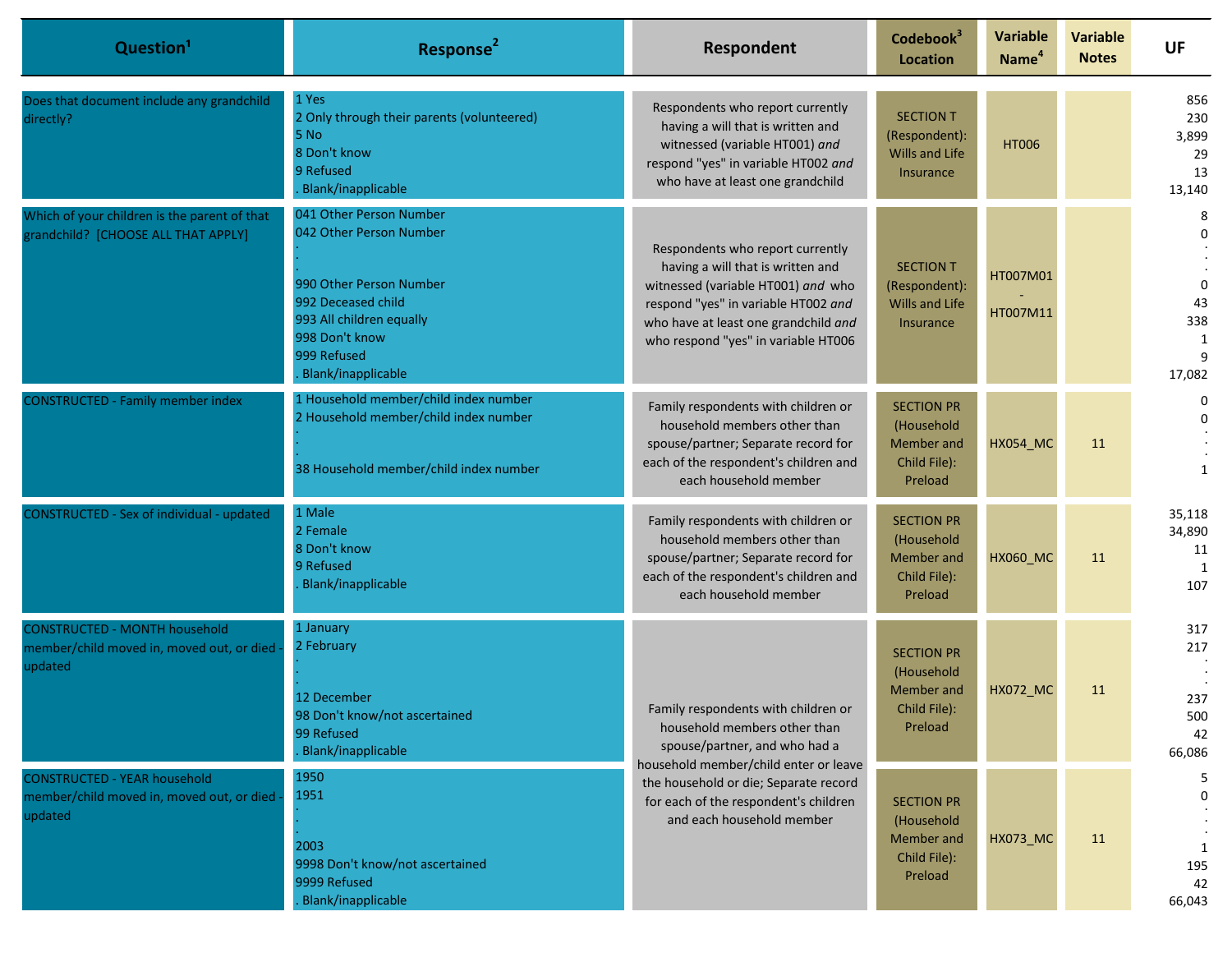| Question <sup>1</sup>                                           | Response <sup>2</sup>                                                                                                                                                                                                                                                                                         | Respondent                                                                                                                                                                   | Codebook <sup>3</sup><br>Location                                                | Variable<br><b>Name</b> | <b>Variable</b><br><b>Notes</b> | UF                                                       |
|-----------------------------------------------------------------|---------------------------------------------------------------------------------------------------------------------------------------------------------------------------------------------------------------------------------------------------------------------------------------------------------------|------------------------------------------------------------------------------------------------------------------------------------------------------------------------------|----------------------------------------------------------------------------------|-------------------------|---------------------------------|----------------------------------------------------------|
| <b>CONSTRUCTED - Child/household member</b><br>residency status | 1 Resident<br>2 Away - institution: the person is temporarily away (in<br>school, jail, rehab, etc.) and does not have any other                                                                                                                                                                              |                                                                                                                                                                              |                                                                                  |                         |                                 | 6,201<br>81                                              |
|                                                                 | permanent address<br>3 Away - other: the person is temporarily away (for<br>another reason, such as traveling) and does not have<br>any other permanent address<br>4 Died<br>5 Nonresident<br>6 Have no contact<br>7 Person does not belong in this grid<br>8 Don't know<br>9 Refused<br>. Blank/inapplicable | Family respondents with children or<br>household members other than<br>spouse/partner; Separate record for<br>each of the respondent's children and<br>each household member | <b>SECTION E</b><br>(Household<br>Member and<br>Child File):<br>Family structure | <b>HX056 MC</b>         | 11                              | 55<br>28<br>59,119<br>11<br>163<br>2<br>$\mathbf 0$<br>8 |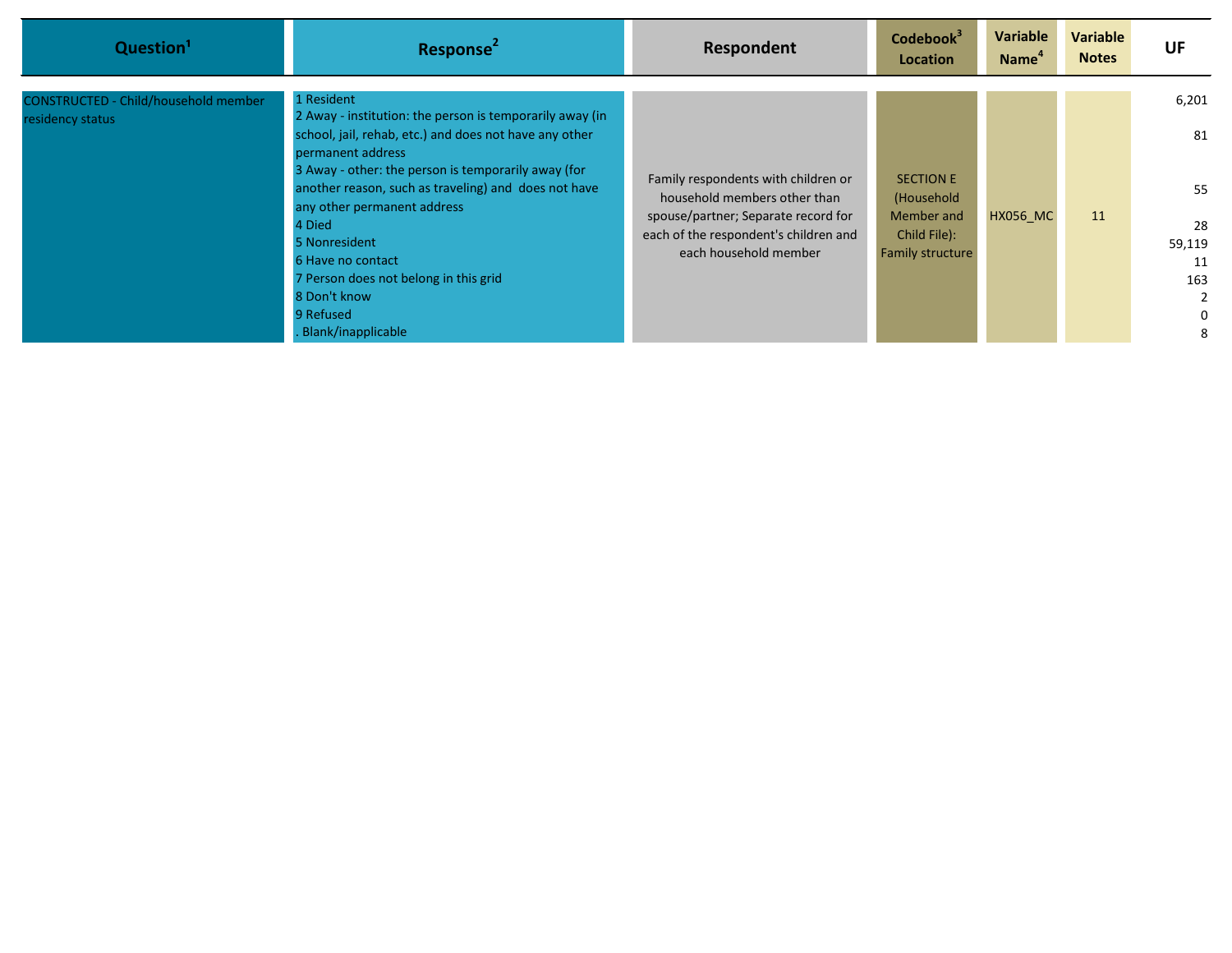| Question <sup>1</sup>                                                           | Response <sup>2</sup>                                                                                                                                                                                                                                                                                                                                                                                                                                                                                                                                                                                                                                                                                                                                                                                  | <b>Respondent</b>                                                                                                                                                            | Codebook <sup>3</sup><br><b>Location</b>                                         | Variable<br>Name <sup>4</sup> | <b>Variable</b><br><b>Notes</b> | <b>UF</b>                                                                                                                                                                                                                                                                                                           |
|---------------------------------------------------------------------------------|--------------------------------------------------------------------------------------------------------------------------------------------------------------------------------------------------------------------------------------------------------------------------------------------------------------------------------------------------------------------------------------------------------------------------------------------------------------------------------------------------------------------------------------------------------------------------------------------------------------------------------------------------------------------------------------------------------------------------------------------------------------------------------------------------------|------------------------------------------------------------------------------------------------------------------------------------------------------------------------------|----------------------------------------------------------------------------------|-------------------------------|---------------------------------|---------------------------------------------------------------------------------------------------------------------------------------------------------------------------------------------------------------------------------------------------------------------------------------------------------------------|
| CONSTRUCTED - Child/Household member's<br>relationship to the family respondent | 1 Self<br>2 Spouse/partner<br>3 Son<br>4 Stepson<br>5 Spouse/partner of daughter<br>6 Daughter<br>7 Stepdaughter<br>8 Spouse/partner of son<br>9 Grandchild<br>10 Father<br>11 Father of spouse/partner<br>12 Mother<br>13 Mother of spouse/partner<br>14 R's parents<br>15 Brother<br>16 Brother of spouse/partner<br>17 Sister<br>18 Sister of spouse/partner<br>19 Other relative<br>20 Other individual<br>21 Organization<br>22 Employee of institution<br>23 Paid helper<br>24 Professional<br>25 Professional (specify)<br>26 Late spouse/partner<br>28 Unlisted child or child-in-law<br>29 Not proxy interview<br>30 Former step-child<br>31 Former child-in-law<br>32 Relationship unknown<br>33 Spouse/partner of grandchild<br>90 Unknown child<br>91 Unknown-in-law<br>Blank/inapplicable | Family respondents with children or<br>household members other than<br>spouse/partner; Separate record for<br>each of the respondent's children and<br>each household member | <b>SECTION E</b><br>(Household<br>Member and<br>Child File):<br>Family structure | <b>HX061_MC</b>               | 11                              | 0<br>$\Omega$<br>16,520<br>2,738<br>11,995<br>16,510<br>2,662<br>12,029<br>1,381<br>27<br>5<br>193<br>56<br>$\mathbf 0$<br>47<br>14<br>67<br>23<br>265<br>267<br>$\mathbf 0$<br>$\mathbf 0$<br>$\pmb{0}$<br>$\mathbf{1}$<br>$\Omega$<br>0<br>0<br>$\mathbf 0$<br>0<br>23<br>$\boldsymbol{6}$<br>24<br>0<br>1<br>814 |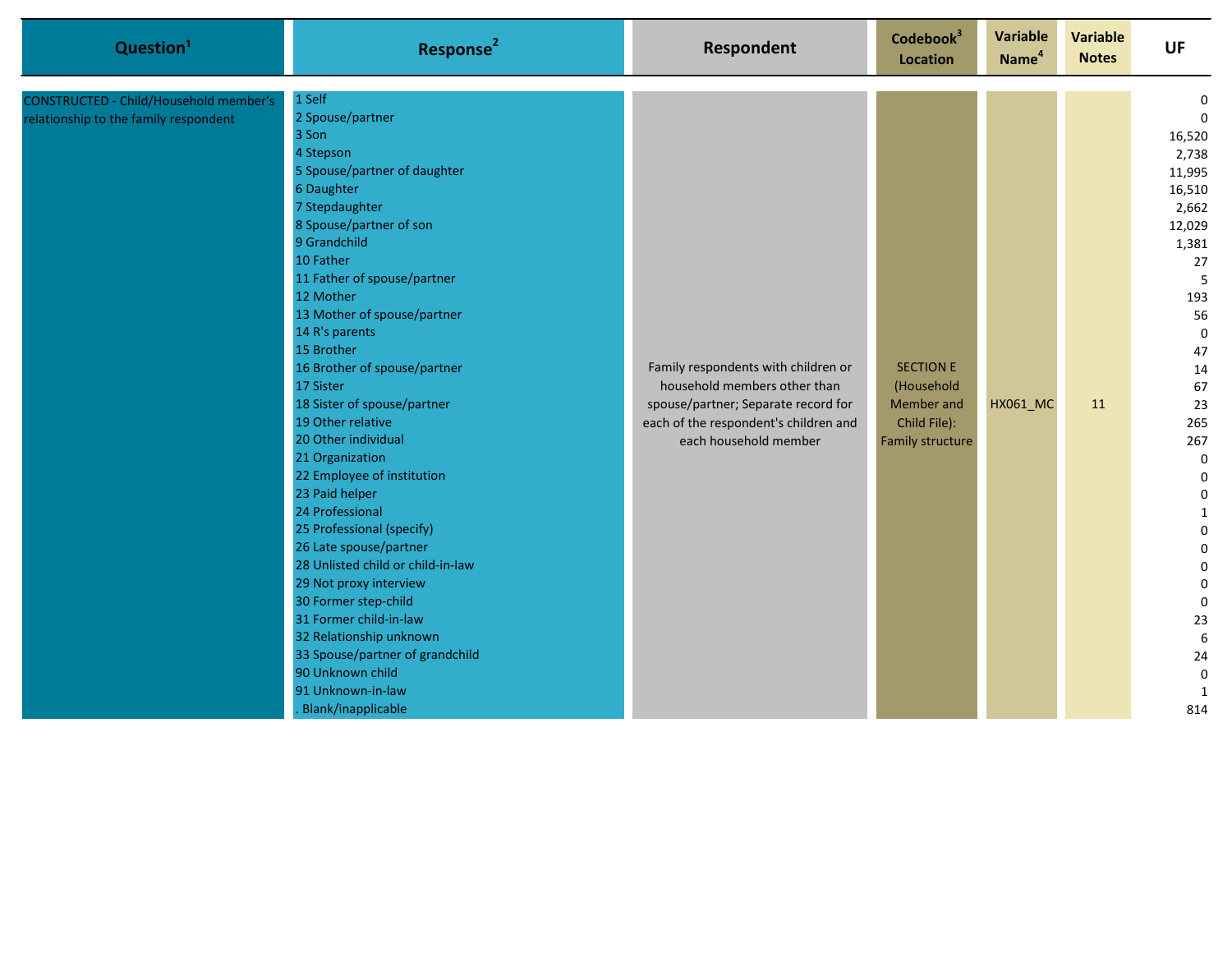| Question <sup>1</sup>                                                                                           | Response <sup>2</sup>                                                                                                                                                                                                                                                                                                                                                                                                                                                                                                                                                                                                                                                                                                                                                                                                               | Respondent                                                                                                                                                                                                                                                             | Codebook <sup>3</sup><br>Location                                                       | <b>Variable</b><br>Name <sup>4</sup> | Variable<br><b>Notes</b> | <b>UF</b>                                                                                                                                                                                                                                                                                                                                     |
|-----------------------------------------------------------------------------------------------------------------|-------------------------------------------------------------------------------------------------------------------------------------------------------------------------------------------------------------------------------------------------------------------------------------------------------------------------------------------------------------------------------------------------------------------------------------------------------------------------------------------------------------------------------------------------------------------------------------------------------------------------------------------------------------------------------------------------------------------------------------------------------------------------------------------------------------------------------------|------------------------------------------------------------------------------------------------------------------------------------------------------------------------------------------------------------------------------------------------------------------------|-----------------------------------------------------------------------------------------|--------------------------------------|--------------------------|-----------------------------------------------------------------------------------------------------------------------------------------------------------------------------------------------------------------------------------------------------------------------------------------------------------------------------------------------|
| <b>CONSTRUCTED - Child/Household member's</b><br>relationship to the spouse/partner of the<br>family respondent | 1 Self<br>2 Spouse/partner<br>3 Son<br>4 Stepson<br>5 Spouse/partner of daughter<br>6 Daughter<br>7 Stepdaughter<br>8 Spouse/partner of son<br>9 Grandchild<br>10 Father<br>11 Father of spouse/partner<br>12 Mother<br>13 Mother of spouse/partner<br>14 R's parents<br>15 Brother<br>16 Brother of spouse/partner<br>17 Sister<br>18 Sister of spouse/partner<br>19 Other relative<br>20 Other individual<br>21 Organization<br>22 Employee of institution<br>23 Paid helper<br>24 Professional<br>25 Professional (specify)<br>27 Ex-spouse/partner<br>28 Unlisted child or child-in-law<br>29 Not proxy interview<br>30 Former step-child<br>31 Former child-in-law<br>32 Relationship unknown<br>33 Spouse/partner of grandchild<br>90 Unknown child<br>91 Unknown-in-law<br>98 Don't know<br>99 Refused<br>Blank/inapplicable | Family respondents who are<br>married/partnered and who have<br>children or household members other<br>than spouse/partner; Separate record<br>for each of the respondent's children<br>and each household member                                                      | <b>SECTION E</b><br>(Household<br>Member and<br>Child File):<br><b>Family structure</b> | <b>HX063_MC</b>                      | 11                       | 0<br>$\mathbf{0}$<br>9,055<br>1,603<br>6,543<br>8,902<br>1,570<br>6,378<br>509<br>4<br>9<br>53<br>81<br>$\mathbf 0$<br>4<br>9<br>14<br>15<br>155<br>461<br>0<br>0<br>1<br>$\mathbf{1}$<br>$\mathbf 0$<br>3<br>29<br>$\mathbf{1}$<br>3<br>34<br>$14\,$<br>$\overline{7}$<br>$\mathbf{1}$<br>$\mathbf{1}$<br><sup>n</sup><br>$\Omega$<br>30,208 |
| About how old is CHILD/HOUSEHOLD<br>MEMBER NAME (RELATIONSHIP TO R)?                                            | 105<br>998 Don't know<br>999 Refused<br><b>Blank/inapplicable</b>                                                                                                                                                                                                                                                                                                                                                                                                                                                                                                                                                                                                                                                                                                                                                                   | Family respondents with children or<br>household members other than<br>spouse/partner; Separate record for<br>each of the respondent's children and<br>each household member; age only<br>reported at first interview or when new<br>child/household member is present | <b>SECTION E</b><br>(Household<br>Member and<br>Child File):<br>Family structure        | <b>HE027</b>                         | 11                       | 21<br>44<br>37<br>1,369<br>102<br>311                                                                                                                                                                                                                                                                                                         |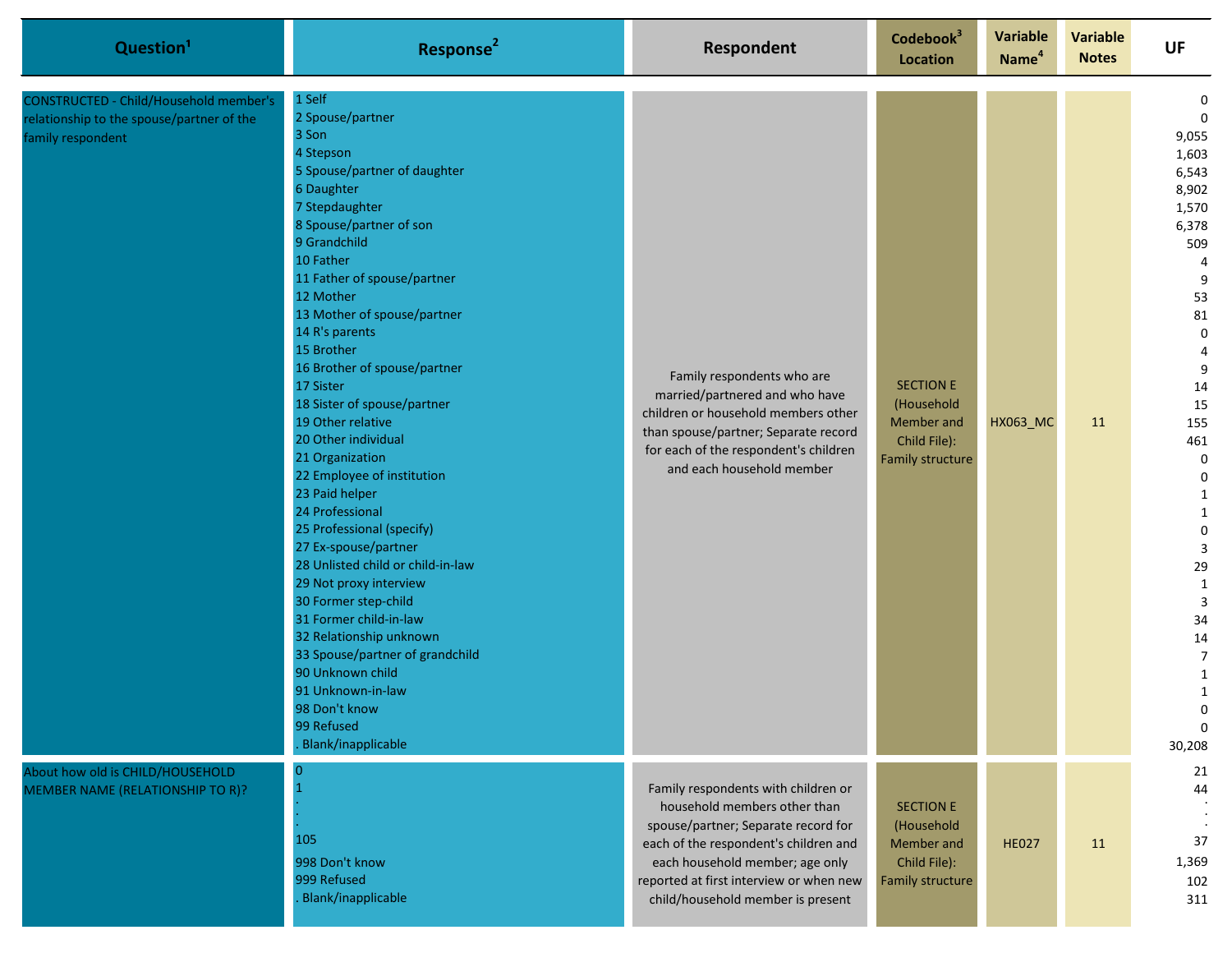| Question <sup>1</sup>                                                                                                                                                                                                                                                                                      | Response <sup>2</sup>                                                                                                                                                                                                                                                                  | Respondent                                                                                                                                                                                                                                                         | Codebook <sup>3</sup><br><b>Location</b>                                         | <b>Variable</b><br>Name <sup>4</sup> | <b>Variable</b><br><b>Notes</b> | <b>UF</b>                                                                                |
|------------------------------------------------------------------------------------------------------------------------------------------------------------------------------------------------------------------------------------------------------------------------------------------------------------|----------------------------------------------------------------------------------------------------------------------------------------------------------------------------------------------------------------------------------------------------------------------------------------|--------------------------------------------------------------------------------------------------------------------------------------------------------------------------------------------------------------------------------------------------------------------|----------------------------------------------------------------------------------|--------------------------------------|---------------------------------|------------------------------------------------------------------------------------------|
| Does CHILD/HOUSEHOLD MEMBER NAME<br>(RELATIONSHIP TO R) contribute financially<br>to the running of the household?                                                                                                                                                                                         | 1 Yes<br>5 No<br>8 Don't know/not ascertained<br>9 Refused<br>Blank/inapplicable                                                                                                                                                                                                       | Family respondents with children or<br>household members other than<br>spouse/partner who are 18 or older;<br>Separate record for each of the<br>respondent's children and each<br>household member                                                                | <b>SECTION E</b><br>(Household<br>Member and<br>Child File):<br>Family structure | <b>HE030</b>                         | 11                              | 2,501<br>1,975<br>48<br>44<br>61,100                                                     |
| In the past 12 months, how often have you<br>(or your [husband/wife/partner]) had<br>contact - either in person or by phone, mail,<br>or e-mail - with CHILD NAME (RELATIONSHIP<br>TO R) (and CHILD'S SPOUSE NAME)? [IF R<br>ANSWERS "NEVER," ENTER "0" AT NUMBER<br>OF TIMES.]<br><b>NUMBER OF TIMES:</b> | $\overline{0}$<br>995<br>998 Don't know/not ascertained<br>999 Refused<br>Blank/inapplicable                                                                                                                                                                                           | Family respondents with non-resident<br>children/household members who are<br>not in-laws married to the respondent's<br>child; Separate record for each of the<br>respondent's children                                                                           | <b>SECTION E</b><br>(Household<br>Member and<br>Child File):<br>Family structure | <b>HE032</b>                         | 11                              | 1,641<br>19,557<br>1<br>524<br>211<br>30,343                                             |
| PER [frequency of contact per]:                                                                                                                                                                                                                                                                            | 1 Day<br>2 Week<br>3 Every two weeks<br>4 Month<br>5 Year<br>6 Almost never<br>7 Other (specify)<br>8 Don't know/not ascertained<br>9 Refused<br>Blank/inapplicable                                                                                                                    |                                                                                                                                                                                                                                                                    |                                                                                  | <b>HE033</b>                         | 11                              | 7,017<br>15,210<br>1,412<br>5,148<br>3,876<br>$\Omega$<br>283<br>3<br>$\Omega$<br>32,719 |
| Did ([FIRST NAME OF INDIVIDUAL]<br>[RELATIONSHIP TO R] and [SPOUSE NAME])<br>move into your home or did you move in<br>with (them/him/her)?                                                                                                                                                                | 1 Child/Household member (and spouse) moved in<br>2 R moved in<br>5 Child/Household member (and spouse) has always<br>lived with R<br>6 Both child/household member (and spouse) and R<br>moved to be together<br>7 Other (specify)<br>8 Don't know<br>9 Refused<br>Blank/inapplicable | Family respondents with resident<br>children or household members (other<br>than spouse/partner, parent, or parent-<br>in-law) who were not residents in a<br>previous wave; Separate record for each<br>of the respondent's children and each<br>household member | <b>SECTION E</b><br>(Household<br>Member and<br>Child File):<br>Family structure | <b>HE035</b>                         | 11                              | 659<br>234<br>43<br>22<br>98<br>$\overline{3}$<br>6<br>64,603                            |